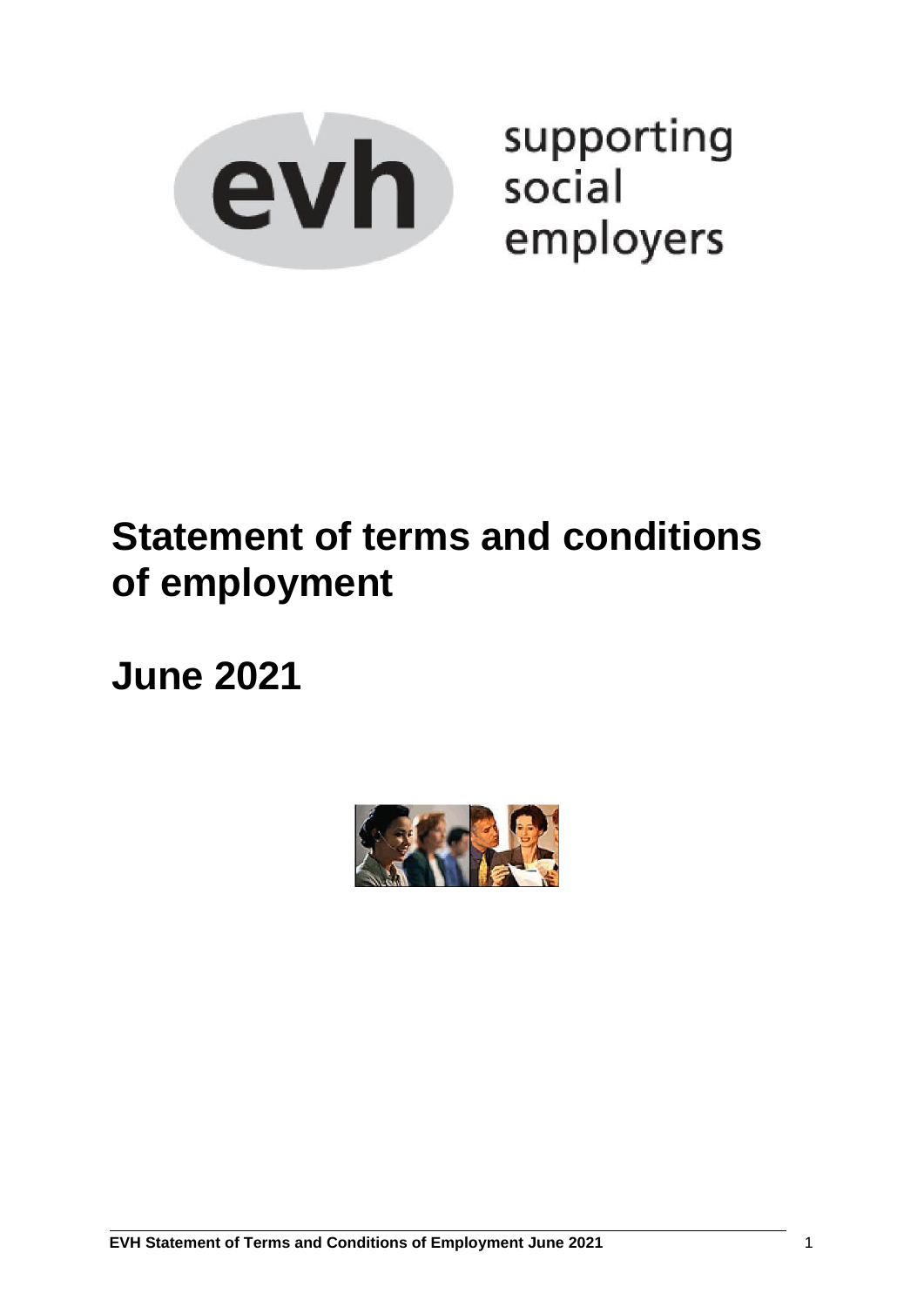### **Index**

### **Reference Subject Page number**

|                | Index                       | 2  |
|----------------|-----------------------------|----|
|                | Introduction                | 3  |
| A <sub>1</sub> | Hours of work               | 4  |
| A2             | Pay arrangements            | 5  |
| A3             | Annual leave                | 6  |
| A4             | Absence                     | 8  |
| A <sub>5</sub> | Sickness benefit scheme     | 10 |
| A <sub>6</sub> | Maternity                   | 13 |
| A7             | Paternity                   | 18 |
| A <sub>8</sub> | Adoption                    | 19 |
| A <sub>9</sub> | Shared parental leave       | 24 |
| A10            | <b>Special leave</b>        | 25 |
| A11            | <b>Parental leave</b>       | 27 |
| A12            | Flexible working            | 28 |
| A13            | Disciplinary procedure      | 29 |
| A14            | Grievance procedure         | 34 |
| A15            | Pensions                    | 37 |
| A16            | Periods of notice           | 38 |
| A17            | Redundancy                  | 39 |
| <b>B1</b>      | Health and safety           | 43 |
| B <sub>2</sub> | Equal opportunities         | 45 |
| B <sub>3</sub> | Dignity at work             | 46 |
| <b>B4</b>      | Training & development      | 47 |
| B <sub>5</sub> | Travel & subsistence        | 49 |
| B <sub>6</sub> | Trade union membership      | 51 |
| C <sub>1</sub> | Code of conduct             | 52 |
| C <sub>2</sub> | <b>Personal Information</b> | 55 |
| C <sub>3</sub> | <b>Personal Property</b>    | 53 |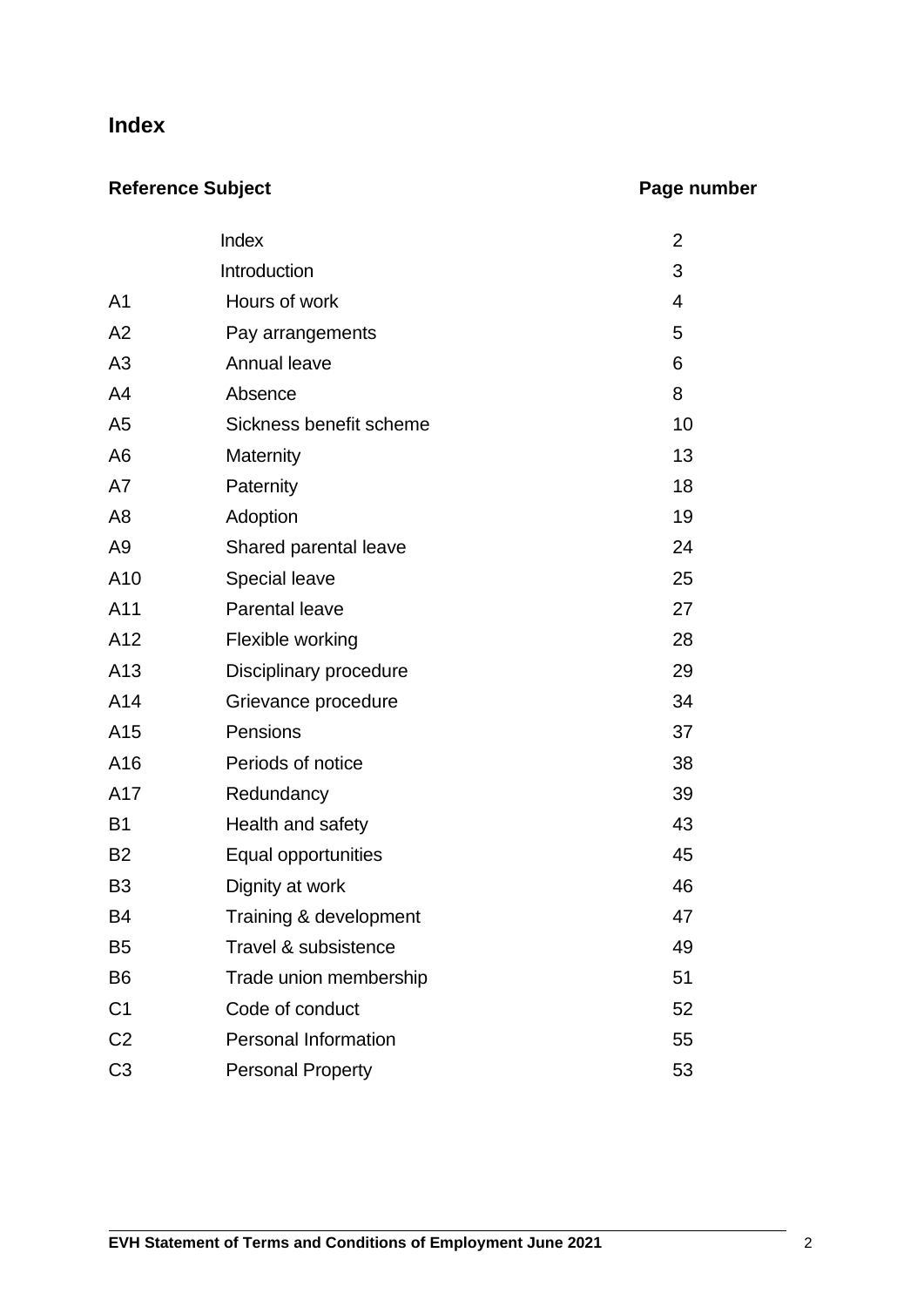### **Introduction**

### **EVH – supporting social employers**

We offer a warm welcome to you as a new employee of Linthouse Housing Association, which is a member of the federation of employers known as **EVH – supporting social employers (EVH).** Your terms and conditions have been agreed in negotiations with Unite the Union who we recognise for collective bargaining purposes.

#### **Continuity of service**

If you transfer your employment from one full member of EVH to another fully affiliated member, this will represent continuity of employment. This applies if:

- > your contract is permanent;
- > you are working on a fixed-term contract with a member who offers you a permanent post; or
- > your fixed-term contract lasts for at least two years with your new employer.

So, in terms of all contractual (but not statutory) terms and conditions of employment, we will carry forward your reckonable service to the new workplace. Continuity of service will not transfer if your contract with your current employer terminates with a redundancy package. Your salary and incremental entitlement is also protected unless the transfer is to a job of a lower grade. This benefit applies even if you have a break of service between moves, as long as the break is no more than one year. This is an important benefit of working for a full member of EVH.

If we negotiate any changes to your terms and conditions with the union, we will tell you about them in writing within a month of them taking effect.

Please study this document carefully and make sure you ask your line manager if there is anything you do not understand. As well as your contract of employment (which formally offered you employment), these terms and conditions will form the basis of your contract with Linthouse Housing Association.

We sincerely hope that you will enjoy your employment with us and that the experience will be both a rewarding and successful one.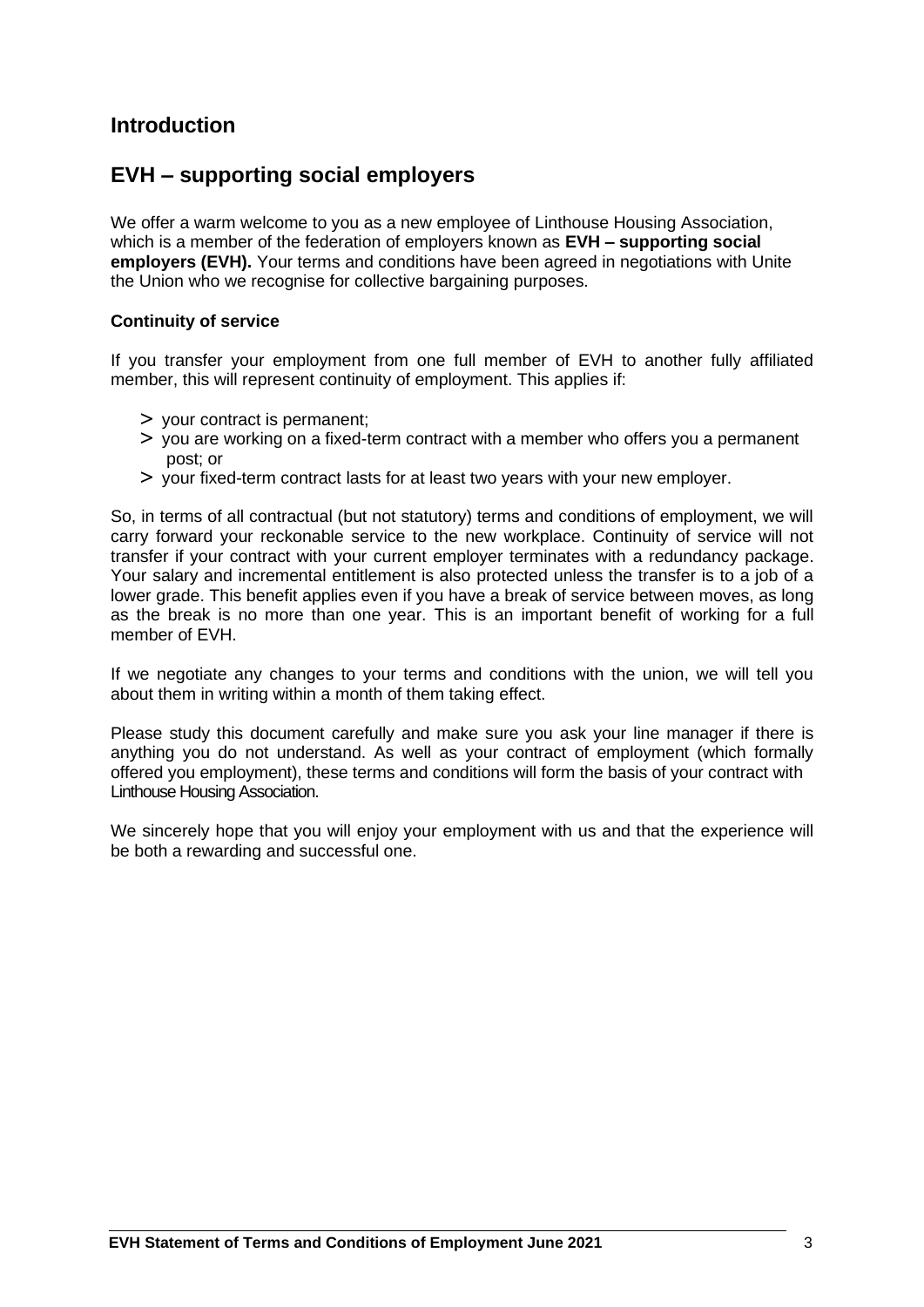### **Hours of work**

Your normal full-time hours of work will be 35 hours per week but your exact working pattern including breaks is as specified in your contract of employment.

You may have to work different shift patterns to meet business needs. You may also be allowed to work flexible hours within set parameters. If this applies to you, this will be clearly outlined in your contract of employment letter or another formal document.

If you work part–time, your normal working hours will be outlined in your contract of employment letter.

We expect all employees to be on time and come to work. Persistent lateness or unacceptable levels of absence will lead to disciplinary action, which could lead to dismissal.

At times, we may need you to work a different shift or some extra hours, we will give you reasonable notice of this whenever possible. If you do work more than your normal hours, we will give you time off in lieu (paid time off for the extra hours worked) or pay you overtime at your normal hourly rate, as shown in the guidelines below. We may offer one of those options or both.

In an emergency, or for particular jobs agreed between you and your line manager beforehand, we may pay you overtime. In these cases, we will pay you:

- your normal hourly rate for up to 35 contractual hours each week (equivalent of the full-time contract) and then;
- time and a half, for up to 20 hours in any one-month period.
- If your overtime exceeds 20 hours in any one month period, this will continue to be paid at time and a half.

### **A1**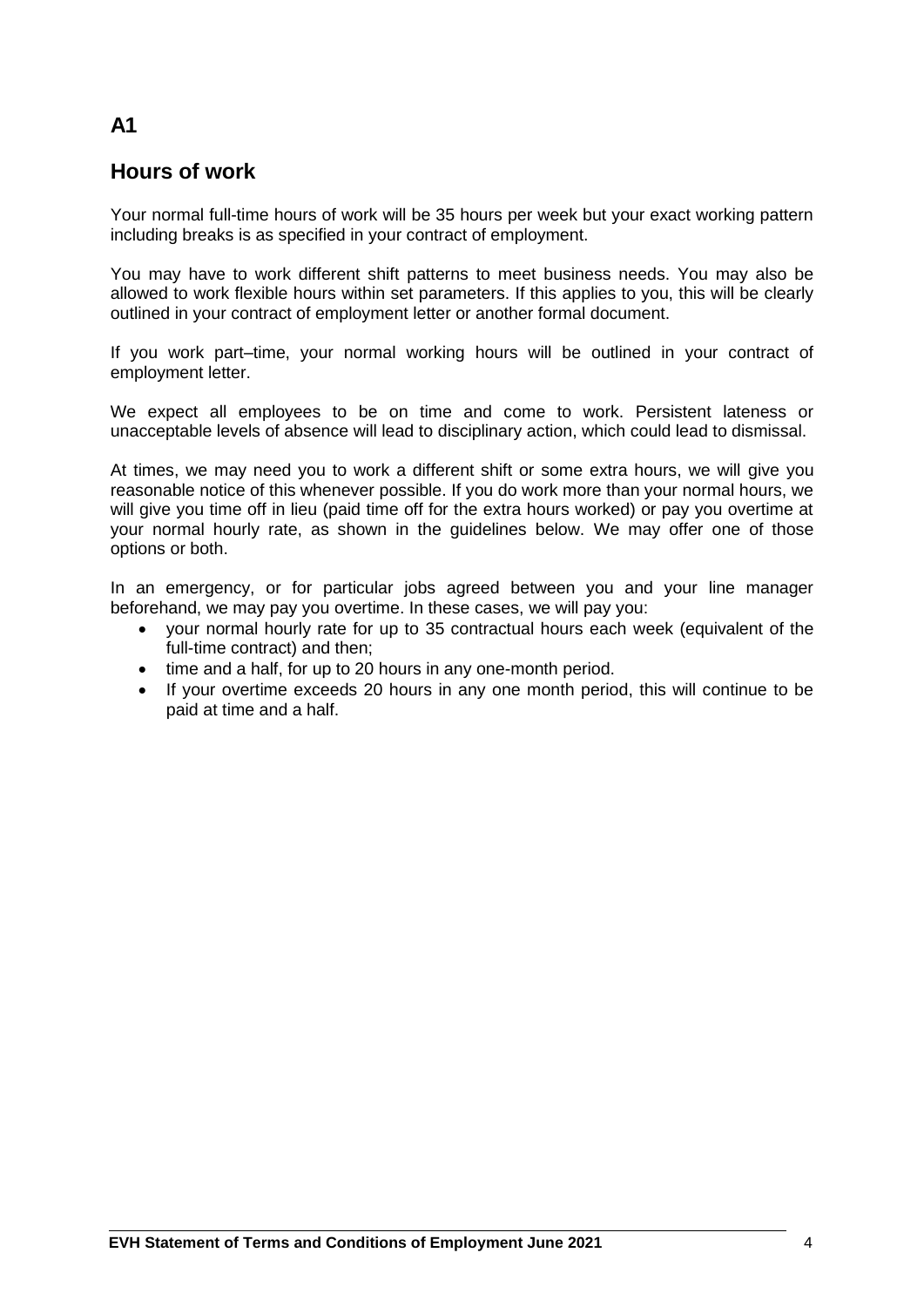### **Pay arrangements**

#### **1. Method**

We will pay you by direct credit transfer to your bank account. This will normally be on a monthly basis and we will let you know about any change to this. We give an itemised pay statement to every employee showing all payments and deductions leading to your final net pay.

#### **2. Salary scales**

EVH operate a common job-grading system and salary structure. For each job grade, there are a series of spinal points setting out specific salary amounts. Your contract of employment letter will state the specific job grade which applies to you, with the appropriate spinal point and salary.

On 1 April each year, any employee who has been in post from  $1<sup>st</sup>$  October from the previous year in their current grade will automatically receive a salary increment, by moving up one spinal point until reaching the top spinal point within that job grade.

We publish salary scales each year and they are available on the staff notice board.

If your post is evaluated to a lower grade your salary will be protected for a three- year period.

#### **3. Responsibility allowances**

If you temporarily have to cover a post of a higher grade for a continuous period of at least four weeks, the following rules will apply.

- > We will pay a responsibility allowance to you, which will increase your salary, usually to the lowest spinal point of the grade that would apply to you if you were promoted to the post.
- > We will not use this kind of temporary cover as a way of leaving a necessary post unfilled.

#### **4. Death in service**

If you die while still employed with us, we will pay your executor (or the person entitled to be appointed as an executor), all outstanding salary due to you up to the time of your death. (This will include your notice period and any pay in lieu of holidays, overtime, allowances and so on).

Your employer will immediately inform the pension scheme administrators (as appropriate). The pension scheme administrator will then contact your executor.

### **A2**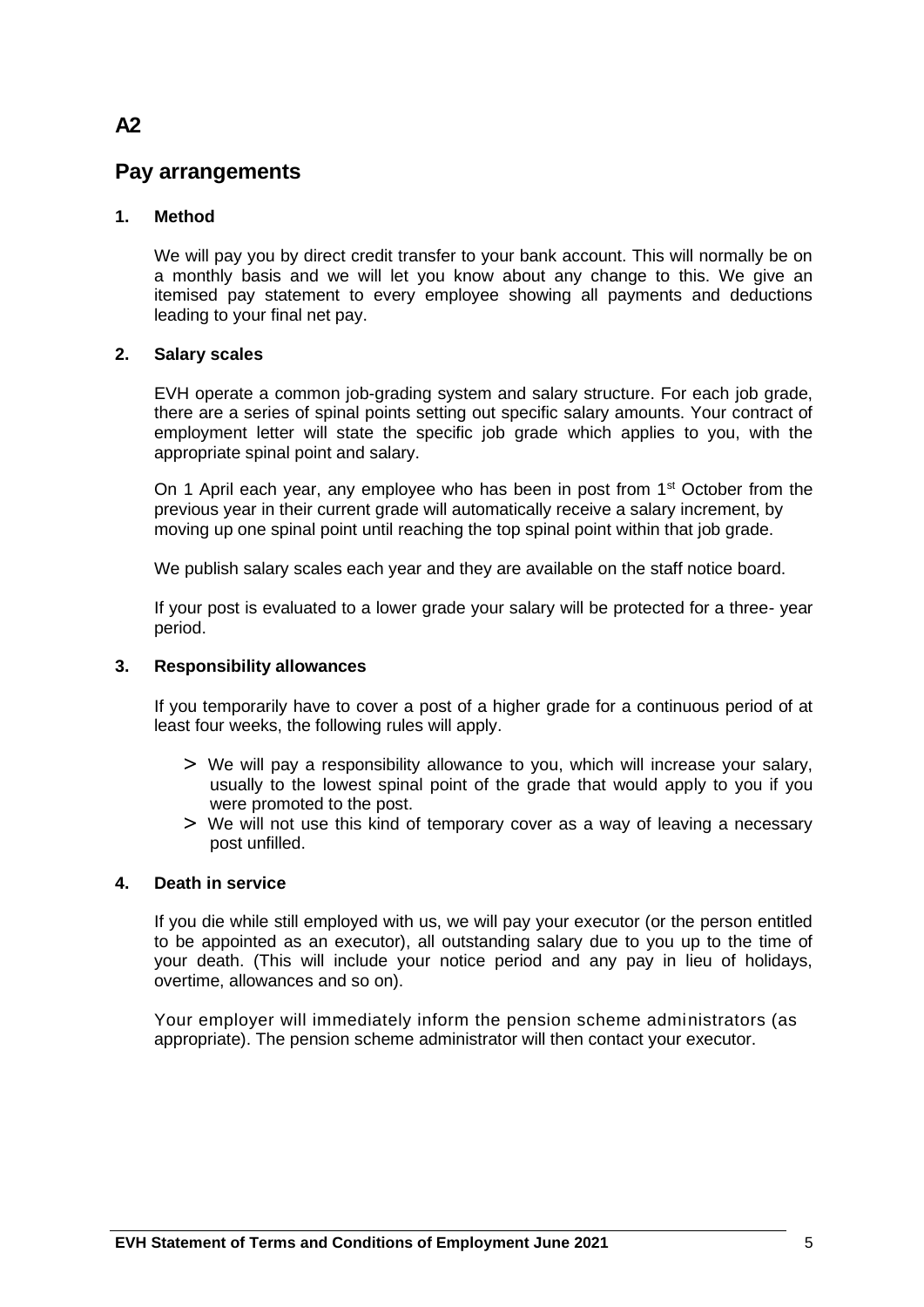### **Annual leave and public holidays**

All employees should enjoy a break from work each year. The standard paid annual leave entitlement is 8 weeks of annual leave for full-time employees, including public holidays.

The annual leave year runs from **01 April to 31 March.**

To book leave, you must get approval from your manager as they will need to make sure that the business needs are met. You will be allowed at least three weeks' leave between the months of May and September if you want time off in this period.

Part time staff are entitled to a proportion of annual leave corresponding with the ratio of their contracted hours compared with the full time hours.

You accrue annual leave days during the current annual leave year. Because of this the following applies.

- a) We give you your whole entitlement on the **01 April** on the assumption that your employment will continue for the whole annual leave year.
- b) If you join after **01 April**, we will calculate your entitlement on the assumption that your employment will continue for the rest of the annual leave year.
- c) If you stop working for us during the annual leave year, we will calculate your annual leave entitlement based on the period of the annual leave year which you have actually worked.

You can use the same formula as above to work out the amount of annual leave entitlement earned during a period of employment for both new employees and leavers. If you leave during the annual leave year and:

- a) have taken more leave than you are entitled to, we will deduct the balance from your final pay.
- b) have accrued more leave than you have taken, we will pay you the balance in your final pay, if you are not able to take it before you stop working for us.

You and your manager will try and schedule in dates for the full year's entitlement by the start of the annual leave year. This way, we can make sure we have enough staff cover and you will get the maximum benefit of the planned breaks from work. If long-term sickness prevents you from taking the minimum statutory 5.6 weeks (196 hours per full time contract) of combined annual leave and public holidays, we will carry the balance forward to the next annual leave year. In certain circumstances, you may be able to carry forward up to 1 week annual leave you were not able to take by **31 March** due to pressure of work, if the senior officer agrees. However, you must take at least 5.6 weeks of combined annual leave/public holiday in any annual leave year.

If you are off on long-term sick leave of more than 6 months, we may reduce your annual leave pay to the statutory minimum entitlement of 5.6 weeks in line with the Attendance & Absence Management Policy. We would only do this after taking account of all the facts.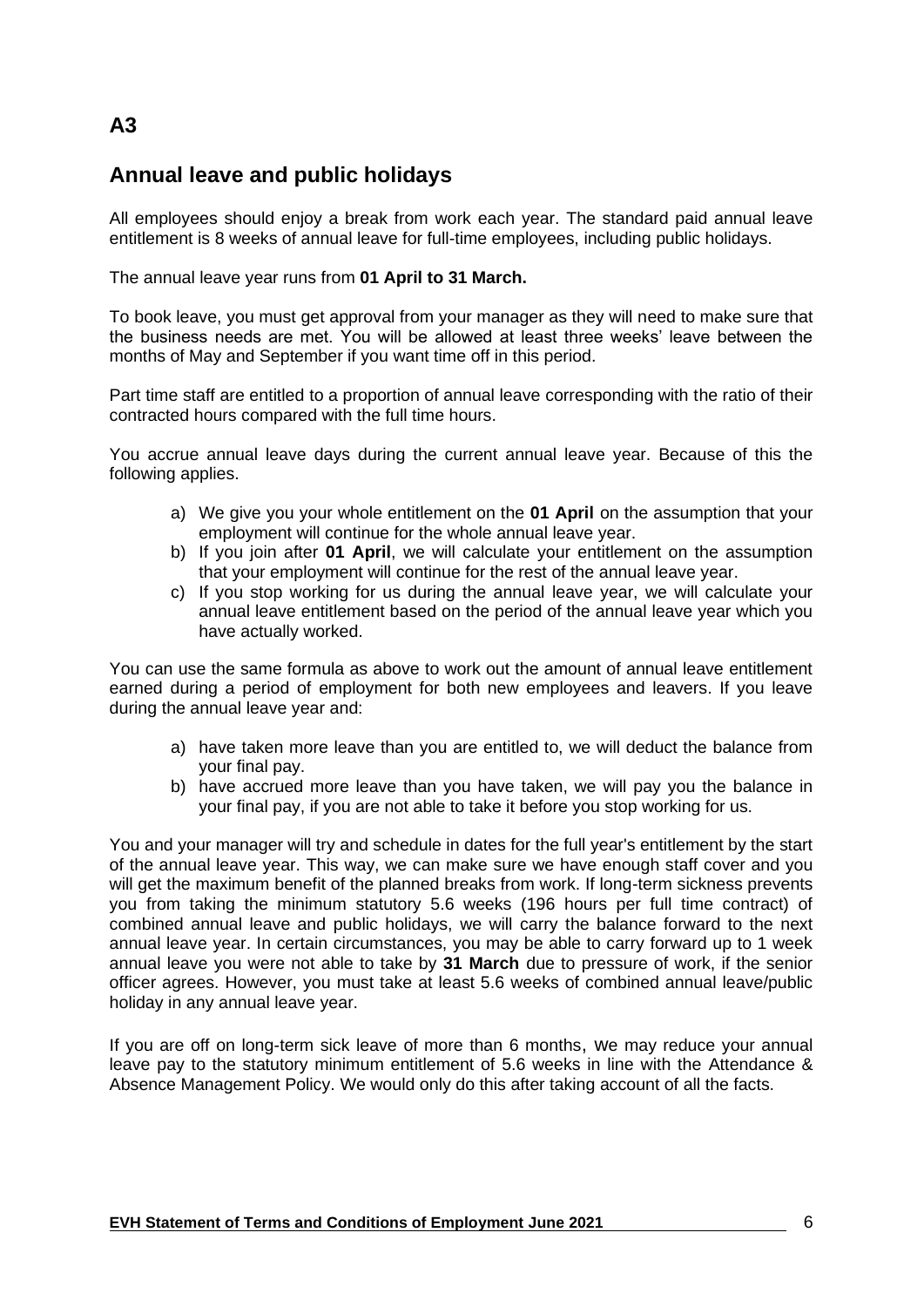Included in the total entitlement of 8 weeks, there are set 15 general and public holidays that apply to all staff which are noted below:

- 
- 
- > Good Friday and Easter Monday differently)
- > First Monday in May
- > Monday on or after 24 May and the Friday before
- > Local Summer 'Fair' Friday and Monday
- > Last Monday in September and the Friday before this (or local alternative)

The relevant dates will be decided each year by your management committee and communicated to you prior to the start of the annual leave year.

Any taken public holidays will be deducted from the overall leave entitlement for all staff, whether full or part time, permanent or temporary.

We realise that the list of public and general holidays above includes some Christian festivals, but not those of other religions. If you ask for paid time off to honour other religious festivals, we will normally allow this and then days will be deducted from your normal annual leave entitlement.

If a general or public holiday falls within a period of annual leave entitlement, we will not take this from your annual leave entitlement for that day.

If you have to work for any length of time on a general or public holiday, you will receive time-off-in-lieu which equals:

• One full contractual day in recompense where the holiday has already been deducted from your overall leave entitlement + the number of hours you actually worked on the general or public holiday.

> 25, 26 and 27 December } or on alternative days (either where days > 1, 2 and 3 January } fall on a weekend or where agreed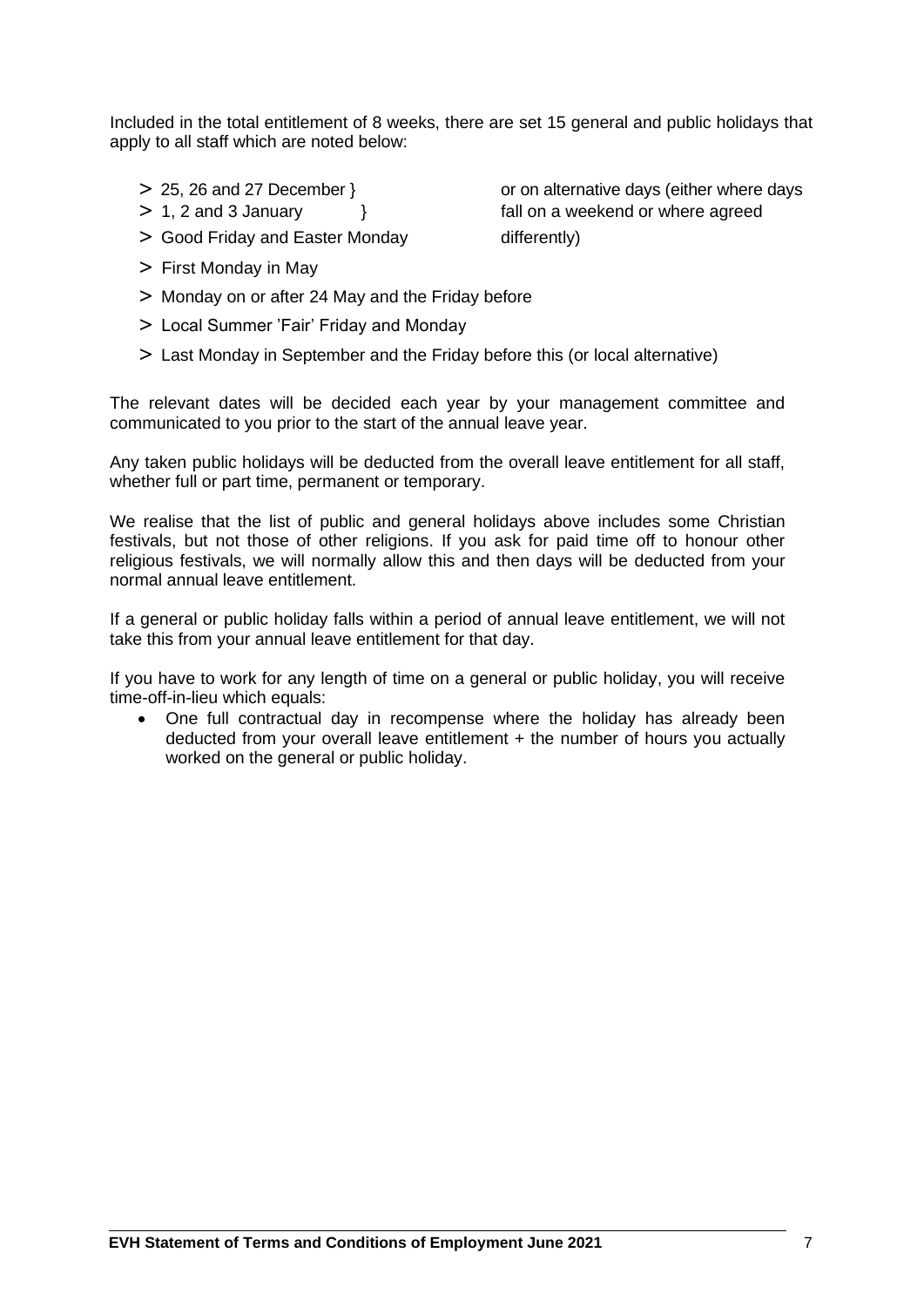### **Absence**

If you cannot come to work, either due to illness or for any other reason, you must tell your line manager (or if not available, another manager) at your place of work as soon as is reasonably possible. You should do this before you were due to start your shift and if not possible, preferably within one hour of your starting time. You must fill in a self-certification form, whether or not you are entitled to sickness allowances and whatever the length or reason for the absence. Pre–arranged authorised absences including annual leave are not covered by this procedure.

#### **1. Keeping in touch**

You are responsible for letting your manager know the reasons for any absence and how long it will last. If it is impossible for you to get to a phone on day one of your absence, you should make sure that someone else calls on your behalf. After this, you should contact your line manager as soon as you can and maintain regular contact as outlined in the Attendance & Absence Management Policy or otherwise agreed with your line manager.

If you fail to keep in touch, we will try to contact you if we feel this is appropriate or necessary. If we feel a meeting is necessary to discuss your health and return to work, we will invite you to attend in writing. If you fail to keep in contact, we reserve the right to withdraw Company Sick Pay of which you will be notified in writing.

#### **2. Fit notes**

If you are off due to illness or injury for more than seven calendar days in a row, you must provide a fit note as soon as possible.

If the doctor ticks the 'may be fit for work' box, a meeting will be arranged with your line manager to discuss adjustments, if any are suggested. Although the employer does not have to follow the doctor's advice, we will do our best to help you return to work. However, if we cannot agree about the adjustments you will remain off sick. If we agree a phased return to work, the days you are still off sick within the agreed period will count as one period of absence.

If we agree a phased return to work, the days you are still off sick within the agreed period will count as one period of absence.

#### **3. Long term absence**

If you are off sick for more than four weeks, and you are not sure when you can return, we will ask your permission to contact your GP for a written medical report. If you are off for less than four weeks or you are not currently off sick but we feel there is a pattern to your absence, or there is a concern of an underlying medical condition, we may ask for this report (or refer you to an occupational health provider for an independent medical assessment). We will make you fully aware of your rights relating to giving us permission. In these cases, we will provide your GP or the Occupational Health professional with an overview of your job role, reason and outline of your absence and ask their medical opinion of when you are likely to return to work, your fitness to resume to full duties and any reasonable adjustments the organisation can consider.

In certain circumstances, we may ask that you are examined by a registered medical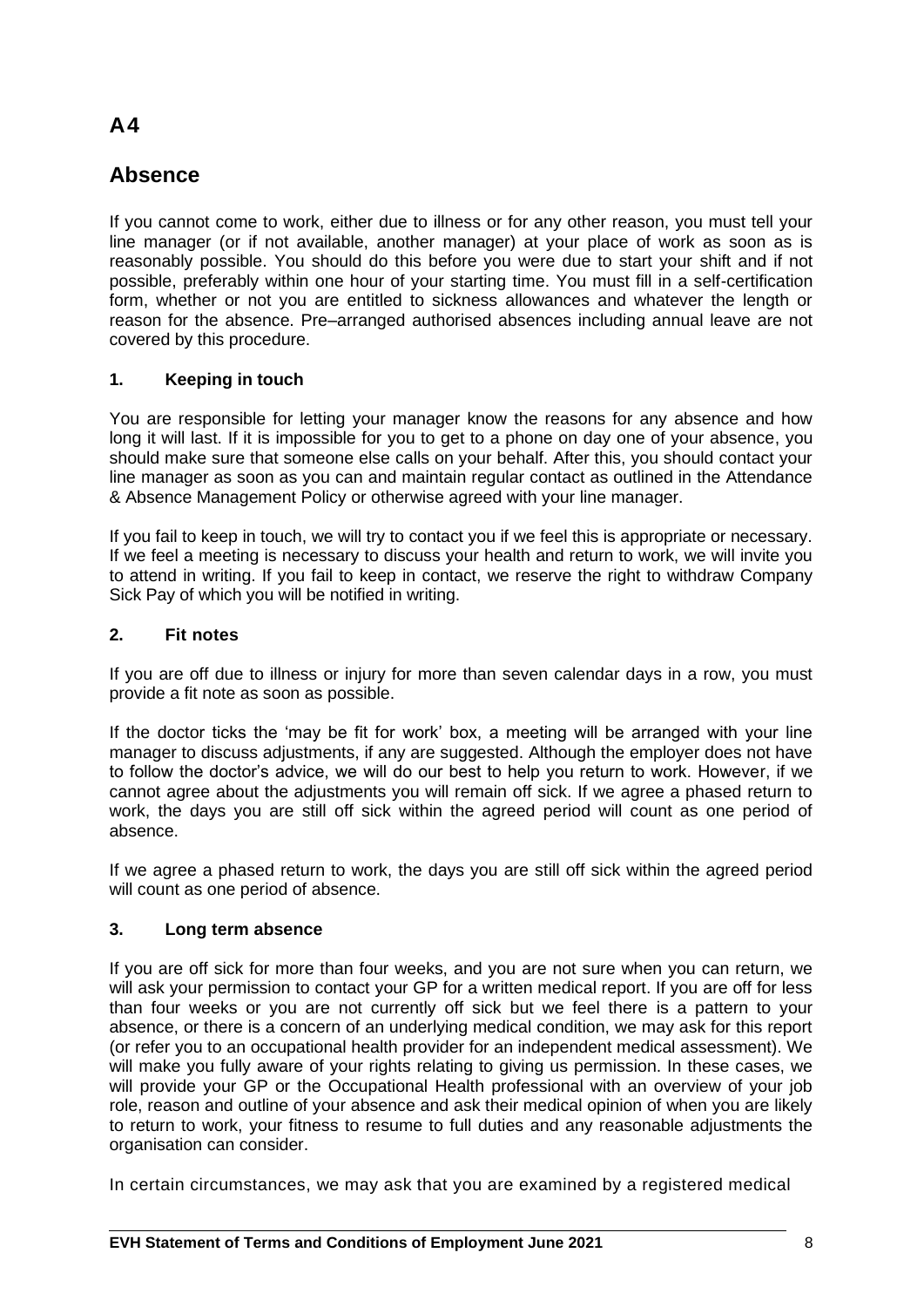practitioner we have chosen. We will pay any costs involved in this. This examination will be concerned with whether you are fit to resume your duties. You will receive a copy of any resulting medical report**.** We will treat all medical records in the strictest confidence.

#### **4. Managing absence and attendance**

We treat these two processes differently.

- > Managing absence relates to managing a person back to work by making reasonable adjustments and dealing with the ability to carry out your work duties, taking into consideration any medical advice, an employee's comments and our business needs.
- > Managing attendance refers to dealing with unacceptable levels of attendance, with no reference to any particular absence or medical condition. We will follow this route in line with our disciplinary procedure.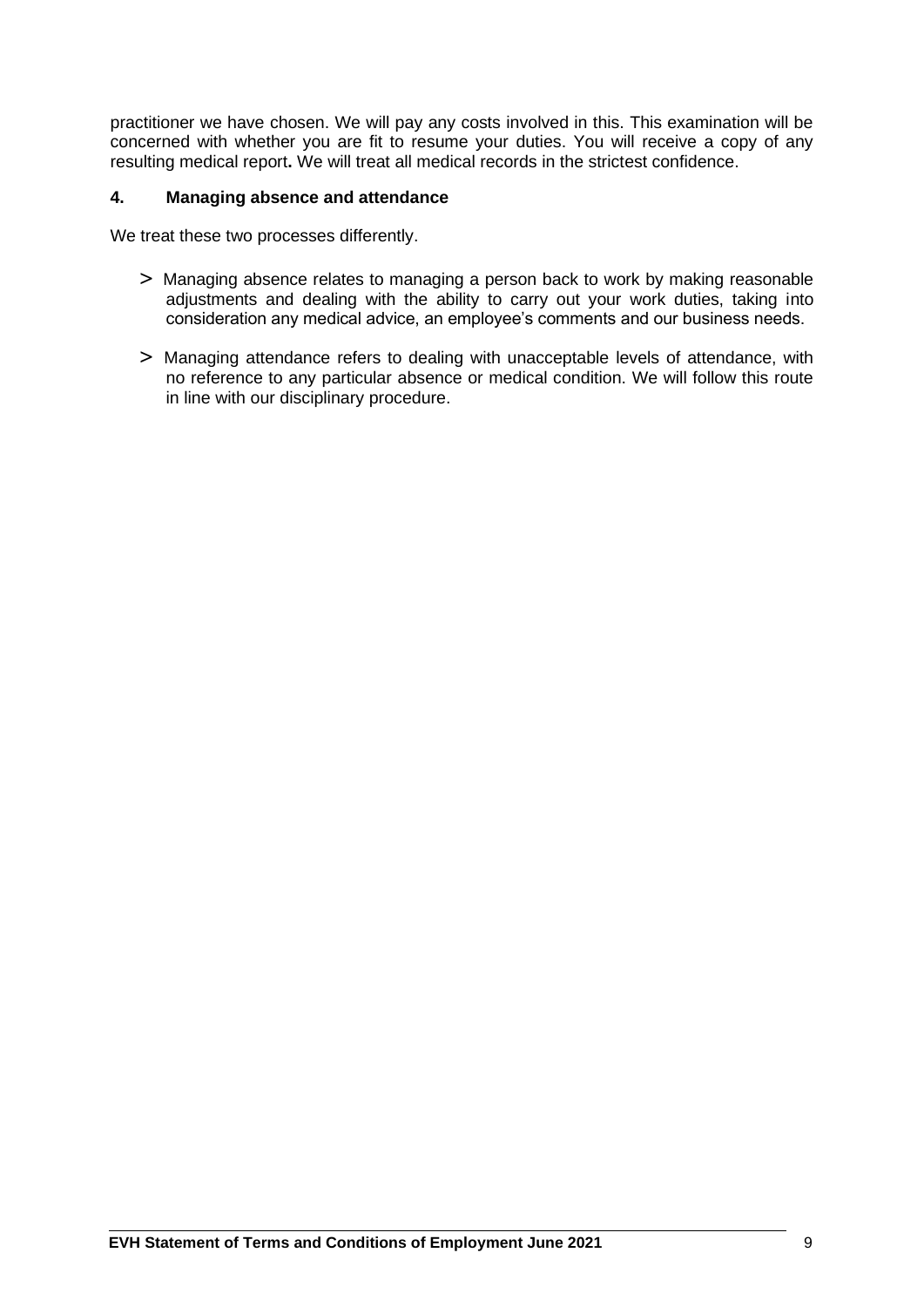### **Sickness benefit scheme**

All employees can benefit from this scheme as long as their absence from work is due to their own sickness or injury and they keep to the requirements of section A4. However, the scheme will not apply if:

- > they go off sick while taking part in a stoppage of work due to a trade dispute at their place of work;
- > they go sick while on maternity leave;
- > on the first day of sickness they have already used up their sickness allowance entitlement in the previous 12 months; or

During you period of absence if you work for another employer this may affect your entitlement to Company Sick Pay. Your line manager will discuss this with you before any decision is made. You may ask for unpaid leave and we will consider if we are able to accommodate this. However, if you do not tell us about these instances, we may take disciplinary action, which may lead to your dismissal.

#### **1. Scale of allowances**

In any one rolling period of 52 weeks, we will pay a sickness allowance in line with the following scale.

| <b>Continuous service at the</b><br>date sickness starts | Full allowance paid for: | Half allowance paid for: |
|----------------------------------------------------------|--------------------------|--------------------------|
| Up to 1 year                                             | 5 weeks                  | 5 weeks                  |
| Over 1 and under 2 years                                 | 9 weeks                  | 9 weeks                  |
| Over 2 and under 3 years                                 | 18 weeks                 | 18 weeks                 |
| Over 3 and under 5 years                                 | 22 weeks                 | 22 weeks                 |
| Over 5 years                                             | 26 weeks                 | 26 weeks                 |

Statutory Sick Pay (SSP) is not a benefit of employment. It is quite different to the occupational sickness allowances mentioned above, and we pay it on behalf of the Government.

The scale of entitlement to SPP is published by the Government and normally changes in April which is the beginning of the tax year.

If you are not entitled to SSP, we will tell you by sending you the appropriate government form. It is then your responsibility to claim any other State Benefit which you may be entitled to.

#### **2. Working out sickness allowances**

Your allowance is worked out based on your current rate of basic pay. (See below.) We refer to this as your 'normal pay'.

> Your entitlement to Occupational Sick Pay is based on your continuous service at the first date of your period of absence.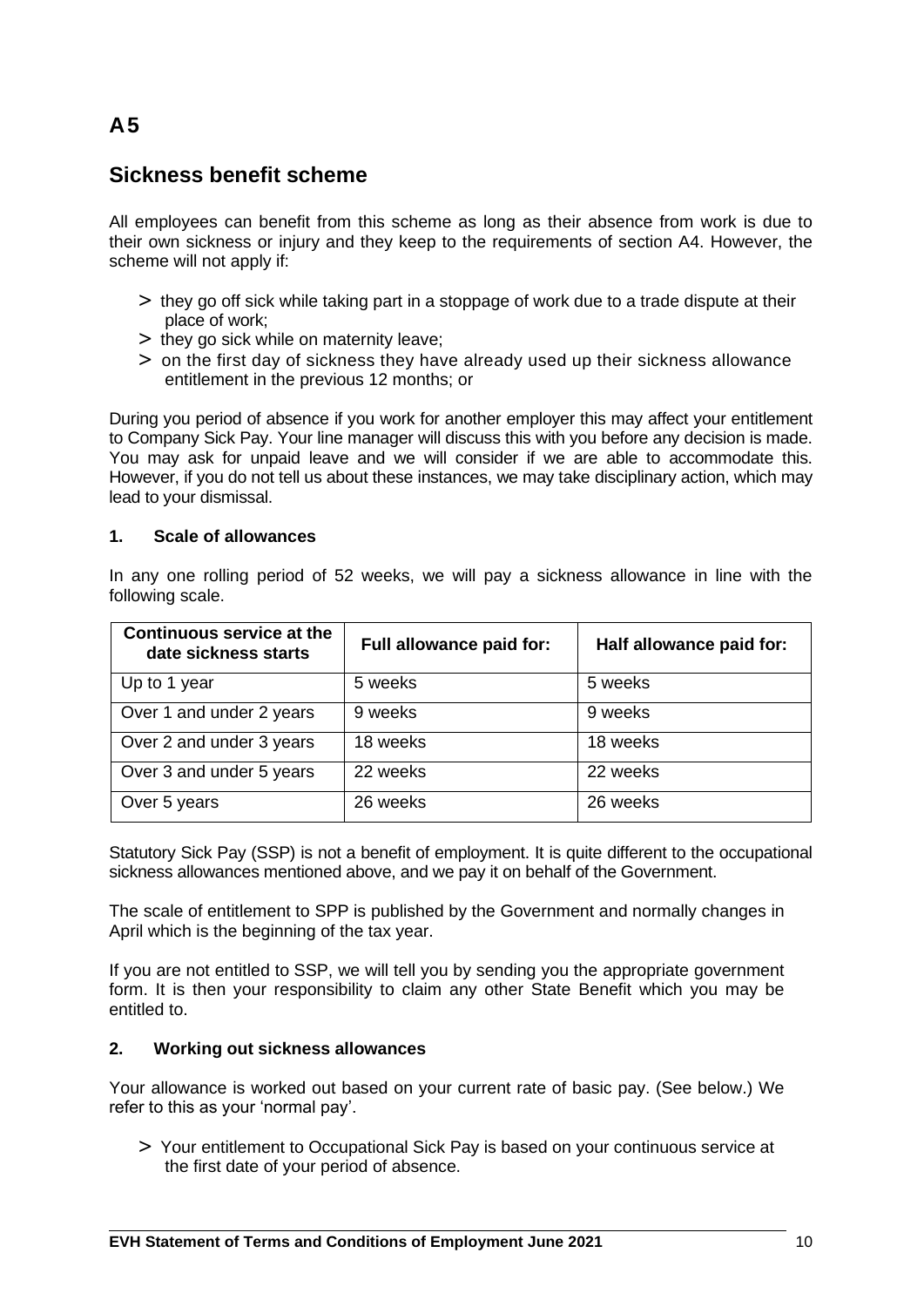- > The full allowance**,** referred to above, equals your normal pay, and includes any Statutory Sick Pay (SSP) which you may be entitled to.
- > The half allowance referred to above, equals half your normal pay plus SSP (if you have any left). However, you cannot receive more than your normal full pay.
- > In working out the level and period of allowance still due, we will review the previous 12 months before the start of your current sick leave. We will add up all periods of sick leave. We will then take this from the full allowance entitlement first and then any balance from the half allowance entitlement. Anything left will be what you are still entitled to.
- > We will pay you the sickness allowance according to your basic contractual hours (not including overtime).
- > For the purposes of working out SSP, qualifying days are treated as Sunday to Saturday. Before paying SSP you must be unable to work for at least the first four days in a row of a spell of sickness.
- > If you cannot come into work as a result of coming into contact with a notifiable infectious disease (that is reportable to RIDDOR in line with the Health and Safety at Work Act), you should tell us. You will then receive your full pay sickness allowance. We will not take the period of absence from your normal entitlement.
- > If you return to work on a phased basis, we will only pay your salary for the hours and days actually worked. The days and hours that you are still off sick will entitle you to SSP and the occupational sick pay you are eligible to and this will be taken off your entitlement. Or, you can ask to take it from your annual leave, time off in lieu or unpaid leave instead.

We work out your occupational sick pay using your basic pay. We will only consider overtime if this is stated in your employment contract.

#### **3. Criminal or civil compensation**

If you are injured as the result of being the innocent victim of a criminal act, we will not take any sick leave from your normal entitlement.

If the Criminal Injuries Compensation Board grant you compensation, you will not need to refund any sickness allowance we have paid out.

If you are paid damages from a third party for loss of earnings due to a sickness or injury, we will ask you to repay any sickness allowance paid out but not more than the actual allowance paid or the amount of damages received for loss of earnings.

#### **4. Professional / Non Professional Sport**

If the sickness or injury arises out of or in the course of following another occupation or sport on a professional or non professional basis and you are paid damages from a third party for loss of earnings resulting from this, we will ask you to repay any sickness allowance paid by the organisation subject to offset of any loss of earnings incurred as a direct result of the injury and / or absence.

#### **5. Work-related sickness or injury**

We will not take a period of absence due to sickness or injury caused by an accident in the course of your employment from your entitlement to sickness allowance.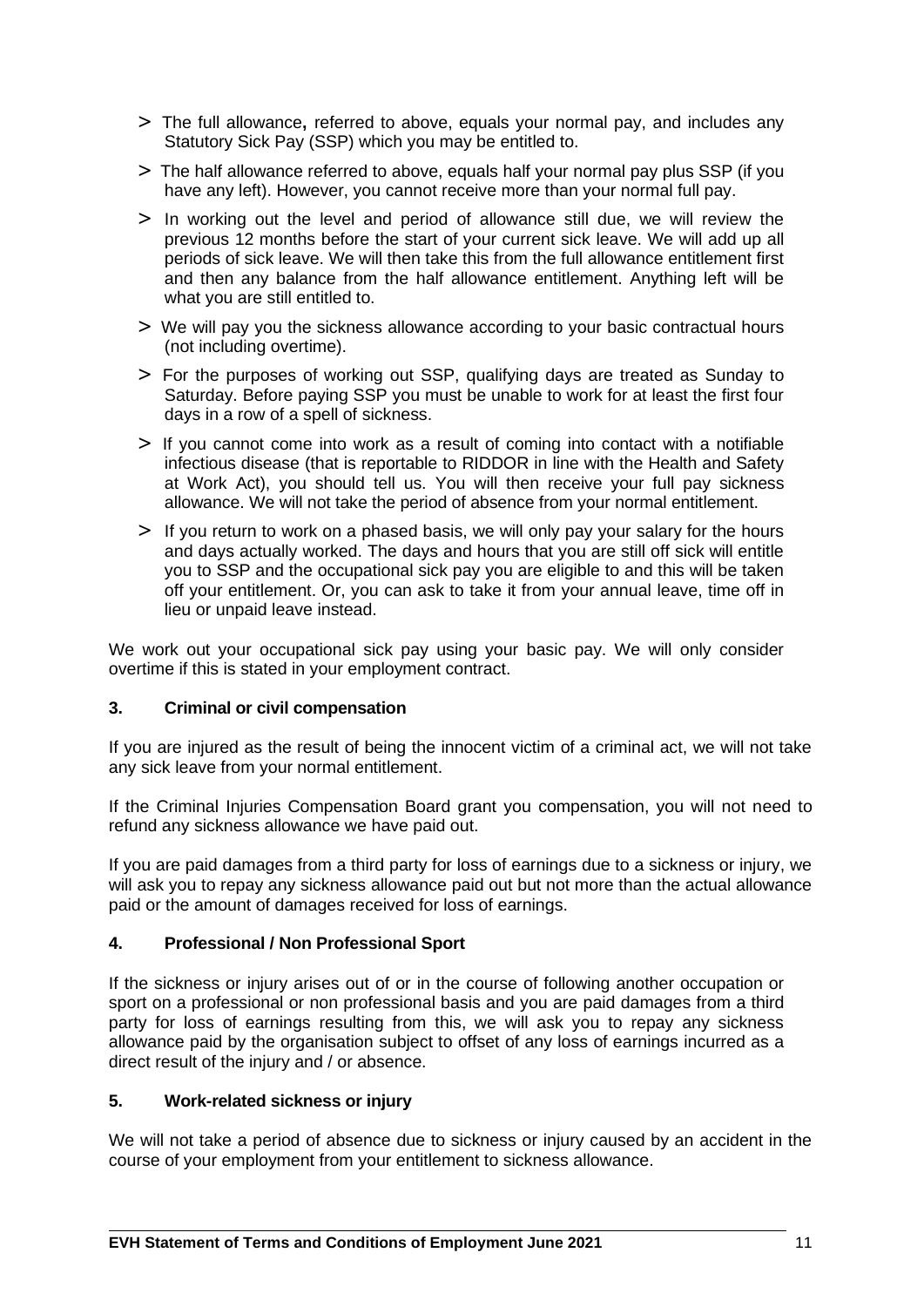If you are still unfit for work at the end of the appropriate full allowance period, the Management Committee will review the case to decide on any appropriate levels of allowance which should be made.

If your absence is the result of an accident at work directly resulting from your deliberate misconduct, we will withhold sickness allowance and we will also investigate it under the disciplinary procedure (see A13). If you disagree, the grievance procedure is available for use (see A14).

#### **6. Unpaid sickness**

We will tell you in writing when your period of sickness allowance is going to end. After this, you will not receive any pay from us for any period of sickness. (SSP may still be due to certain employees)

#### **7. Absence due to an underlying medical condition**

We will manage all periods of sickness sympathetically and make sure that at all times we are aware of your current condition and likelihood of your return to work. We may also ask for a medical opinion. However, we would tell you about this and you will be given a copy of the report.

If a doctor confirms that you are permanently unable to return to your current job, we will try to find you other suitable employment. If this is not possible, you can apply to retire for reasons of ill health retirement (if available under a pension scheme) or to end your contract on the grounds of medical incapability.

If you may be able to return to work, but not in the short term, we will do our best to keep your post open for as long as is reasonably possible. When we need to review the situation, we will:

- > make all necessary enquiries from you and your doctor (as explained in A4) or the independent medical examiner (or both);
- > consult you before we make a decision; and
- > consider the nature of your job, the nature, effect and length of illness, the size of the company, and our ability to offer other suitable work, where necessary.

However, if we can no longer continue with temporary arrangements and cannot offer you other suitable employment, we may dismiss you on capability grounds.

#### **8. Sickness during annual leave or a public holiday**

If during an authorised period of annual leave, you fall ill, and you produce either a selfcertification or fit note, we may count the period as sick leave and not as annual leave. You must speak to your manager on the first day of your return to work or earlier if possible and provide them with the necessary certification

If there is a public or general holiday during your period of sickness, and you provide a self-certification or fit note this will be counted as sick leave and you will receive the holiday at another time.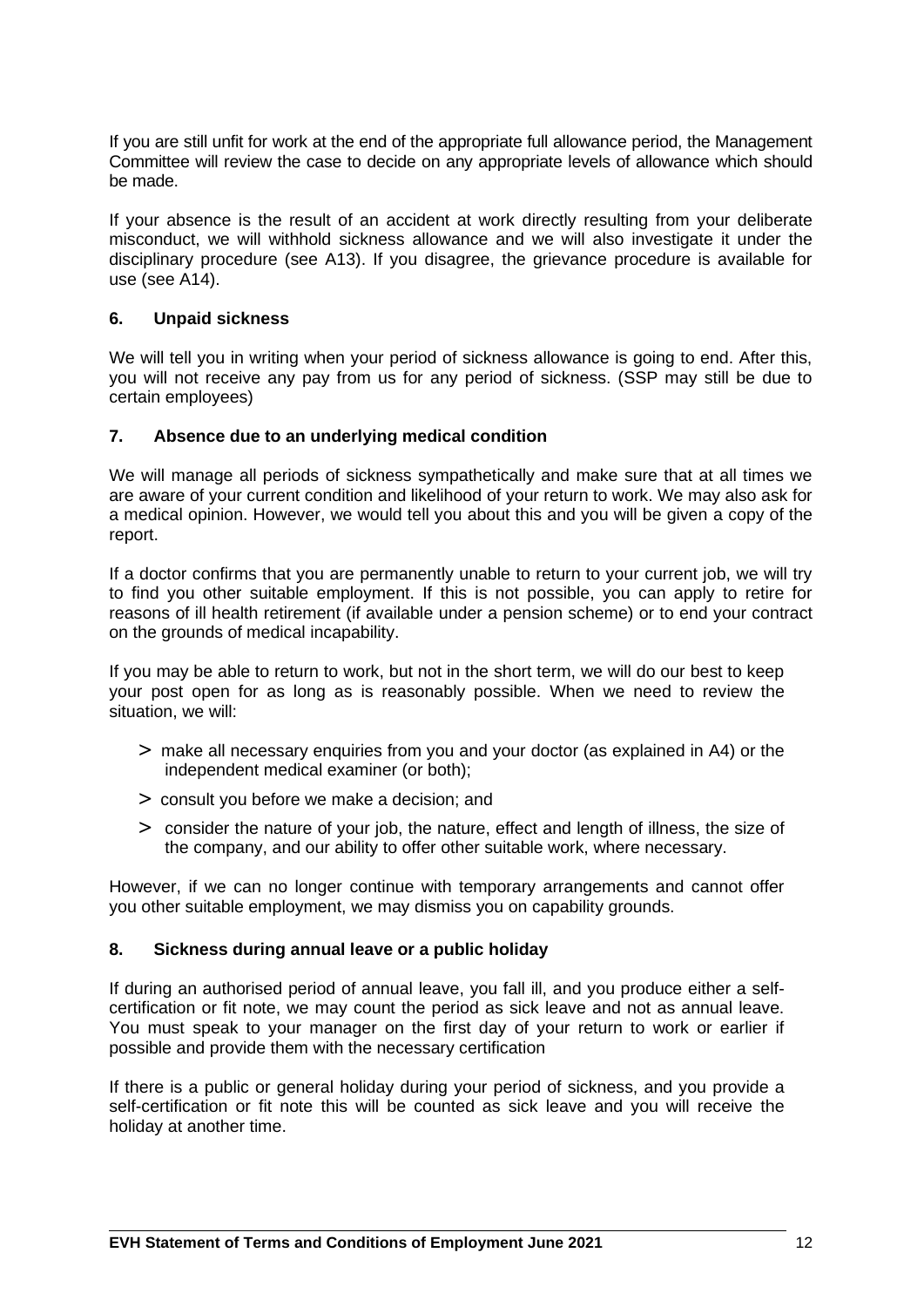### **Maternity**

#### **1. General**

If you are pregnant, you are entitled to 52 weeks of continuous maternity leave (26 weeks' continuous Ordinary Maternity Leave and 26 weeks' continuous Additional Maternity Leave).

If you have completed one year of service by the beginning of the  $28<sup>th</sup>$  week of pregnancy, you will be given the additional benefits associated with the occupational maternity pay (depending on the conditions explained below).

You are also entitled to paid time off during working hours to receive antenatal care as long as you can produce an appointment card for all antenatal visits (after the first one).

The benefits of leave and pay as outlined in this section will not apply if a pregnancy ends before the 24th week of pregnancy unless you give birth and the baby survives. However, if there is a stillbirth after the  $24<sup>th</sup>$  week of pregnancy, we will provide the benefits of pay and leave as noted in the terms and conditions below.

#### **2. Notice**

You should tell your line manager as soon as possible if you plan to take maternity leave. You must do so in writing no later than by the end of the  $15<sup>th</sup>$  week ( $24<sup>th</sup>$  week of pregnancy) before the expected week of confinement (EWC) (or as soon as is reasonably possible). This should state:

- a)the fact you are pregnant;
- b)your EWC (or actual date of birth if it has already happened); and
- c) the date you want your leave to begin.

You should also enclose a copy of your maternity certificate (MAT B1) as soon as your midwife/doctor gives you it.

You can change your mind about the start date of your maternity leave (as long as this is no sooner than 28<sup>th</sup> week of pregnancy. If you do, let your line manager know in writing, at least 28 days before the new date.

#### **Our notice**

Your line manager will give you notice in writing about the date your maternity leave will end. This will be the first day after the 52 weeks from the start date of your maternity leave. We will do this within 28 days from receiving your notice about the date you plan to start your leave (or, if you change that date, 28 days before the new date or as soon as reasonably possible).

#### **3. Maternity leave**

a) Maternity leave can begin at any time you want from the 28<sup>th</sup> week of pregnancy. It will however automatically begin when you give birth and you need to let us know as soon as you can about this. If you are off work for any reason totally or partly related to your pregnancy or childbirth within four weeks of the EWC, this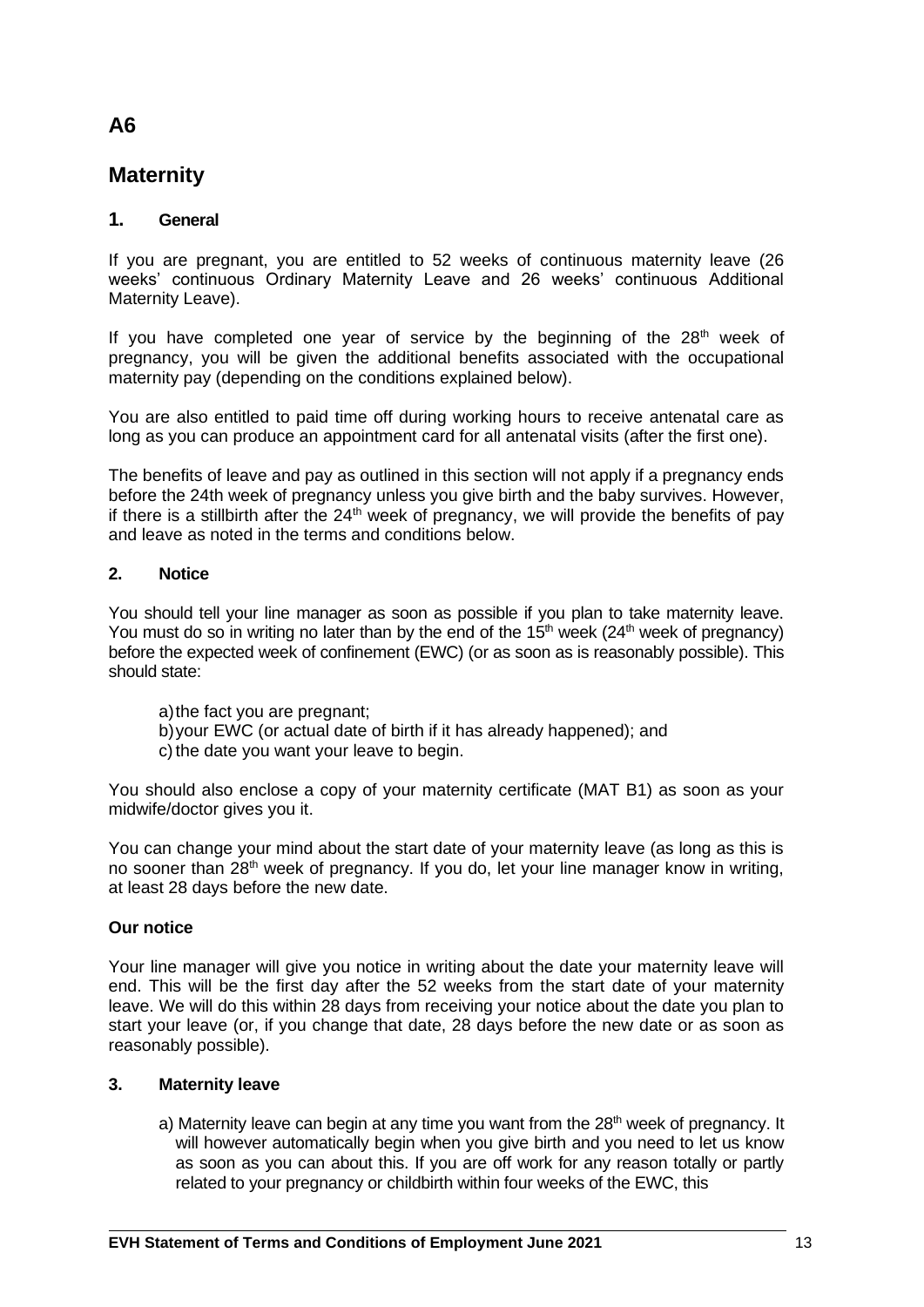will automatically trigger the start of your Ordinary Maternity Leave.

- b) The Ordinary Maternity Leave continues for 26 weeks. You are not allowed to work during the first two weeks starting from the date you give birth.
- c) Your statutory right to Additional Maternity Leave will begin immediately after the Ordinary Maternity Leave and can continue for a further 26 weeks.

#### **4. Returning to work**

You will return to work at the end of your maternity leave. We will have given you this date in writing as mentioned above. If you want to return sooner, you must give at least eight weeks' written notice. If you don't, it may delay your return date and you will not be paid during the period you do not work. You cannot return to work later than the end of the 52-week leave period. If you do not automatically return at the end of the 52-week leave period, we will treat this as an unauthorised absence.

If you return at the end of your ordinary leave, you will return to the same job. If you decide to take additional leave, you will return to the same kind of job you had before your maternity leave, at the same place and in the same capacity. If this is no longer available, we will offer you a suitable alternative job. Your terms and conditions will be no less favourable than would have applied had you not been away, including the quality of working environment, and the job must also be suitable and appropriate for you.

If you are on Additional Maternity Leave, you can apply to make a phased return to work on reduced hours and pro-rata pay. You should apply to your line manager at least eight weeks before the proposed date of return. If you request a phased return to work this will be discussed and agreed with your line manager. During your phased return you can make a request to your line manager to use annual leave to cover your non-working days during this period.

If you work full time and you request to change your working pattern you should make a flexible working request in line with our flexible working policy.

#### **5. Contact during maternity leave**

During your maternity leave we may contact you (as long as this is reasonable) and you can contact us. Before your maternity leave begins, we will agree with you the frequency and form of contact and also what subjects should be discussed. In all cases, we will keep in touch with you about any promotion opportunities, vacancies and important changes to the workplace that may affect you when you return.

#### **6. Keeping-in-touch days (KIT)**

If we agree, you may work up to 10 days under your contract of employment during your maternity leave, without losing your right to the maternity leave or pay. The 10-days limit stands no matter how long your maternity leave is. The 10 days can be worked at any time during your maternity leave apart from the first two weeks after you give birth.

You do not have to work these days and we do not have to agree to you working them. Before you start your maternity leave, we will discuss with you the type of work that may be done during the KIT days.

We will pay you your normal daily rate for working a KIT day. The pay for your KIT days can either be processed in the month in which you work or alternatively be paid as a lump sum during your period of maternity leave.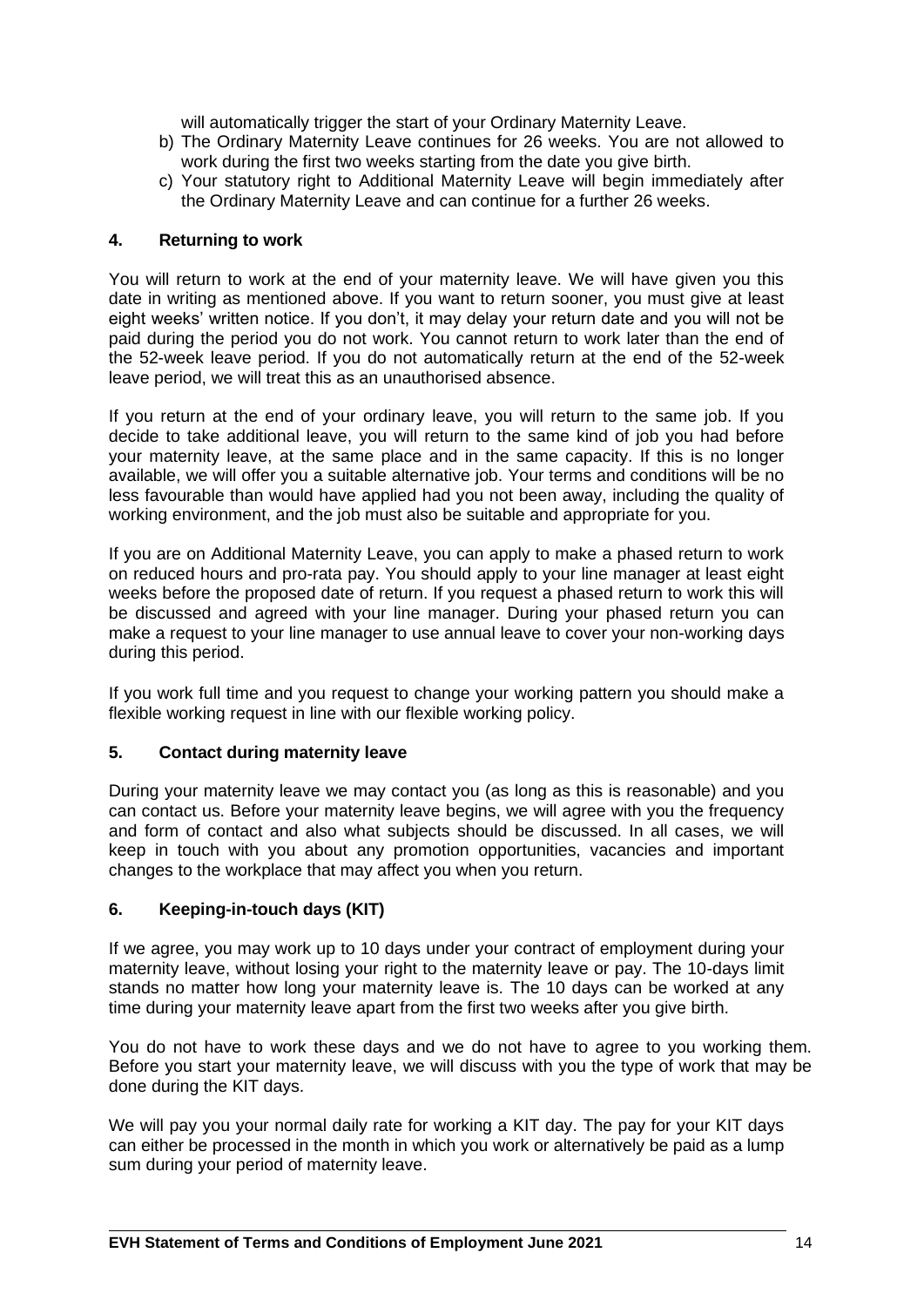#### **7. Maternity pay**

#### **7.1 Statutory Maternity Pay (SMP)**

#### **7.1.1 General**

Statutory Maternity Pay (SMP) is paid for up to 39 weeks. The first six weeks equals 90% of your average earnings over a set period, and the rest is paid at the lower rate, or 90% of your average earnings, whichever is lower. The government sets this lower rate each year.

SMP is paid via payroll in the normal way (tax and NI deductible) – even if you have resigned and will not be returning after the baby's birth. However, you will not be entitled to SMP if you resign before the 24<sup>th</sup> week of pregnancy.

The maternity pay period cannot start earlier than the  $28<sup>th</sup>$  week of pregnancy. It can only start when you are on maternity leave. Your entitlement will end when you return to work even if this is before the end of the 39-week period.

We will start to pay you the SMP on the first day of your maternity leave.

Whilst you are in receipt of Statutory Maternity Pay annual leave cannot be processed.

#### **7.1.2 Eligibility**

.

To qualify for SMP, you must:

- a) have been continuously employed for at least 26 weeks continuing into the qualifying week (QW) (the  $24<sup>th</sup>$  week of pregnancy);
- b) have average weekly earnings which are above the minimum for paying National Insurance contributions;
- c) still be pregnant at the  $24<sup>th</sup>$  week of pregnancy or have given birth by then; and
- d) have given us notice as explained in section 2 above.

If you do not meet the eligibility criteria, we will tell you in writing (form SMP1) and refer you to the local benefits agency office where you can claim any State Maternity Allowance you may be entitled to.

#### **7.2 Occupational maternity pay**

If you have worked for us for one year at the  $28<sup>th</sup>$  week of your pregnancy, you will also be eligible to receive our occupational maternity pay. This is equal to:

- a) seven weeks at full pay (including any SMP paid at the higher rate for six weeks and lower rate for one week);
- b) 16 weeks at half pay (plus SMP at the lower rate, or 90% of your normal pay - whichever is lower); and
- c) 16 weeks at SMP lower rate (or 90% of your normal pay, whichever is lower).

A week's pay refers to the basic pay given in your current contract of employment. In relation to the above SMP is calculated based on the number of Sunday's within the calendar month from when your maternity leave starts. In relation to point B above the staff member should never be in receipt of more than their normal pay.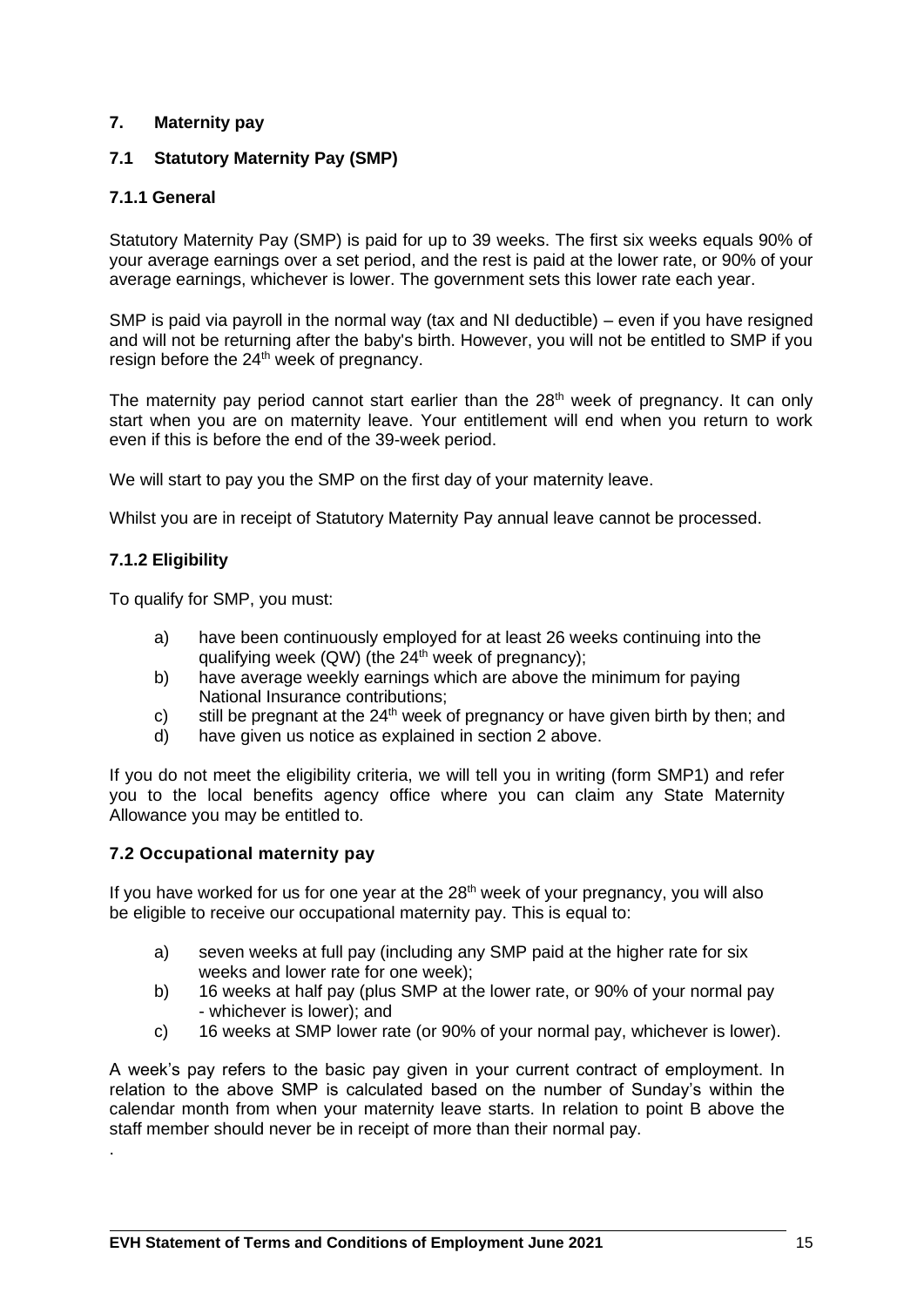You can choose to receive occupational maternity pay, either with your SMP on normal pay dates, or as a lump sum when you return to work. We will claim this amount back from you if:

- > you fail to return to work; or
- > you return but leave within three months.

If you fail to return, you will also have to repay us for any annual leave we prepaid at the start of your maternity leave.

If you resign, are dismissed or your fixed term contract comes to an end before or during your maternity leave occupational maternity pay will cease on the date of termination. However, you may still be entitled to Statutory Maternity Pay if you are eligible.

#### **8. General conditions**

#### **8.1 Contractual benefits**

All terms and conditions shown in your contract (apart from pay) continue to apply during your maternity leave, whether ordinary or additional. We will continue to pay all contractual allowances as long as you receive any maternity pay. We may withdraw non– contractual benefits but only in line with the procedures which apply to all periods of prolonged absence.

#### **8.2 Holidays**

You are entitled to 40 days (pro rata) of combined annual and public holiday leave during both your Ordinary and Additional Maternity Leave. Before you start your maternity leave, you should agree with us the dates of your annual leave. If it is not possible to take the leave within the annual leave year, we will transfer the rest to the next year's entitlement. You cannot be paid instead of taking the leave accrued during maternity leave.

If you plan to take annual leave before you return from maternity leave, you must notify us in writing:

- $>$  the date you want your maternity leave to end;
- > the period you then want to take as annual leave; and
- > the date you will come back to work.

You must do this eight weeks before the end of your maternity leave.

#### **8.3 Pension membership and contributions**

The following rights apply to an employee on maternity leave.

- > The period of Ordinary Maternity Leave and paid maternity leave (when you are receiving either occupational maternity pay or SMP), will count towards pensionable service. The benefits you build up during this time are based on your pay when you were working normally, before taking maternity leave.
- > Your contributions during this time are based on the amount of maternity pay you actually receive. Our contributions will continue on the basis agreed by the administrators of the pension scheme.
- > We will tell you in writing (after consulting the administrators of the relevant pension scheme) of the options available to you during any unpaid period of maternity leave.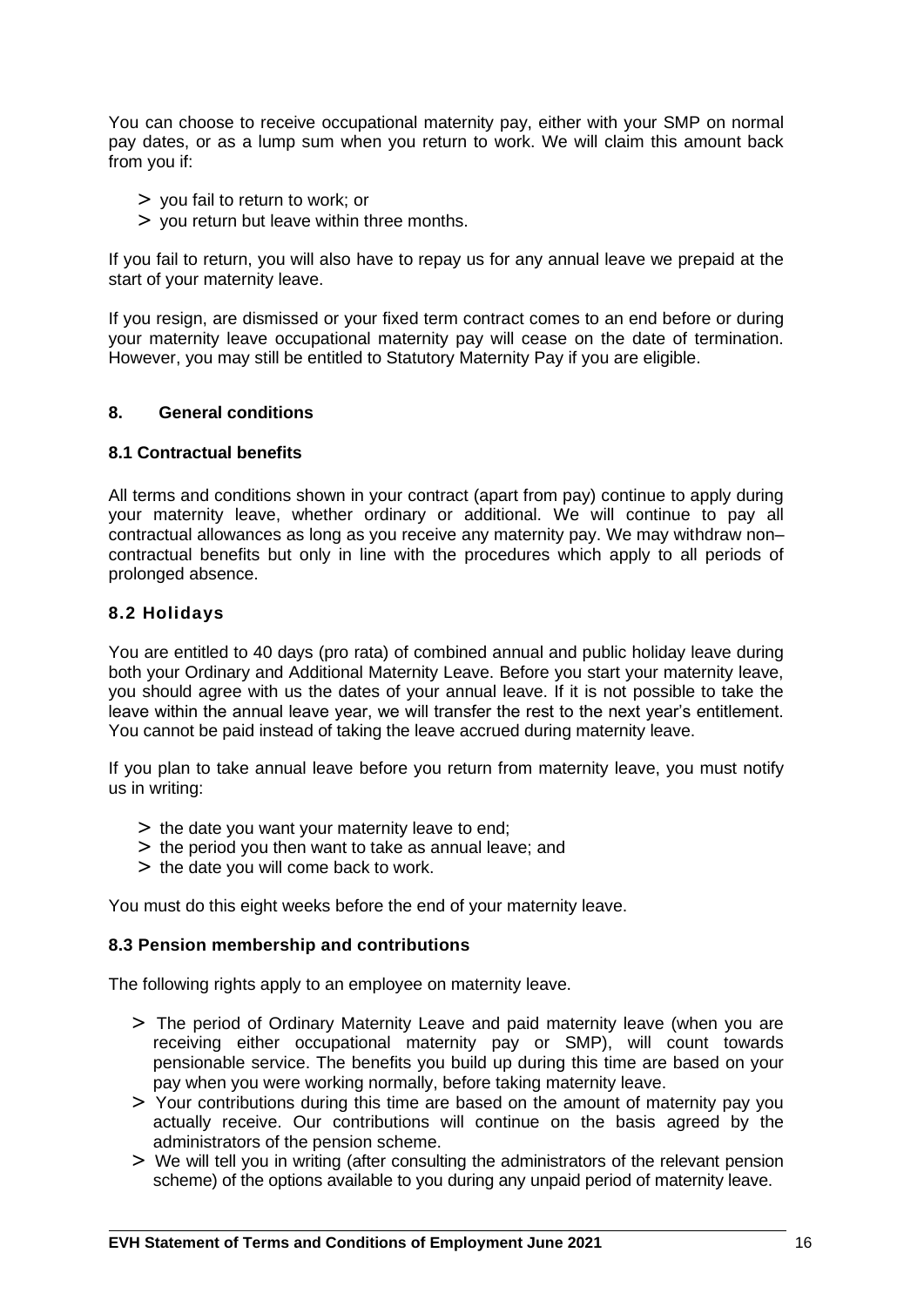Note**:** These rights apply whether or not you plan to return to work.

#### **8.4 Information and training**

If you are on maternity leave, you will still receive relevant items of information sent to all staff. We will also invite you to staff training days, as part of the keeping-in-touch (KIT) days.

#### **8.5 Union payments**

We will take your union payments, as appropriate, throughout the period of maternity leave at the reduced rate. We will send the Union Finance Officer written confirmation of your EWC and the date your leave actually begins.

#### **8.6 Dismissal and resignation during the maternity leave**

If we end your contract during the maternity period, you will be entitled to whatever period of notice is shown in your contract.

If you resign, you must also give us notice as shown in your contract. The termination date may be the end of your 52-week maternity leave or any date before then.

If you resign or are dismissed before the date you have given us for starting your maternity leave, you will lose your right to maternity leave but will still be eligible for SMP as long as you are employed after the 24<sup>th</sup> week of pregnancy.

#### **8.7 Health and safety**

We must protect the health and safety at work of all employees, including new and expectant mothers and mothers who are breastfeeding.

Once you tell us about your pregnancy, recent childbirth or breastfeeding, we will carry out a specific risk assessment to identify any risks to your health and safety. If we identify any risks, we will do our best to avoid them. If this is not possible, we will take a series of steps to make sure you are not exposed to those risks.

If you ask for time off for breastfeeding or expressing milk, we will discuss with you how we can accommodate your request.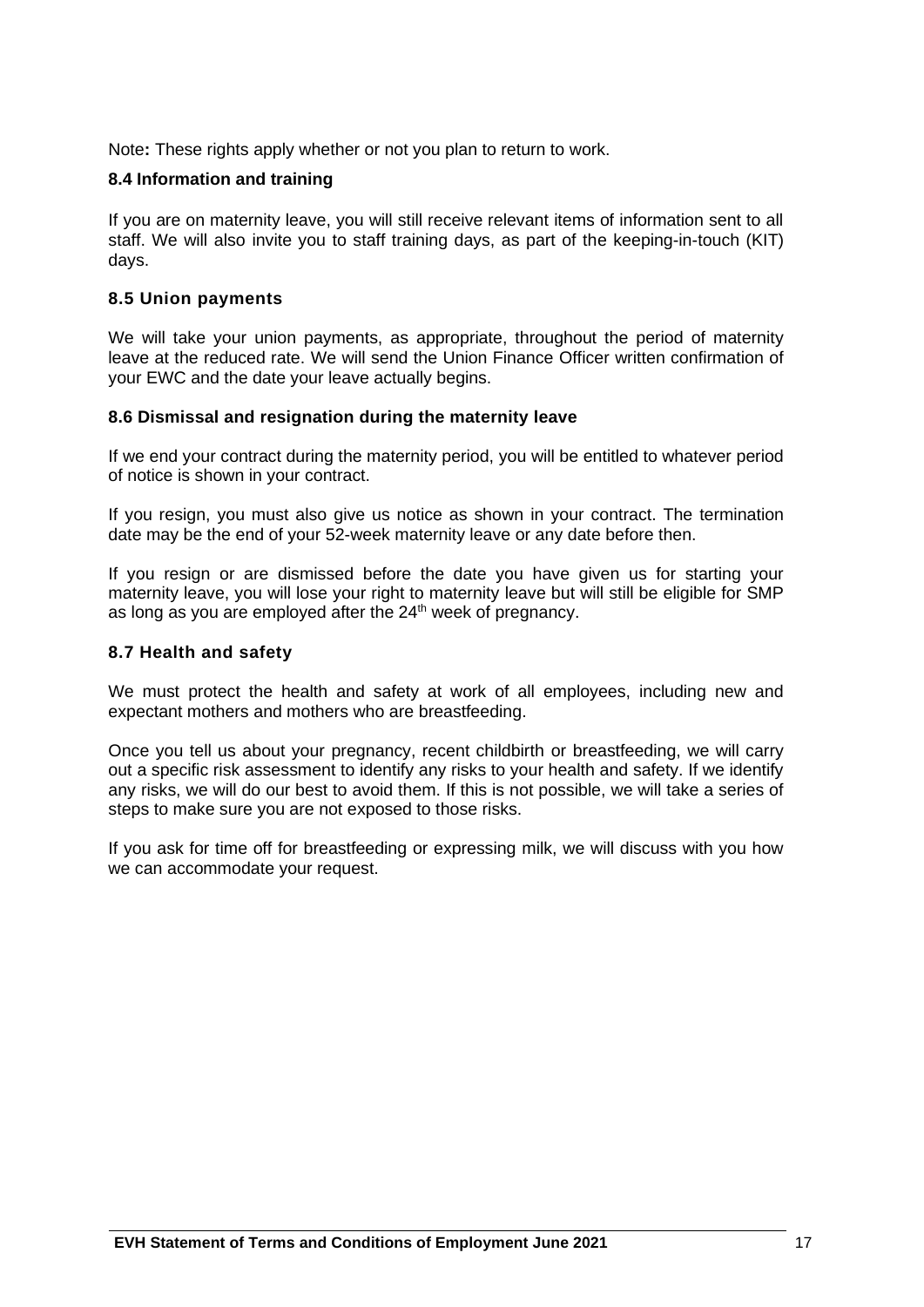### **Paternity**

#### **General**

You are entitled to paternity leave if your partner is due to give birth, and you have at least 26 weeks' continuous service by the 'qualifying week' ( $15<sup>th</sup>$  week before EWC), or in the circumstances of adoption or surrogacy you have been continuously employed for at least 26 weeks by:

- the end of the week you are matched with the child (UK adoptions)
- the date the child enters the UK or when you want your pay to start (overseas adoptions)

and;

You are taking time off to look after the child, and be one of the following:

- the father
- the husband or partner of the mother (or adopter) this includes same-sex partners
- the child's adopter
- the intended parent (if you're having a baby through a surrogacy arrangement)

Paternity Leave is available for all live births and, where a baby is still born from the 24<sup>th</sup> week of pregnancy onwards.

#### **Paternity Leave**

If you are eligible, you can choose to take either 1 or 2 weeks leave but this must be taken at the same time. Leave cannot start before the birth and it must end within 56 days of the birth.

If there is an adoption and/or surrogacy the leave can commence:

- on the date of placement
- an agreed number of days after the date of placement
- on the date the child arrives in the UK or an agreed number of days after this (overseas adoptions only)
- the day the child's born or the day after if you're working that day (surrogate parents)

Leave must be taken within 56 days of the date of placement or the child's arrival in the UK (overseas adoptions).

To apply, you should write to your line manager at least four weeks before you want the leave to start. You do not have to give a precise date when you wish to take your leave (e.g. 1st February). Instead, you can give a general timeframe such as, 'the day of the birth' or, 2 weeks following the birth. You must give your employer 28 days' notice if you want to change your start date.

#### **Paternity Pay**

If you are eligible for paternity leave you are also eligible for paternity pay. Our paternity pay is equal to two weeks full pay inclusive of Statutory Paternity Pay (SSP)

#### **Antenatal Appointments**

You also have a right to attend up to two unpaid antenatal appointments with your partner/surrogate mother or meetings with a child to be adopted.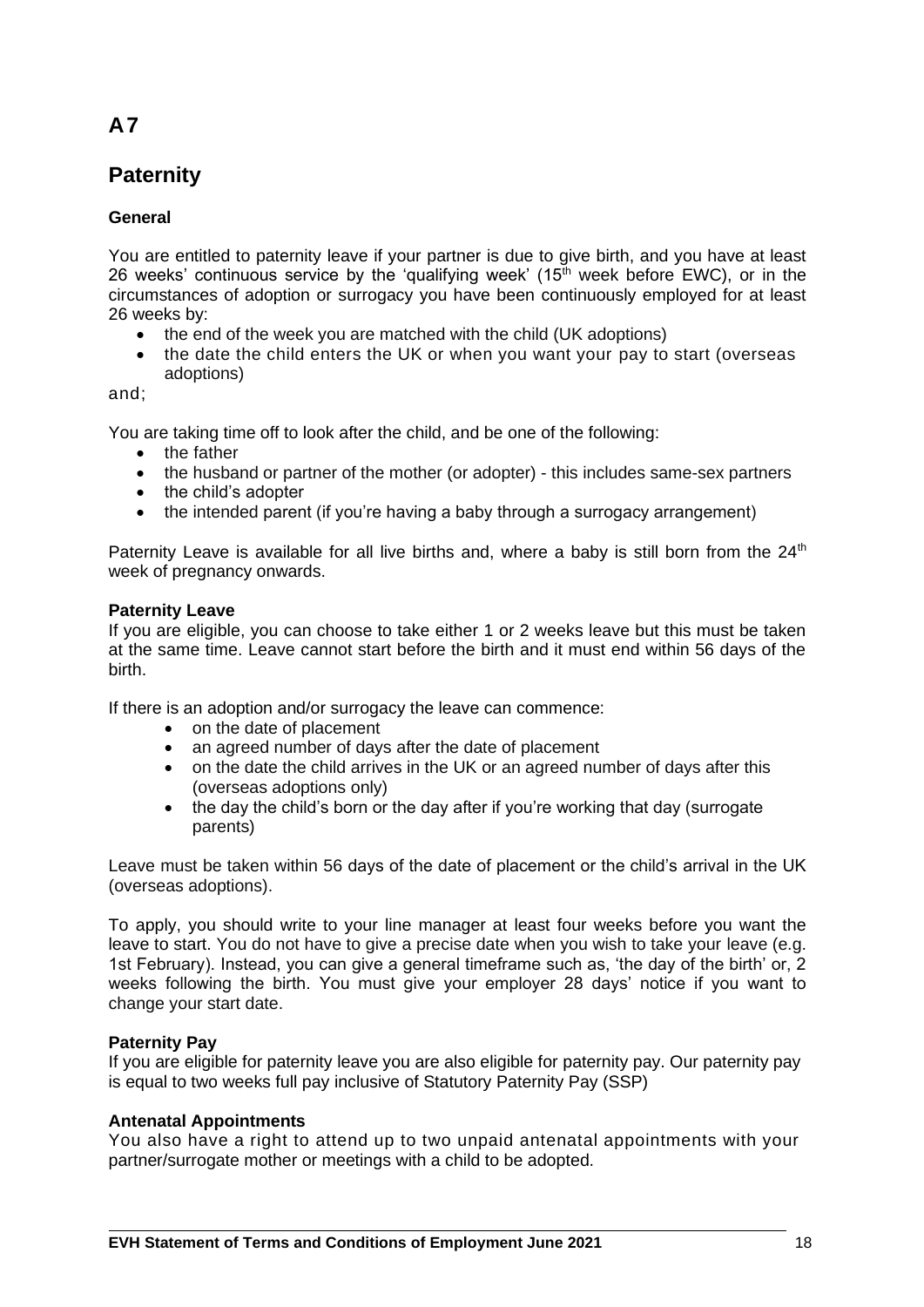### **Adoption**

#### **1. General**

If you are adopting a child or are a surrogate parent, you have the right to 52 continuous weeks off so long as you can satisfy certain conditions. This is split into 26 weeks of "Ordinary Adoption Leave" and a further 26 weeks "Additional Adoption Leave".

If a couple are jointly adopting a child, one person may be eligible to adoption leave and pay and the other to paternity leave and pay. Both of you may be able to use Shared Parental Leave. The same rule applies to surrogate parents.

If you have completed one year's service at the date of adopting a child, you will be entitled to the additional benefits under our occupational adoption pay as long as you meet the conditions set out below.

The benefits of leave and pay are outlined in this section.

You are also entitled to up to five periods of paid time off before the adoption to deal with the necessary formalities. You will need to agree this with your line manager on the basis of the requirements in your case. If you are a surrogate parent, you are entitled to take unpaid time off to attend two antenatal appointments with the woman carrying the child.

#### **2. Notice**

We ask that you tell your line manager as soon as possible if you embark on the adoption process, this will help us to support you and make sure you have all the information regarding your entitlements and the required periods of notice. However, you must as a minimum notify us within 7 days of being matched with a child, you need to tell us:

- how much leave they you wish to take
- the date you wish the leave to start
- the 'date of placement' the expected or actual date the child is placed with you, along with your official notification.

For overseas adoptions, you must provide us with your notice to take leave within 28 days of receiving your 'official notification', you must also tell us the date of the notification and when you expect the child to arrive in the UK.

In addition, we also require:

- the actual date the child arrives in the UK within 28 days of this date
- how much leave you want to take and when you want it to start giving us 28 days' notice

If the employee uses a surrogate, they must tell us the due date of the baby and when they want to start their leave at least 15 weeks before the EWC.

If you have worked for us for less than 26 weeks, you can tell us within 28 days of the Sunday which commences the 26th week of employment with us instead.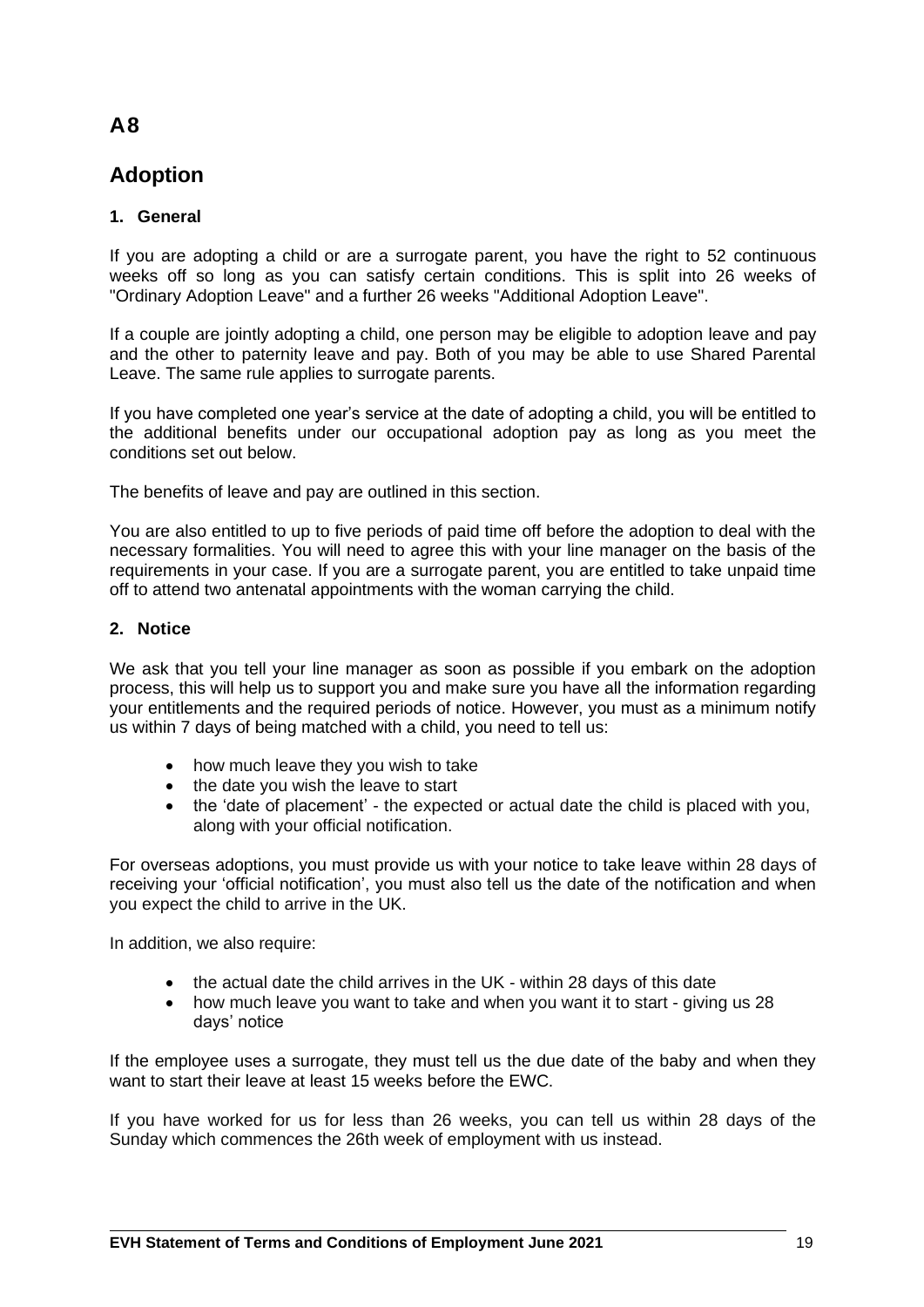#### **Our Notice**

Whether you are adopting from within the UK or overseas, your line manager will give you notice in writing about the date your adoption leave will start and end. Your leave will end, first day after the 52 weeks from the start date of your adoption leave. We will do this within 28 days from receiving your notice about the date you plan to start your leave (or, if you change that date, 28 days before the new date or as soon as reasonably possible). When you notify us about the date you want your leave to start, we will write you a formal

letter back within 28 days. In this we will set out the date we see the 52 weeks leave coming to an end.

#### **3. Adoption Leave & Pay**

#### **3.1 Adoption Leave**

Statutory Adoption Leave is 52 weeks and made up of 26 weeks of Ordinary Adoption Leave followed by 26 weeks of Additional Adoption Leave. If you are eligible for Adoption Leave, you are also entitled to get paid time off work to attend 5 adoption appointments after you have been matched with a child.

Adoption leave can start:

- Up to 14 days in advance of the child being placed with the employee (UK adoptions)
- When the child arrives in the UK or within 28 days of this date (Oversees adoptions)
- The day the child is born or the day after (if the employee has used a surrogate to have a child).

#### **3.2 Antenatal Appointments**

Employees can get time off to accompany the surrogate mother to 2 antenatal appointments.

#### **3.3 Statutory Adoption Pay**

Statutory Adoption Pay (SAP) is paid for up to 39 weeks, (the remaining 13 weeks of your statutory leave is unpaid). The first six weeks equals 90% of your average earnings over a set period, and the rest is paid at the lower rate, or 90% of your average earnings, whichever is lower. The government sets this lower rate each year.

SAP is paid via payroll in the normal way (tax and NI deductible).

You must provide us with a minimum of 28 days' notice of when you wish to your statutory adoption pay to commence (unless the time between the child being matched and placed is less than that). It can only start when you are on maternity leave. Your entitlement will end when you return to work even if this is before the end of the 39-week period.

Whilst you are in receipt of Statutory Adoption Pay annual leave cannot be processed.

#### **3.4 Eligibility**

To qualify for SAP, you must:

- a) have been continuously employed for at least 26 weeks leading into the week in which you are notified that you have been matched with a child by a UK approved adoption agency.
- b) If adopting from overseas; you must have been continuously employed by your employer for at least 26 weeks when you start receiving adoption pay.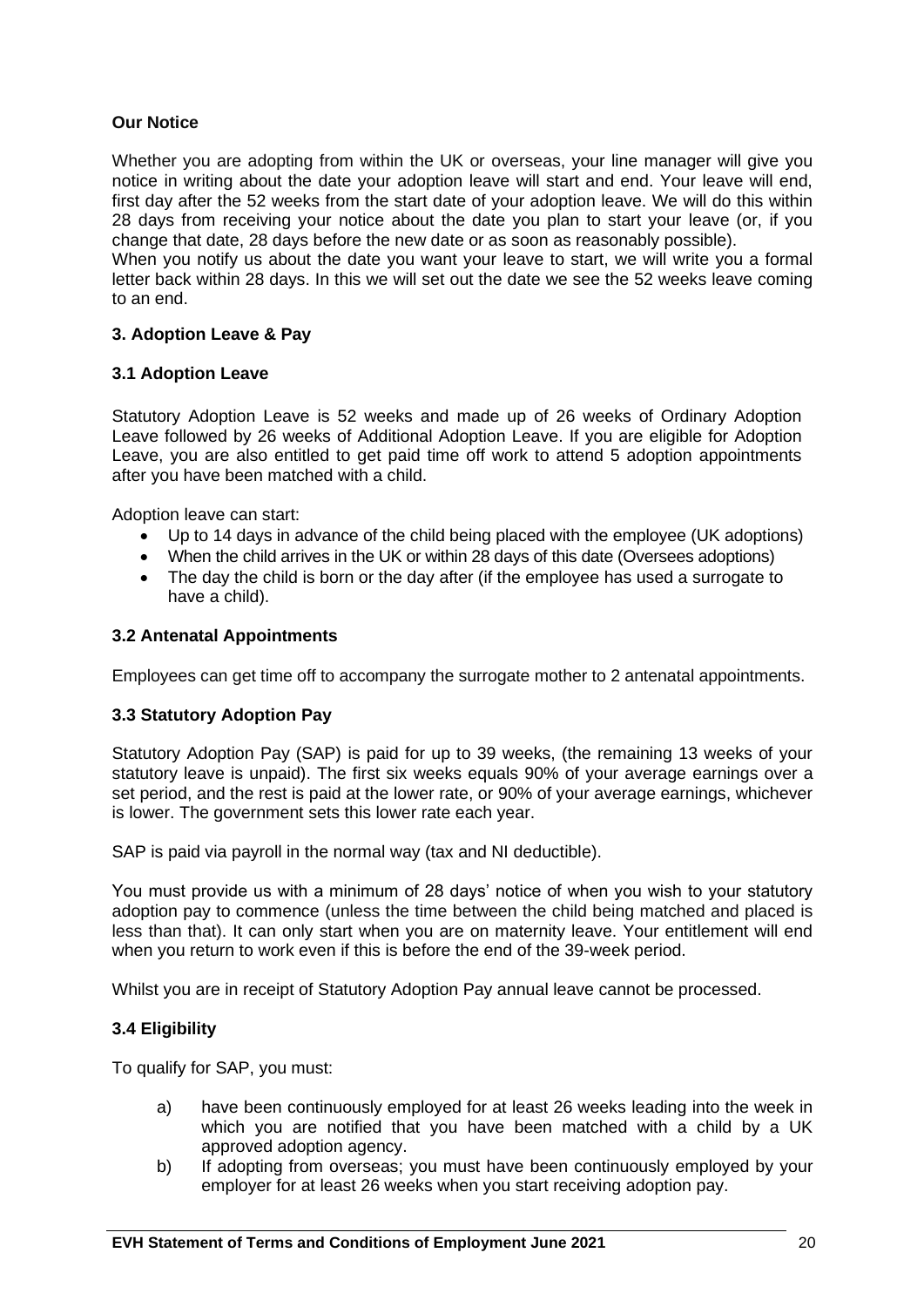- c) have average weekly earnings which are above the minimum for paying National Insurance contributions; and
- d) have given us notice as explained in section 2 above.

If you do not meet the eligibility criteria, we will tell you in writing (form SAP1) and refer you to the local benefits agency office where you can claim any alternative benefits set by the Government you may be entitled to.

#### **3.5 Occupational Adoption Pay**

If you have worked with us for one year by the week you are told that you have been matched with a child, you are eligible to receive our enhanced adoption pay (OAP). The occupational pay is as follows:

- a) seven weeks at full pay (including SAP)
- b) 16 weeks at half pay (plus SAP or 90% of the normal pay, whichever is lower)
- c) 16 weeks at SAP rate or 90% of the normal pay, whichever is lower.

A week's pay refers to the basic pay given in your current contract of employment. In relation to the above, SAP is calculated based on the number of Sunday's within the calendar month from when your adoption leave starts. In relation to point B above you should never be in receipt of more than your normal pay.

You can choose to receive occupational adoption pay, either with your SAP on normal pay dates, or as a lump sum when you return to work. We will claim this amount back from you if:

- you fail to return to work; or
- you return but leave within three months.

If you fail to return, you will also have to repay us for any annual leave we prepaid at the start of your adoption leave.

If you resign, are dismissed or your fixed term contract comes to an end before or during your adoption leave occupational adoption pay will cease on the date of termination. However, you may still be entitled to Statutory Adoption Pay if you are eligible.

#### **4. Contact during Adoption Leave**

During the adoption leave period, we may make reasonable contact with you and you may do the same. Before the adoption leave begins, we will agree with you how often this contact will be, how it will take place and what subjects should be discussed. In all cases, we will keep in touch with you about any promotion opportunities and important changes to the workplace that may affect you when you return.

#### **5. Keeping in Touch Days (KIT)**

If we agree, you may work up to 10 days under your contract of employment during your adoption leave, without losing your right to the adoption leave or pay. The 10-day limit applies no matter how long the adoption leave is. You can work the 10 days at any time during the adoption leave.

You do not have to work these days and we do not have to agree to you working them if you ask.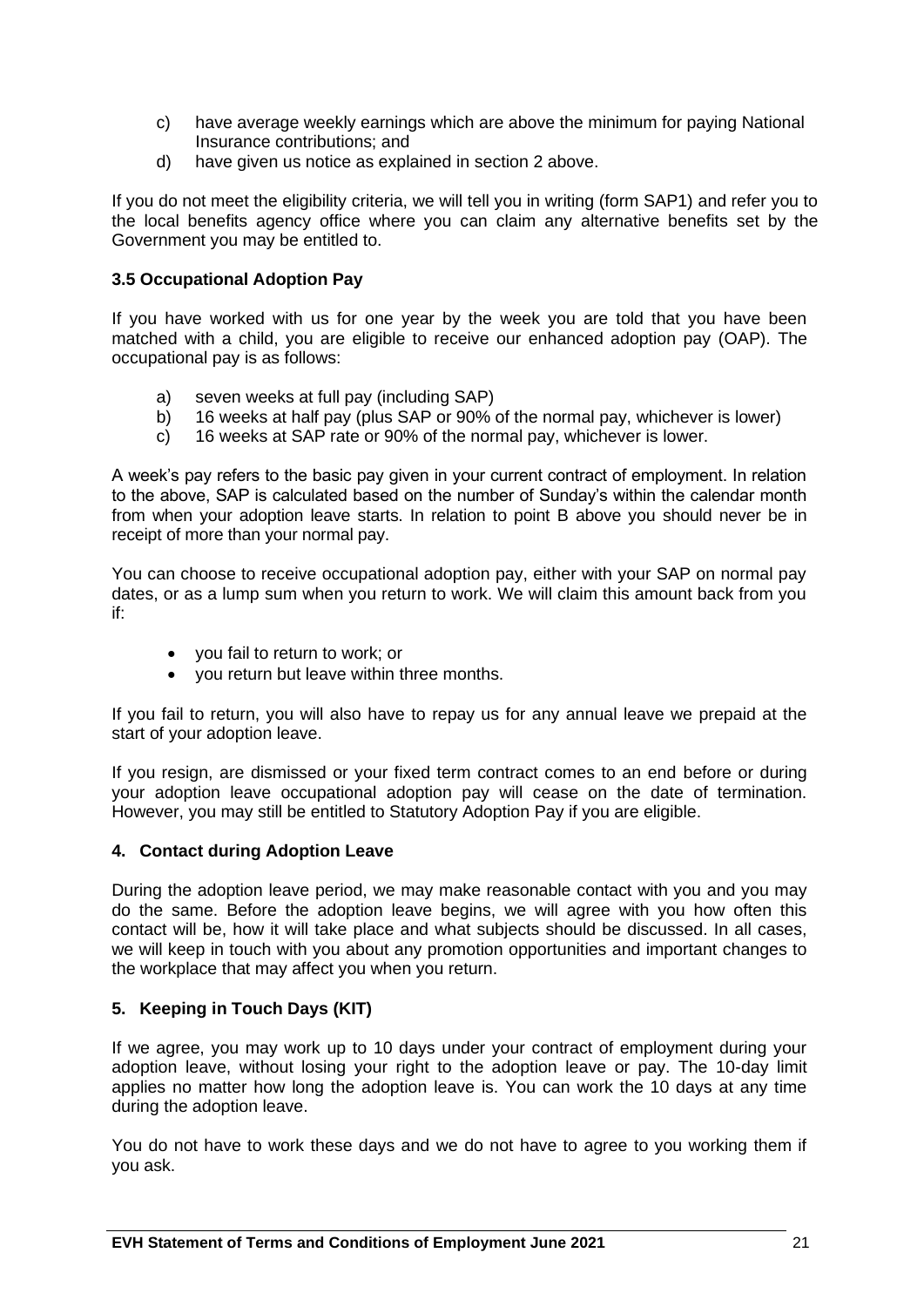Before you start your adoption leave, we will discuss with you the type of work that may be done during the KIT days.

We will pay you your normal daily rate for working the KITs. This does not affect your right to Statutory Adoption Pay. The pay for your KIT days can either be processed in the month in which you work or alternatively be paid as a lump sum during your period of adoption leave.

#### **6. Returning to Work**

You will return to work at the end of your adoption leave. Your line manager will have given you notice of this date as explained above. If you want to return sooner, you must give at least eight weeks' written notice. If you don't, your return date will be delayed and you will not be paid during the period you do not work. You cannot postpone your return beyond the end of the 52 week leave period.

With Ordinary Adoption Leave, you will return to the same job. If you take additional leave, you are guaranteed the same kind of job as you had before your adoption leave, at the same place and in the same capacity. If this is no longer available, we will offer you a suitable alternative job. Your terms and conditions will be no less favourable than would have applied had you not been absent, including the quality of working environment, and the job must also be suitable and appropriate for you.

#### **6.1 Discretionary Leave**

We realise that some adopted children of any age may suffer emotional or medical problems. We may grant you further leave at the discretion of your senior officer or nominated deputy.

#### **7 General conditions**

#### **7.1 Contractual benefits**

All terms and conditions in your contract, apart from salary, continue to apply during the entire adoption leave period, whether ordinary or additional. All your contractual allowances will continue to be paid as long as you receive either form of adoption pay. We may withdraw non–contractual benefits but only in line with the procedures which apply to all periods of prolonged absence.

#### **7.2 Holidays**

You are entitled to 40 days (pro rata) of combined annual and public holiday leave during both your Ordinary and Additional Adoption Leave. Before you start your adoption leave, you should agree with us the dates of your annual leave. If it is not possible to take the leave within the annual leave year, we will transfer the remaining balance to the next year's entitlement. You cannot be paid instead of taking any of the leave you have built up during adoption leave.

If you plan to take annual leave before you return from adoption leave, you must confirm in writing:

- $>$  the date you want your adoption leave to end;
- > the period to be taken as annual leave; and
- > the date you will actually return to work.

You must do this eight weeks before the end of the adoption leave period.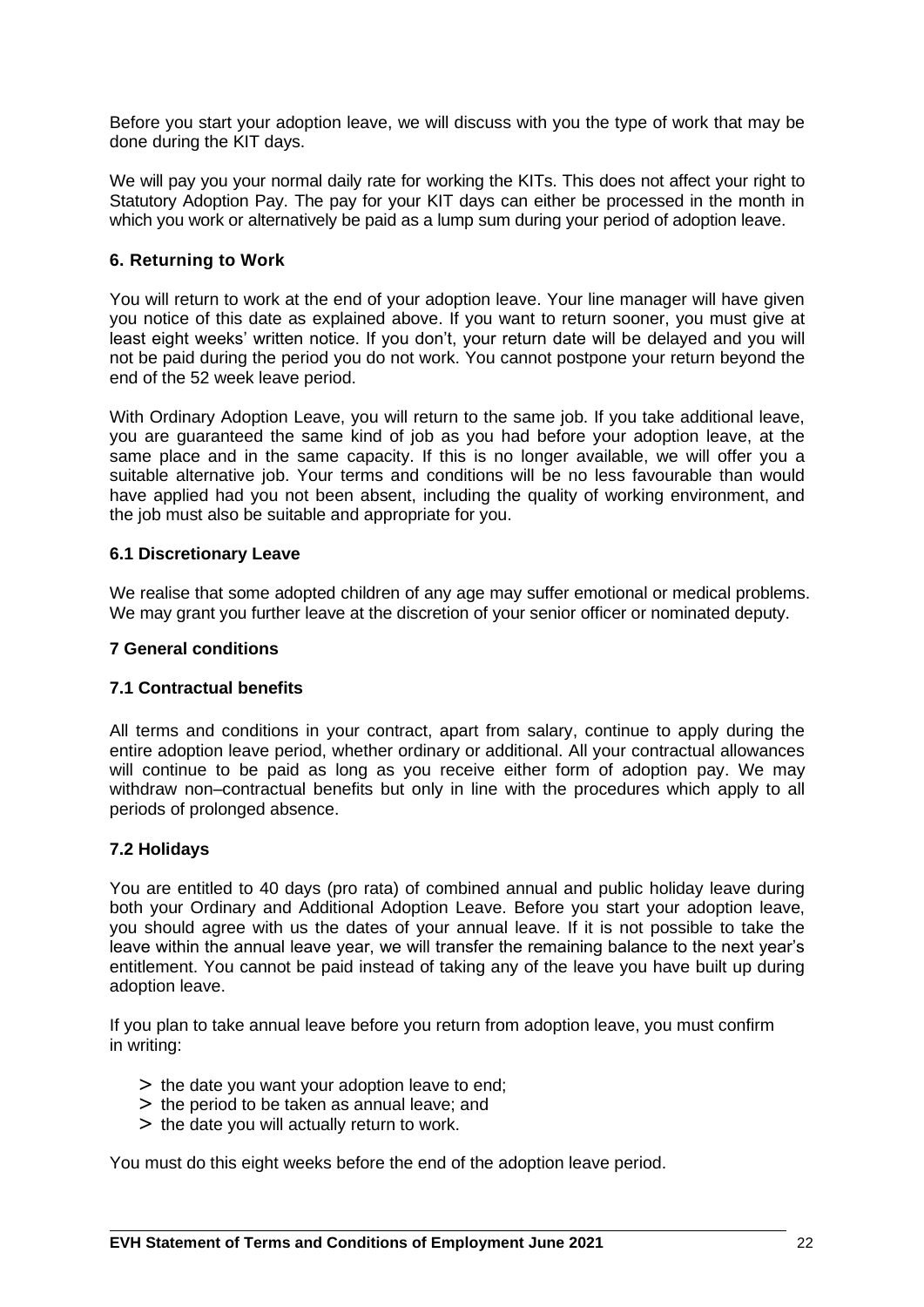#### **7.3 Pension membership and contributions**

The following rights apply when you are on adoption leave.

- > The period of paid adoption leave will count towards pensionable service. The benefits built up during this time are based on the remuneration paid when you were working normally, before taking adoption leave.
- > Your contributions during this time are based on the amount of adoption pay you have actually received. Our contributions will continue on the basis as agreed by the administrators of the pension scheme.
- > We will tell you in writing (after consulting the administrators of the relevant pension scheme) the options available during any unpaid period of adoption leave.

Note: These rights apply whether or not you plan to return to work.

#### **7.4 Information and training**

If you are on Adoption Leave, you will still receive items of information sent to all staff. We will also invite you to attend staff training days as part of the keeping in touch days.

#### **7.5 Union payments**

We will take your union payments, as appropriate, throughout the period of adoption leave at the reduced rate. We will send the Union Finance Officer written confirmation of when your adoption leave begins.

#### **8. Dismissal and resignation during adoption leave**

If we end your contract during the adoption period, you are entitled to whatever period of notice your contract provides for in the circumstances.

If you resign, you must also give us notice as provided for in your contract. The termination date may be the end of your 52 week adoption leave or any date before then.

If you resign or are dismissed before the date you have given us for your intended adoption leave to start, you lose your right to adoption leave but will still be eligible for SAP as long as you have been continuously employed for 26 weeks at the time you are matched with a child.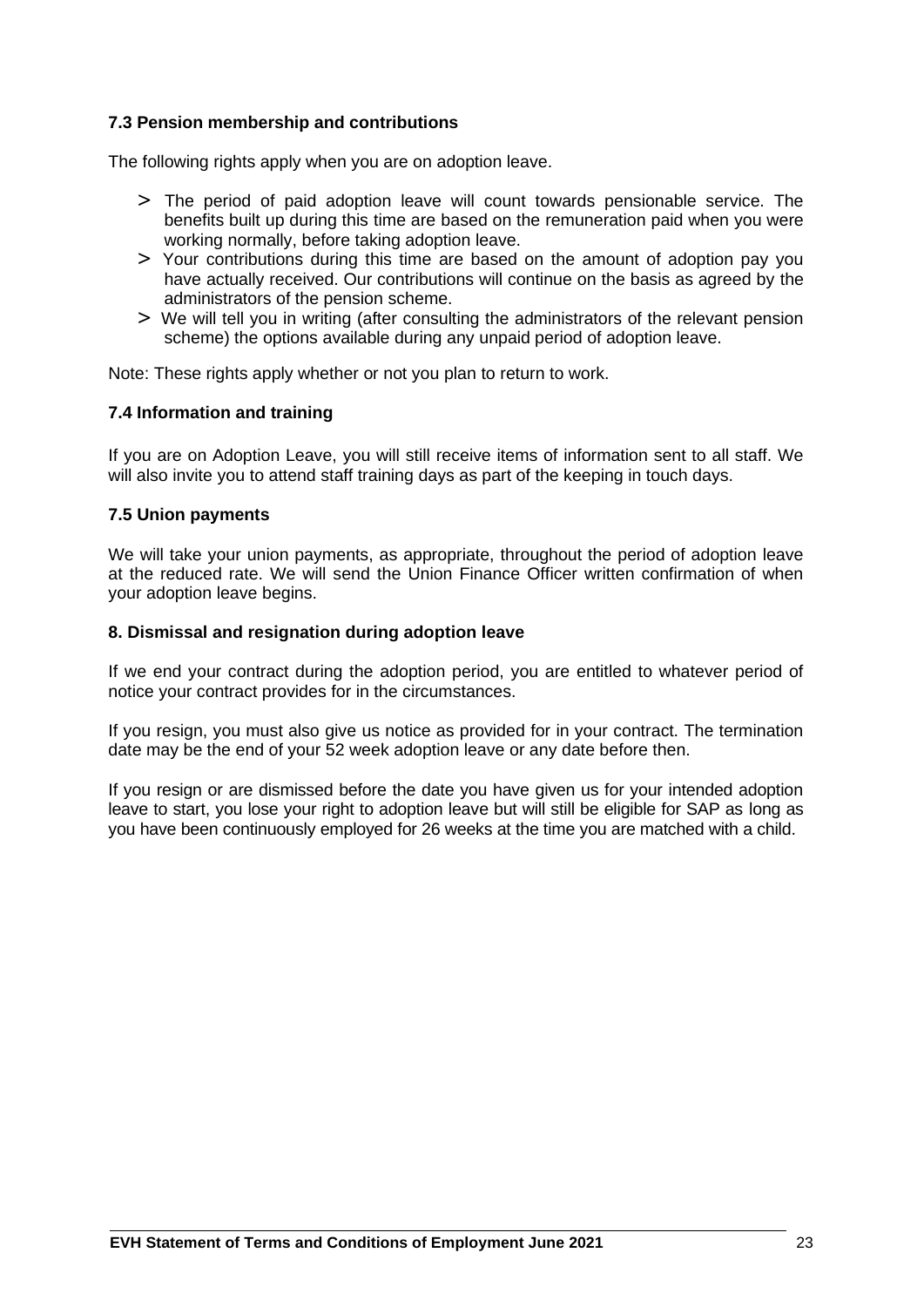### **Shared parental leave**

Shared parental leave (SPL) allows eligible employees to take up to 50 weeks leave during the first year after their child's birth/adoption. This includes surrogate parents. It can be taken by both parents separately or at the same time. You may be able to apply if you are one of the following: a mother, adopter, surrogate parent, or father/spouse/civil partner/partner of the mother/adopter/surrogate mother.

The **mother/adopter** has to meet the following criteria:

- > have a partner,
- > be entitled to statutory maternity/adoption leave and/or statutory maternity/adoption pay/allowance
- > still be working for us at the start of the SPL
- $>$  have worked for us for at least 26 weeks at the 24<sup>th</sup> week of pregnancy or when the adoption is confirmed

The **father or spouse/civil partner/partner** of the mother/adopter has to meet the following criteria:

- > share the primary care of the child at the time of birth/adoption
- > have notified us of his/her entitlement providing any necessary evidence
- > have worked for us for at least 26 weeks in the 66 weeks leading up to the date the baby is born/expected to be born/matched and have earned at last £30 per week in any 13 weeks during that period.

#### **Entitlement to shared parental pay**

You may be entitled to receive up to 37 weeks of shared parental pay (ShPP) and the amount depends on how many weeks of maternity/adoption pay has been taken.

#### **How to apply**

Details on how to apply for the leave and pay can be found in our Shared Parental Leave Policy, which also details criteria for eligibility, options for leave, how to apply and everything else you need to know.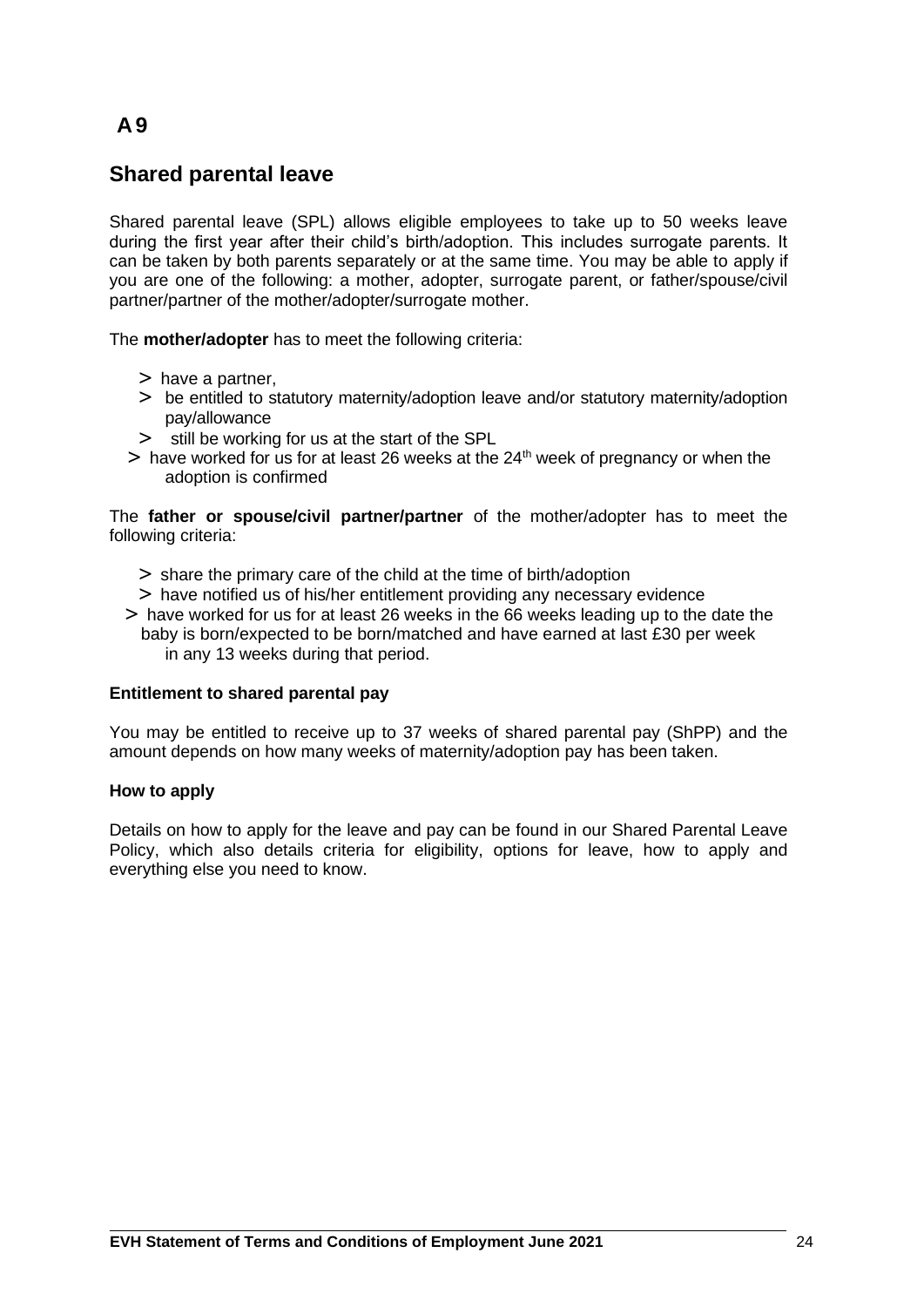### **Special leave**

We may grant requests for time off work in various situations and depending on our demands.

#### **1. Special leave**

We may agree, in special circumstances, to grant leave. This will depend on our current work demands and the nature of the individual case.

The following is a guide as to the types of leave and approximate periods of time off which we may consider. The following types of leave are enhanced contractual terms in addition to those specified in Section 4.

- **1.1 Social purposes**  For example, duties of an honorary, charitable or philanthropic nature. Normally, this leave will not last for more than one day.
- **1.2 Bereavements**  We will normally grant the following leave with pay for a bereavement:
	- > If you are responsible for making funeral arrangements five days' leave.
	- > if you are an immediate relative (for example, parent, child, partner) at least three days' leave.
	- > In the case of other relatives up to one day's leave.
	- > In other cases, the necessary time off to go to the funeral service.
	- If you are a parent/carer who lose a child under the age of 18 years old you are entitled to two weeks unpaid leave. If you have 26 weeks continuous service, you are entitled to two weeks full pay which is inclusive of any statutory rates.

We may also consider allowing leave without pay to extend these periods if necessary.

We will use our discretion and act sensitively when considering requests for bereavement leave.

- **1.3 Domestic stress**  If you need to make special domestic arrangements as a result of an unexpected situation, we will normally grant leave with pay for one day. We may extend this on a paid or unpaid basis according to the circumstances, and by agreement with the senior officer.
- **1.4 Medical treatment**  You should make every effort to arrange medical and related appointments out with normal working hours. If your manager is satisfied that this is not possible, we may grant time off with pay. Where possible medical cards / evidence of appointments should be provided.
- **1.5 Moving home** We will grant one day's leave with pay if you are moving home, this will be awarded not more frequently than once in a 12 month period.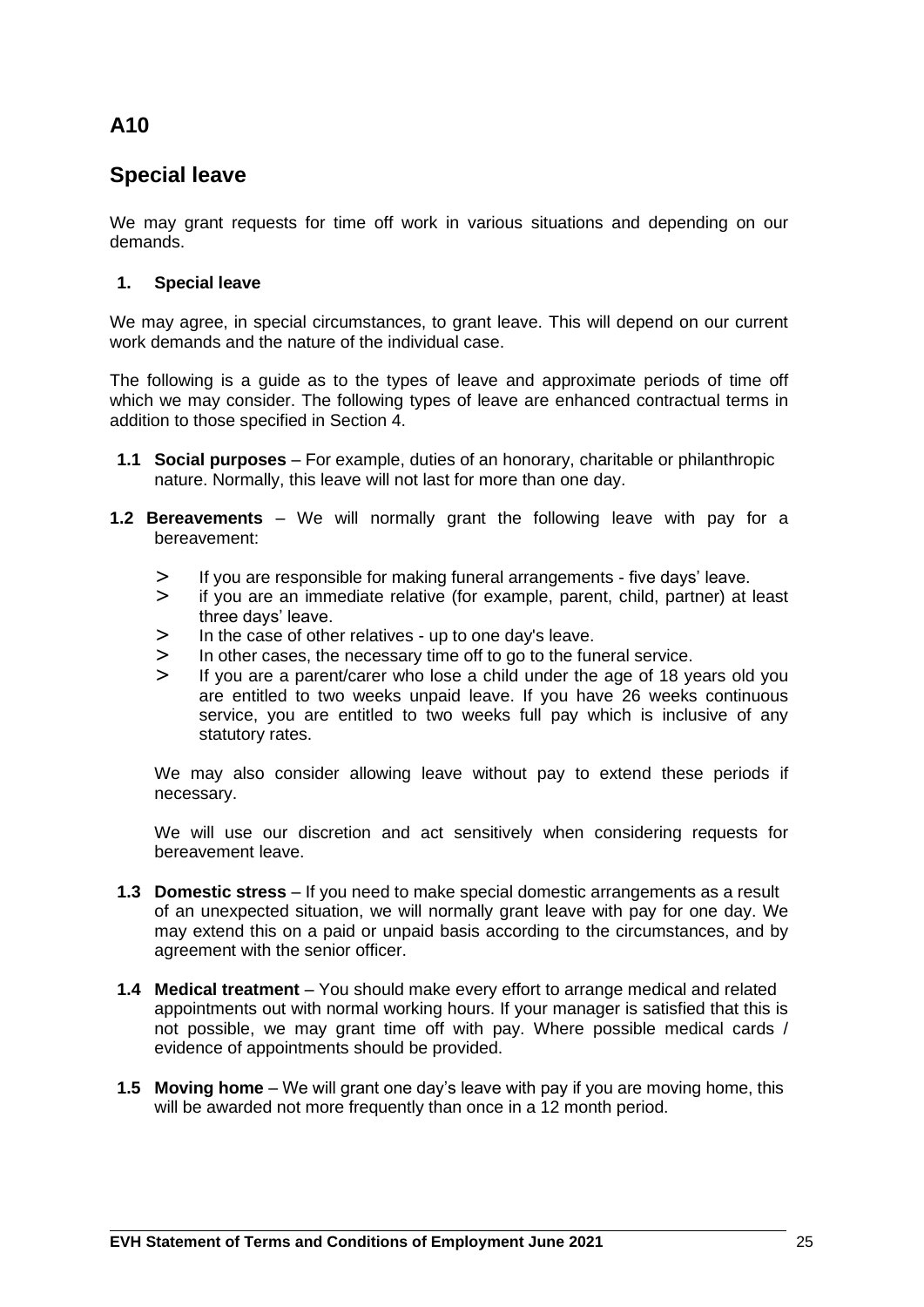#### **2. Jury and witness service**

**2.1 Jury duty** – If you receive a summons to serve on a jury, you should report this to your line manager. We will grant leave, unless an exemption is secured. This leave will be with pay, after taking off allowances for loss of earnings you are entitled to. You should make sure that you claim these allowances from the court.

#### **2.2 Witness citations**

- **2.2.1** If you are a professional witness for the organisation, we will grant you time off with pay. This is on the understanding that we will deduct any witness fees which you received from the court from your salary (excluding travel and subsistence expenses).
- **2.2.2** In other cases, we will grant leave without pay. You will be responsible for reclaiming the amount from the person asking you to be a witness for loss of pay.

#### **3. Leave for public duties**

- **3.1 Council duties**  If you are a local authority councillor, we will grant you unpaid leave as and when needed to carry out approved duties with the authority concerned.
- **3.2 Advisory roles**  If you are in an unpaid advisory role previously agreed with your employer we will grant you paid leave to carry out these duties.
- **3.3. Positions of public responsibility**  You may be appointed to a position of responsibility where no fees or allowances are paid for loss of earnings (for example, a justice of the peace or member of a children's panel). We will grant you paid leave to carry out associated duties. This will be limited in the first instance to 12 half days a year before we reconsider this. We will then decide if we can grant you further paid or unpaid leave.

#### **4. Other family or domestic emergencies**

When asking for time to deal with other emergencies involving your dependants not otherwise covered in the contractual entitlements in sections 1.3 above, we will normally give you reasonable unpaid time to make arrangements to deal with the emergencies. We will expect you to tell your line manager the reason for the leave and how long it is likely to last.

Examples of these situations are as follows.

- > To provide help if your dependant falls ill, gives birth or is injured or assaulted.<br>> To make arrangements for the provision of care for a dependant who is ill or
- To make arrangements for the provision of care for a dependant who is ill or injured (physically or mentally).
- > If a dependant dies.
- > If there is an unexpected disruption to the arrangements for caring for a dependant.
- > To deal with an incident which involves your child and which happens unexpectedly when the child is at school or in care.

We will not extend leave beyond the period which is necessary to deal with the emergency.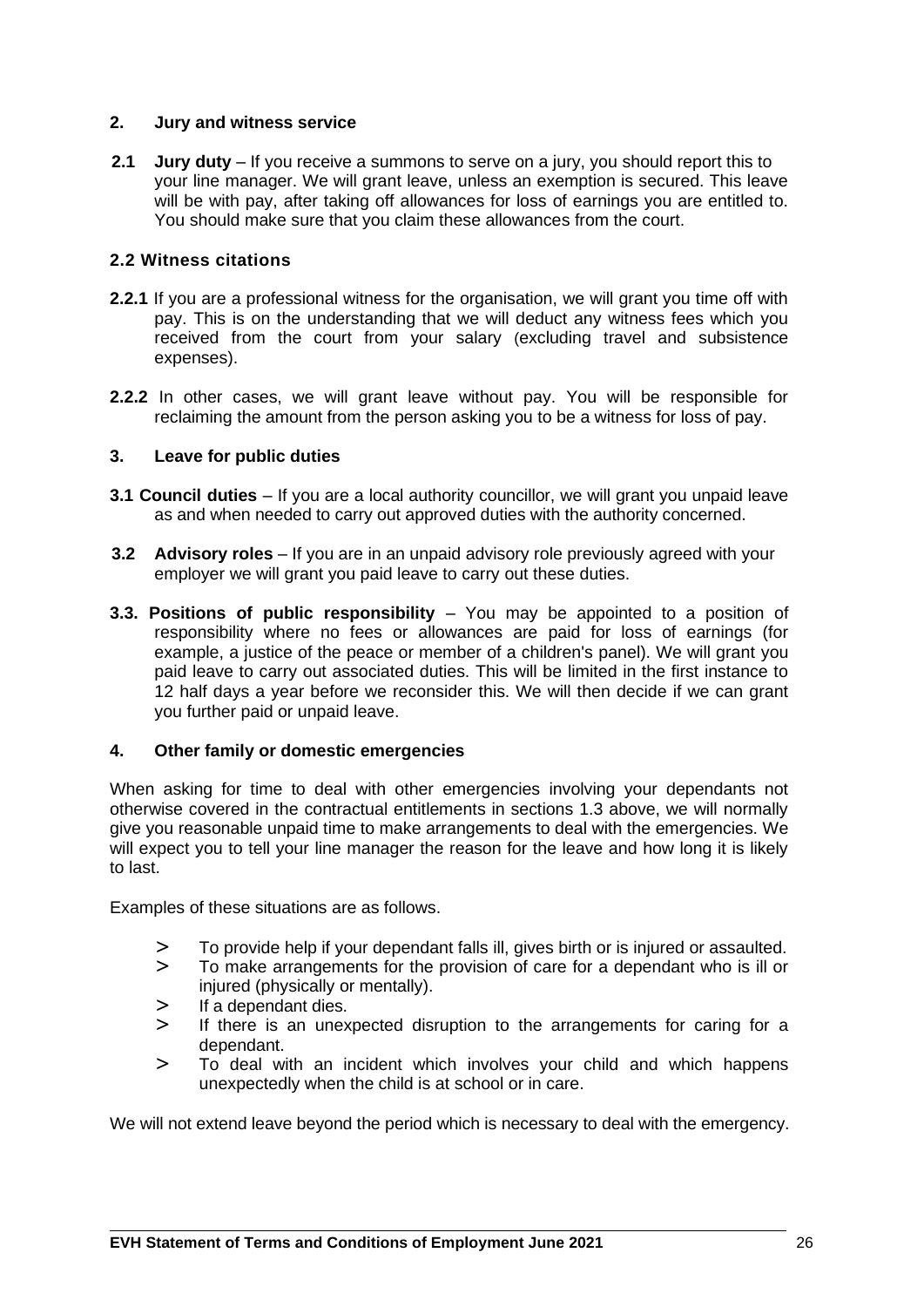### **Parental leave**

#### **1. General**

You have the right to take up to 18 weeks' unpaid parental leave (for each child) if you have one year's continuous service and you:

- > are the parent (and named on the birth certificate) of a child who is under 18 years old;
- > are a surrogate parent of a child who is under 18 years old;
- > have adopted a child under 18 years; or
- > have formal parental responsibility for a child under 18 as a result of the Children Act or Children (Scotland) Act

You can start taking this leave when a child is born, adopted or placed, or whenever you have completed one year's service – whichever is sooner.

#### **2. Giving notice**

- 2.1 We will expect you to give at least 21 days' notice of taking this leave. In exceptional cases, we may not enforce this requirement.
- **2.2** We may postpone your leave for up to six months if our business would be seriously disrupted by you taking the leave. However, we won't do this if you give us notice to take leave immediately after maternity, adoption or paternity leave.

#### **3. Taking leave**

- **3.1** The right to take leave will last until the child's 18<sup>th</sup> birthday.
- **3.2** You must take leave in blocks or multiples of at least one week. This does not apply if your child is disabled.
- **3.3** We will allow up to four weeks' parental leave in any given leave year.

#### **4. Records**

**4.1** We may ask you to demonstrate proof of your entitlement to parental leave. We will also ask new staff about any parental leave they have taken in their previous jobs. **4.2** When you move to a new job, we will pass on details of parental leave you have taken if we are asked by your new employer.

#### **5. Returning to work**

If you take parental leave, you will return to the same job, except in cases where the parental leave begins immediately after the end of a period of additional maternity or adoption leave.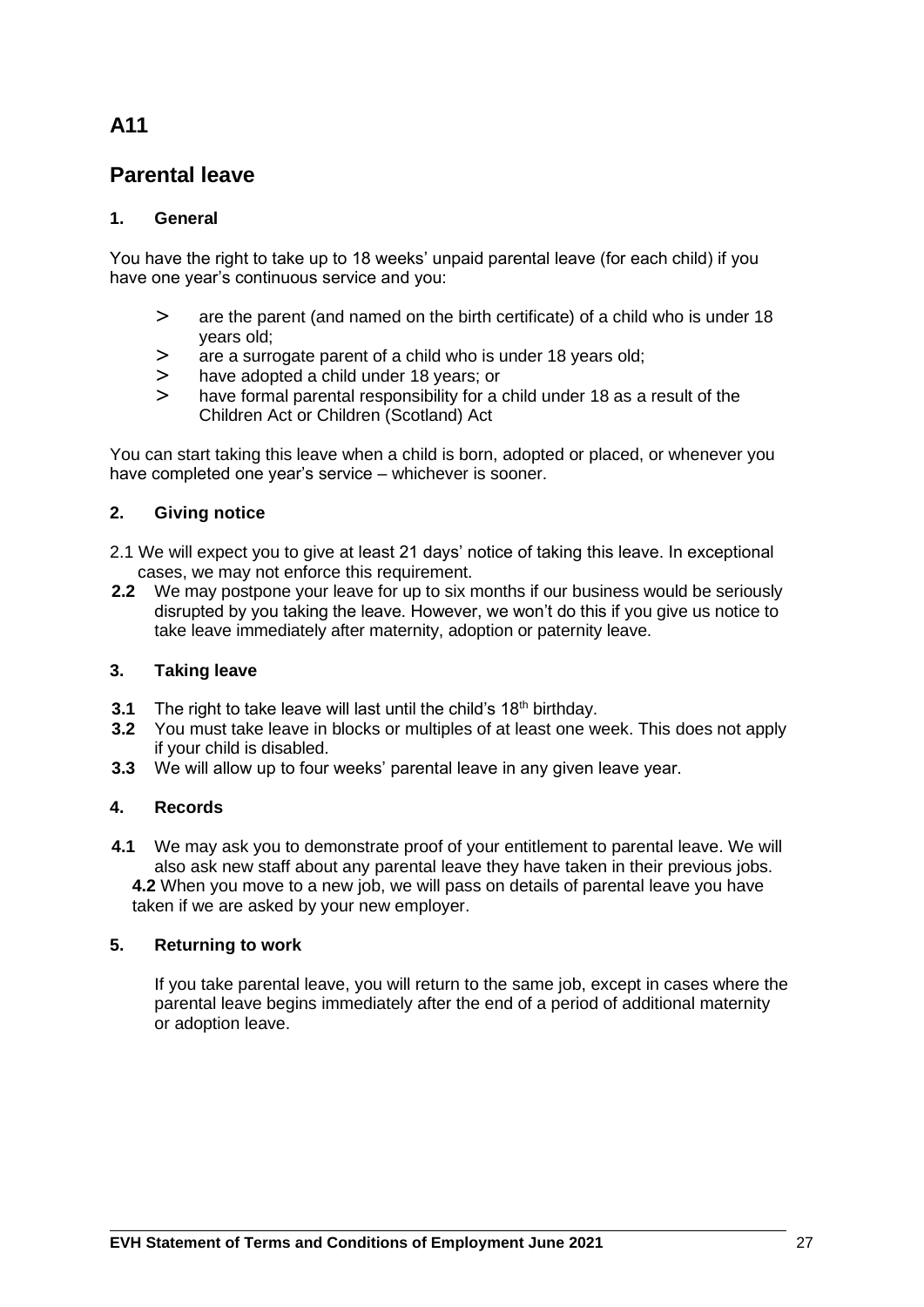### **Flexible working**

### **Eligibility**

If you have 26 weeks continuous service you have the right to request a change to your contractual terms and conditions of employment.

#### **Making a request**

You must apply in writing to your line manager. You can only make one statutory request within a 12 month period. Once your manager has received your written request you will be invited to a meeting to discuss your proposal. After the meeting your manager will give you a written decision on your application.

#### **Appeal**

If your request for flexible working has been rejected you can appeal the decision. You should do this in writing stating the reasons for your appeal. A meeting will be arranged to discuss your appeal and any options or alternative solutions available to you. After the meeting the final decision will be confirmed in writing.

Please refer to the flexible working policy.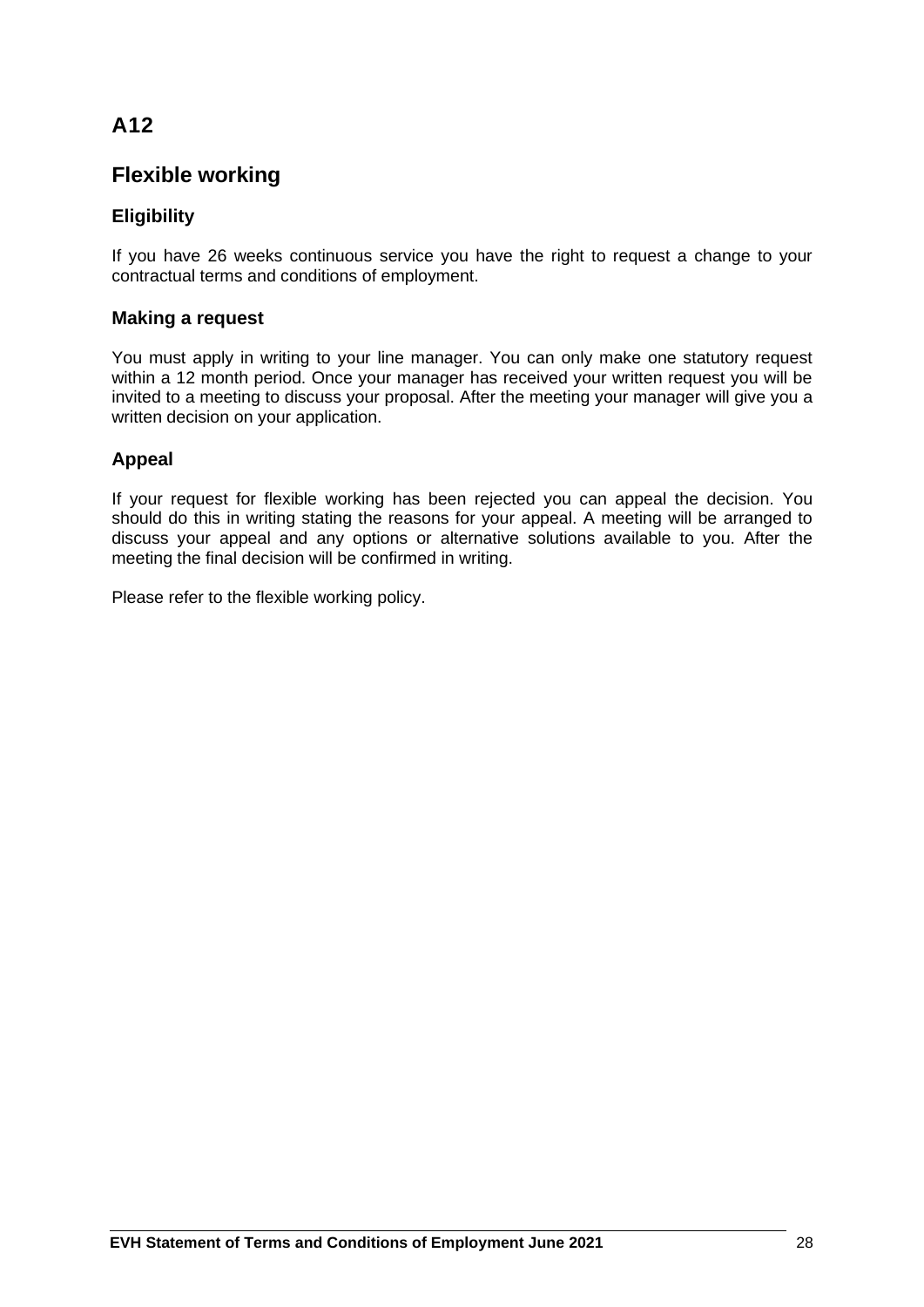### **Disciplinary procedure**

#### **Purpose**

We have designed this procedure to help and encourage employees to achieve and maintain standards of conduct, attendance and job performance. This procedure applies to all employees.

#### **Informal action**

In the first instance and for minor issues with conduct, performance or attendance, your line manager will approach you informally. To make sure that you are clear about what is required, the meeting will be followed up with an informal action note. This will give details of the points discussed, action required, timescales for achievements (normally not more than 6 months), support required and training which will be provided.

If the issues affect your work performance, we would like you to feel free to speak to your line manager about it. However, we realise that you may not want to do this. In this instance, we encourage you to get independent confidential counselling out of work, if this applies. You can access this through an Employee Counselling Service which is one of the benefits that we provide to our employees. You can speak to your line manager for further details.

If you do not meet the expected standards set out in your informal action within the specified timescale set or the matter is more serious, we will proceed to the formal procedure:

#### **The formal procedure**

- 1. We can begin the formal procedure at any of stages 1 to 3, depending on the seriousness of the allegation/s against you.
- 2. There are three areas that we can deal with in line with the disciplinary procedure conduct, capability (performance) and attendance and we will tell you which of these applies at the beginning of the process.
- 3. We will not take any formal disciplinary action against you until we have fully investigated the case. If dismissal is one of the possible outcomes of the disciplinary procedure, we may suspend you until we have carried out our investigations. We will write to you about the suspension which should not normally last longer than five working days without a review. We will explain the progress of our investigation. During the suspension you will receive your normal pay.
- 4. Throughout the procedure we will let you know the nature of the allegations against you. We will give you the opportunity to state your case at a disciplinary hearing before any decision is made. We will also confirm the outcome to you in writing.
- 5. We will not normally allow recording devices to be used during any investigatory, disciplinary or appeal meetings.
- 6. We will not dismiss you if this is the first issue with your conduct, performance or attendance unless you have committed gross misconduct, when the outcome will normally be summary dismissal without notice or pay in lieu of notice.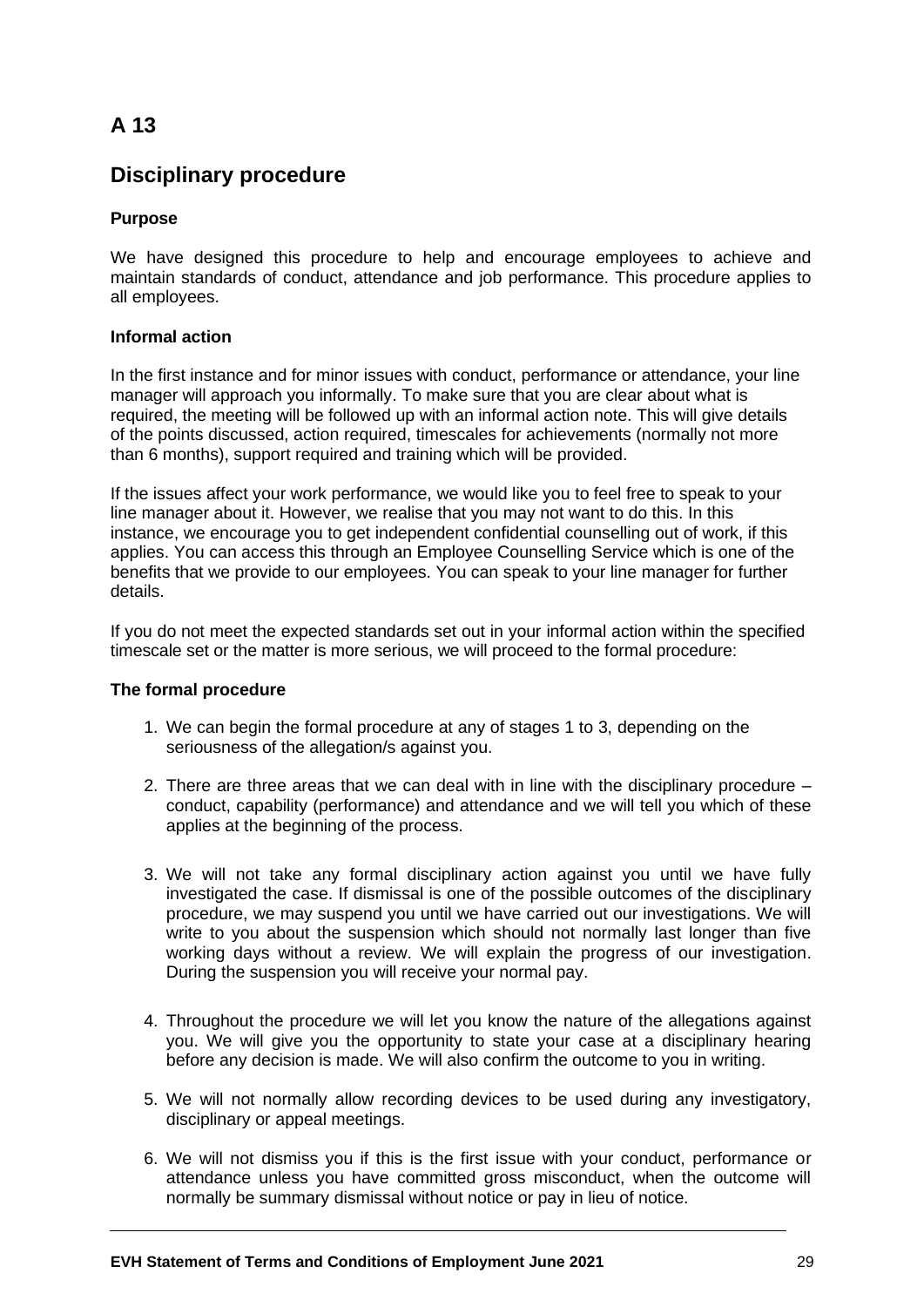- 7. At all stages of the formal procedure you will have the right to be accompanied by either your trade union representative or a work place colleague.
- 8. We will make all information and documents passed to the disciplinary officer/panel available to you before the hearing.
- 9. You will have the right to appeal against any formal disciplinary action imposed.
- 10. If we have told you to improve your performance (for example, poor performance or poor attendance) we will tell you in writing what is required, in what time scales, whether and how often reviews will take place and what action may be taken if there is no improvement.
- 11. For the purpose of the procedure to be followed, we will add together warnings given for different reasons.
- 12. We will not take disciplinary action or suspend you if you are a trade union representative until we have had discussions with a full-time official of the union. If the full-time official is not available, we will contact a district officer instead.
- 13. If there is police involvement or investigation, we will carry out our own investigation and make a decision based on the evidence and information available to us at the time. The matter will not be put on hold until the police investigation or court proceedings are concluded.

#### **Formal procedure**

#### **Stage 1 – First written warning**

The following are examples of the various categories of misconduct or poor performance (the list is not exhaustive). However, we will investigate individual cases and take action at the appropriate stage depending on the circumstances.

#### Misconduct – action taken at stage 1 of the procedure

- > Poor timekeeping (repeated lateness or leaving early).
- > Failure to let us know within a reasonable time the reasons for your absence in line with procedures.

Your line manager or supervisor has the authority to issue a first written warning.

If there is no improvement in the standard of conduct, performance or attendance after informal action, or the act of misconduct or underperformance is of a more serious nature, after conducting an investigation your line manager will invite you to attend a disciplinary hearing to allow you the opportunity to state your case.

If the explanation is not satisfactory, you will receive a first written warning or improvement note which will remain live on your file for a six-month period.

We will give you written information about your right of appeal.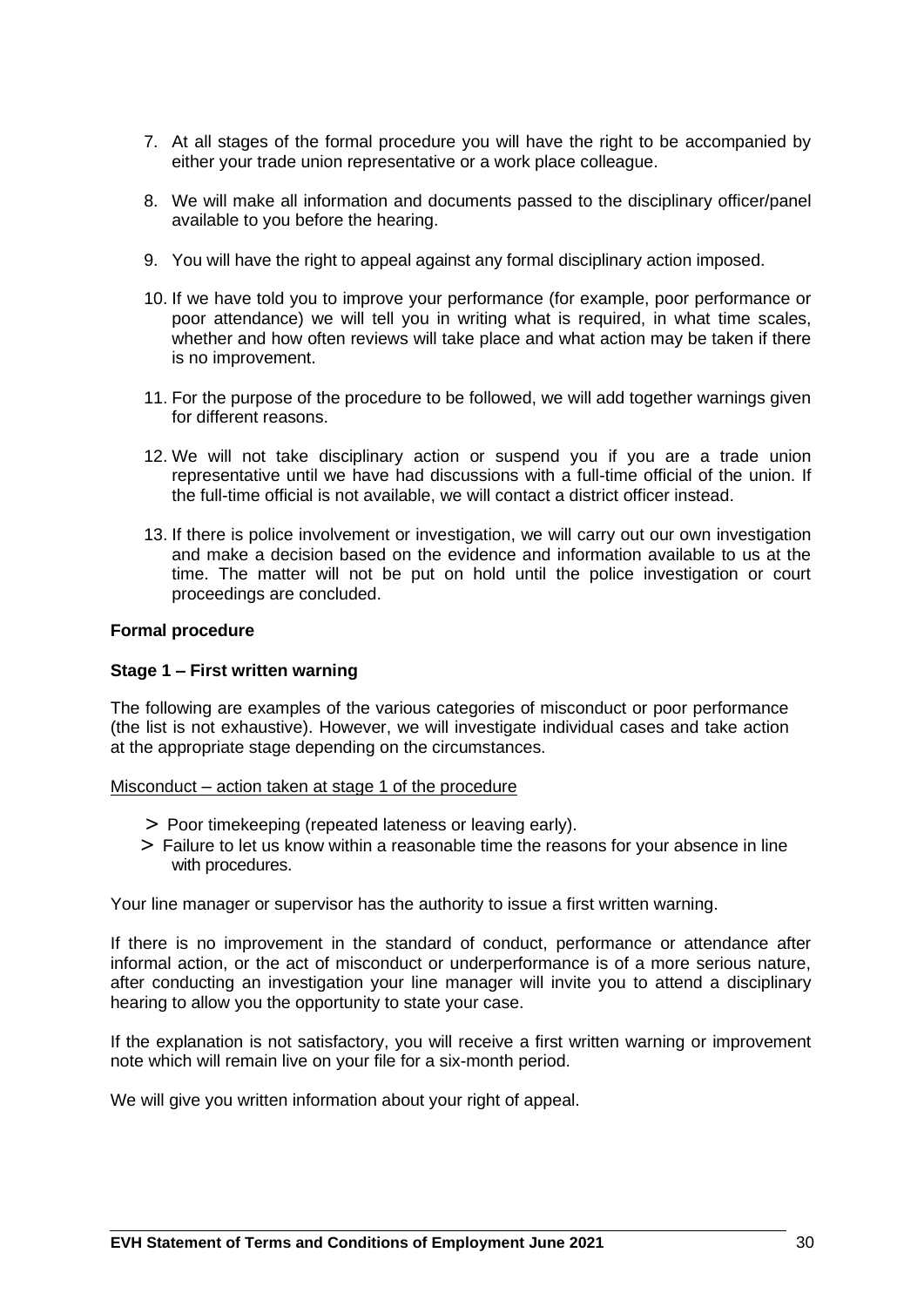#### **Stage 2 – Final written warning**

The following are examples of the various categories of misconduct or poor performance (the list is not exhaustive). However, we will investigate individual cases and take action at the appropriate stage depending on the circumstances.

#### Serious misconduct *–* action taken at stage 2 of the procedure

- > Deliberate damage or misuse of our property.
- > Deliberate unauthorised absence.
- > Unsafe working practices.
- > Deliberate and persistent refusal to follow reasonable instructions.

Your line manager or supervisor has the authority to issue a final written warning.

If there is still no improvement in the standard of conduct, performance or attendance or the act of misconduct or underperformance is of a more serious nature, your line manager will interview you and give you an opportunity to explain your actions.

If the explanation is not satisfactory, you will receive a final written warning which will remain live on your file for a twelve-month period.

We will give you written information about your right of appeal.

#### **Stage 3** *–* **Dismissal**

The following are examples of the various categories of misconduct or poor performance (the list is not exhaustive). However, we will investigate individual cases and take action at the appropriate stage depending on the circumstances.

#### Gross misconduct *–* action taken at stage 3 of the procedure

- > Theft from us, our employees or clients.
- > Fighting or threatening anyone in connection with your employment with us.
- > Being under the influence of drink or drugs while at work.
- > Fraudulent wage claims or falsifying records.
- > Serious deliberate damage or misuse of our property.
- > Sexual and racial harassment.
- > Deliberately accessing internet sites containing pornographic, offensive or obscene material.
- > Refusing to follow management instructions, which then has serious consequences.
- > Bringing the organisation into serious disrepute.

Representatives of the Committee have the authority to dismiss.

If you cannot provide an acceptable explanation, we will dismiss you if,

- > there is still no improvement in the standard of conduct, performance or attendance while you still have a final written warning on your file; or
- > there is an allegation of gross misconduct.

In cases of gross misconduct, you may be summarily dismissed without notice or payment in lieu of notice. Your annual leave entitlement may be reduced to the statutory minimum entitlement of 28 days.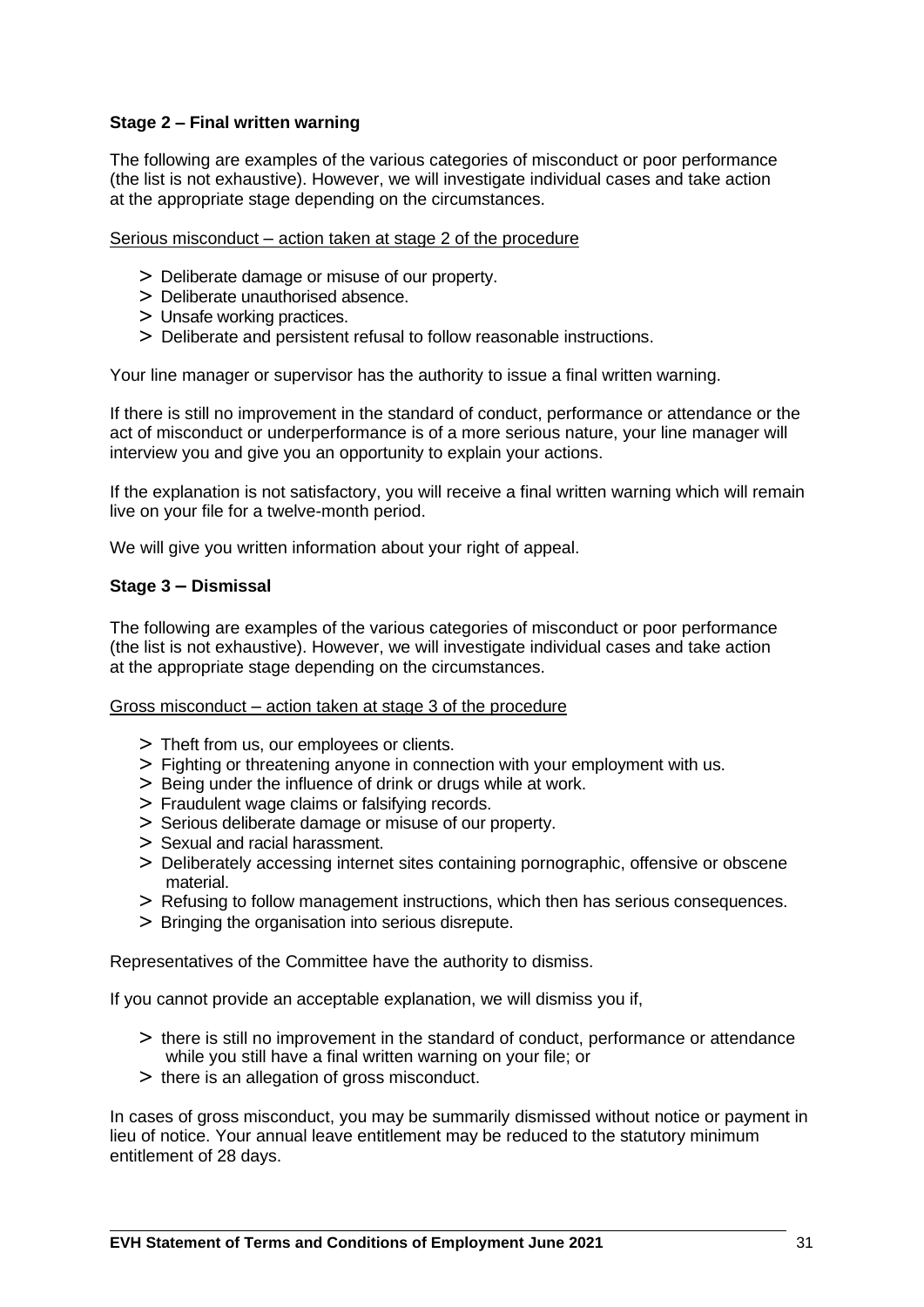We will give you written reasons for your dismissal within five working days and tell you the date on which your employment ends and give you details about your right of appeal.

#### **Appeals**

You have the right of appeal against any formal disciplinary action. We will tell you in writing when and how you can use this right when the outcome is issued.

No person involved in the original disciplinary decision should take part in the appeals hearing unless it is not possible to avoid this.

At all levels, appeal hearings will be entitled to:

- > confirm previous action;
- > dismiss previous action; or
- > substitute a lesser penalty.

#### **Appeals procedure**

Appeals against any formal outcomes will be made to one level above that at which the disciplinary action was taken, if possible.

#### **First Written Warning**

- You have a right to one internal appeal against the first written warning.
- You should make your appeal within 5 working days of our notice of the decision. All internal appeal hearings will be held within 10 working days of the appeal being lodged.

#### Final Written Warning

- There is one right of appeal against the final written warning and after this it will be made to the JNC Appeal Chair.
- Your appeal should be made within 5 working days of our notice of the decision. All internal appeal hearings will be held within 10 working days of the appeal being lodged.
- Appeal hearings to the JNC Appeal Chair should be made within 5 working days and will be held within 20 working days where possible.

#### Dismissal – JNC appeals

- If you are appealing against dismissal, you must do so to the JNC Appeal Chair. The JNC Appeal Chairs are independent people appointed by the Joint Negotiating Committee.
- You should make your appeal within 5 working days of our receiving notice of the decision. Appeal hearings to the JNC Appeal Chair should be held within 20 working days (where possible).

The JNC Appeal Chair is the final stage of the internal disciplinary and grievance procedure available. The Secretary to the JNC Appeal will send you a copy of the guidance notes following your appeal request. The Chair's decision is followed by a written report and sent to you and us.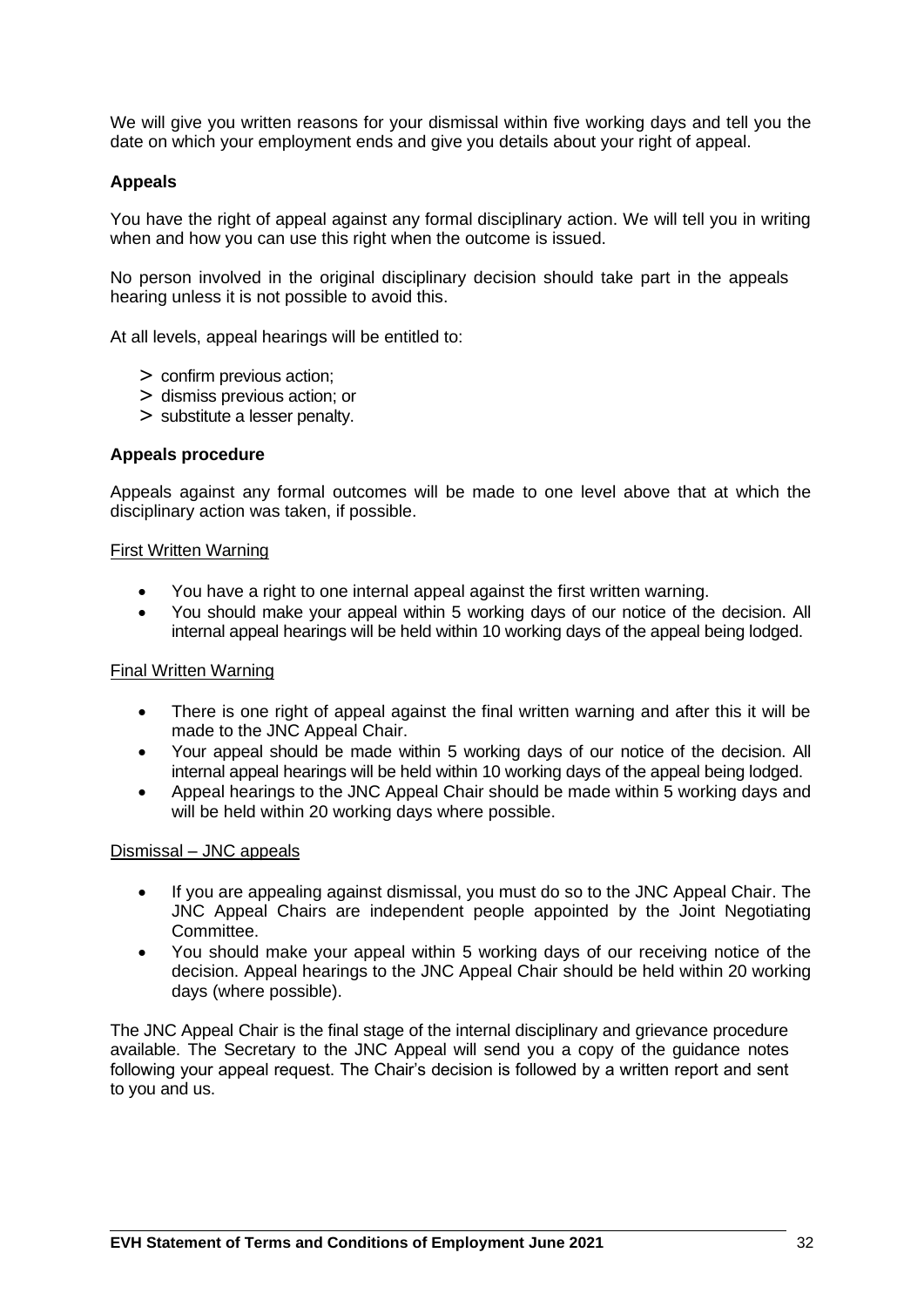#### **Records**

We will keep records on your personal file of any disciplinary action, which will only be seen by you, your line manager and the senior officer if appropriate. It is the responsibility of your manager to make sure that disciplinary warnings are removed from your file when relevant.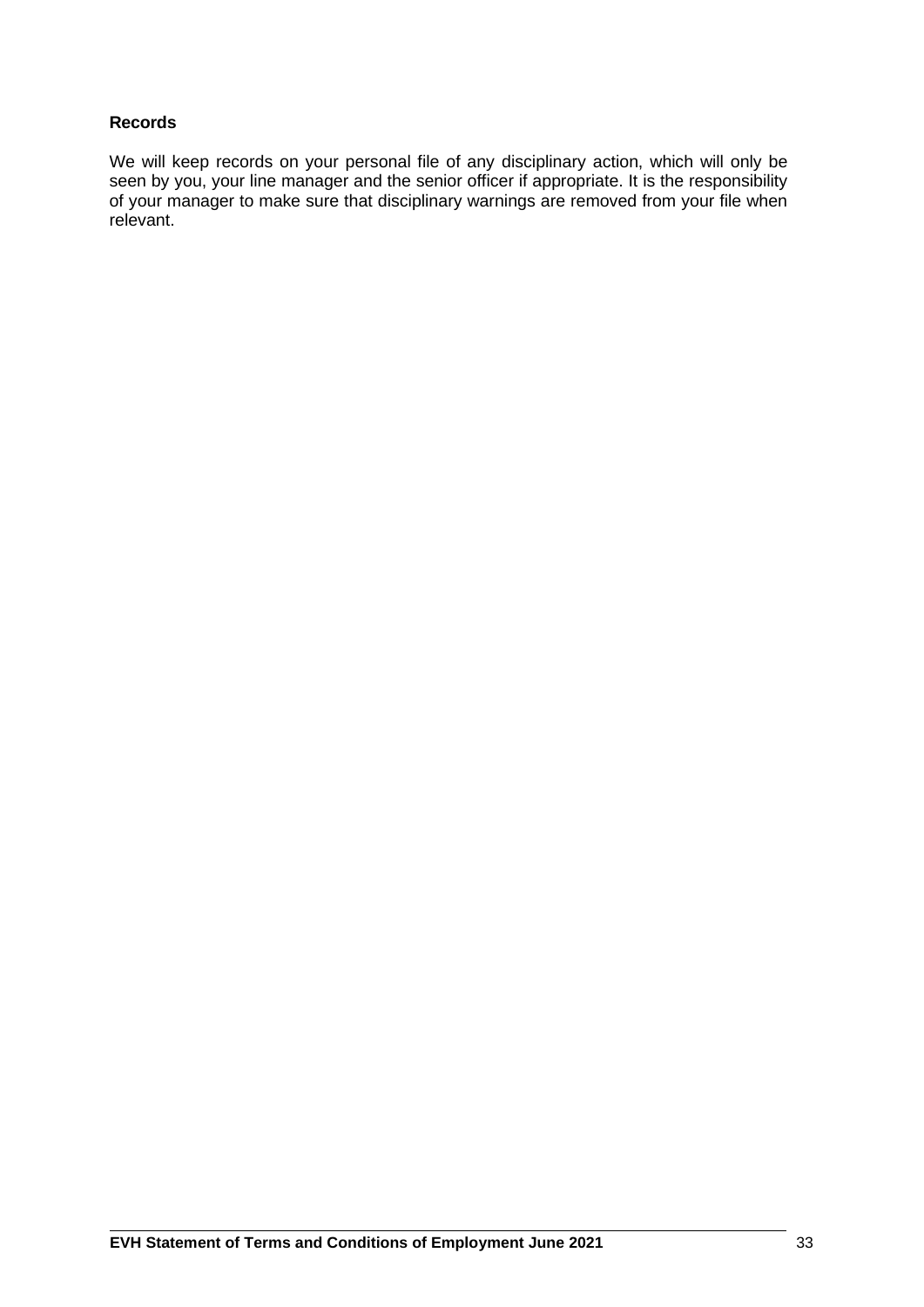### **Grievance procedure**

#### **Introduction**

Whilst you are employed with us, we want to make sure you feel comfortable that any issues or disputes you raise will be looked at and resolved wherever possible. We encourage you to raise your concerns immediately at the lowest possible level and we will do our best to resolve the majority of these quickly using our informal process. However, we know that sometimes a formal procedure is also needed when the informal process does not reach satisfactory conclusion, or where it is not appropriate to use.

#### **1** Representation

At all formal stages of the grievance procedure you will have the right to be accompanied by either your trade-union representative or a work place colleague.

#### **2** Right of appeal

You have the right of appeal against any formal decision taken in a grievance issue. If the matter is not resolved to your satisfaction, you can raise up to two appeals, including JNC appeal depending at which stage your grievance is heard at. Notice of your right of appeal will include details of the time limit within which you must make the appeal.

#### **3** Until the matter is resolved

If you want to use the grievance procedure, you and we will agree that no changes or action will be made or taken until the grievance is resolved.

#### **4.** Documentation

We will keep a written record of your grievance and any proposed solutions in your personnel file.

#### **Informal stage**

If you have a concern related to your employment, you should discuss this first with your immediate line manager or another manager.

If the matter cannot be satisfactorily resolved at this stage, the following formal procedure will apply.

#### **Formal procedure**

#### **Stage 1**

You should first raise your grievance with your line manager, who will try to resolve the matter within two working days.

We will give you a decision within two working days of hearing your grievance.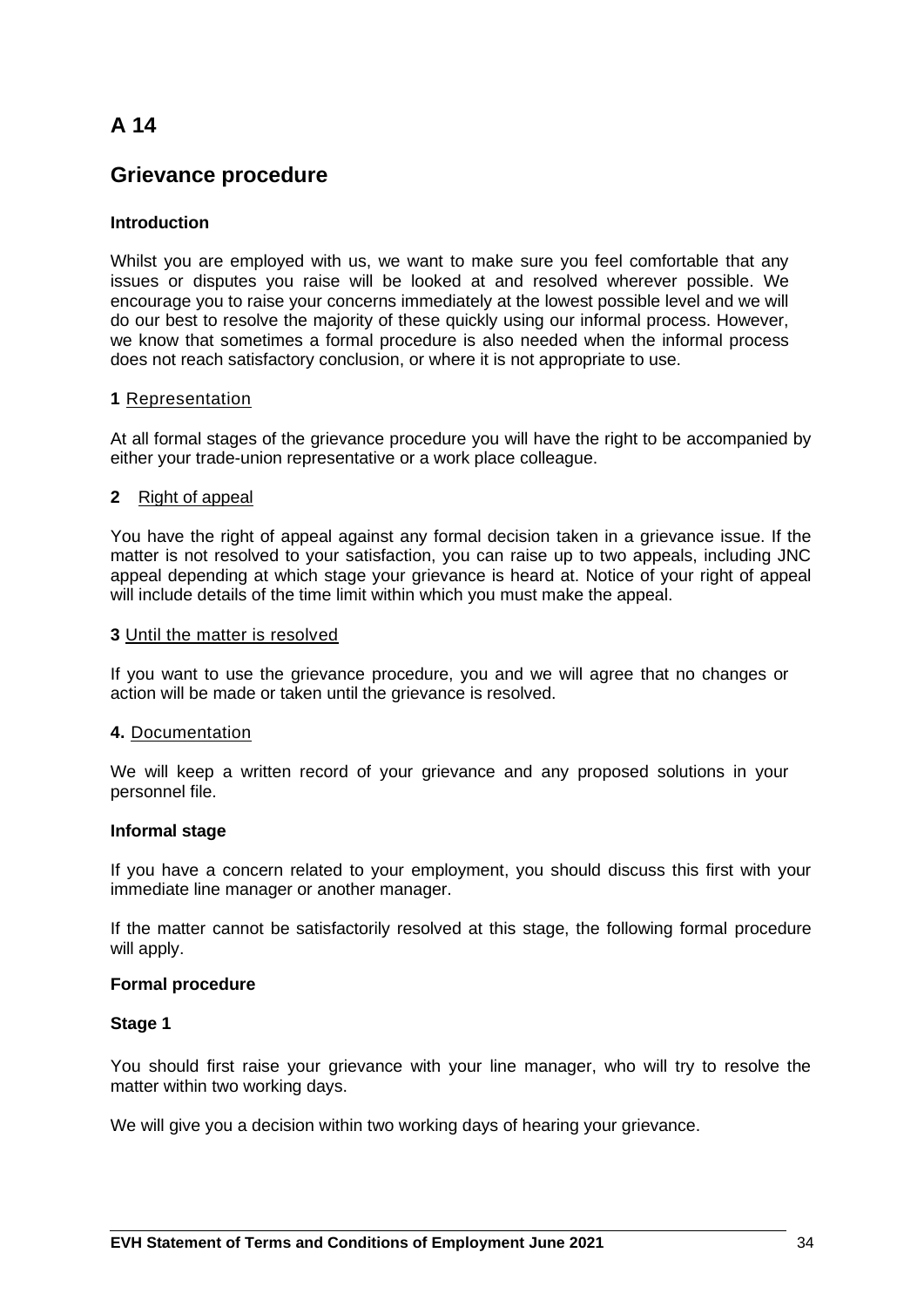#### **Stage 2**

In the first instance, you should ask for a meeting with a more senior manager within 5 working days.

They will hold a meeting within three working days of your request and carry out an investigation, if required to give you a decision within five working days of the meeting.

#### **Stage 3**

If you are still not satisfied, you should present the grievance in writing within 5 working days to the chair of the staffing sub-committee or equivalent.

The chair will then arrange a meeting of the representatives of the committee within 10 working days. The chair should tell you the date and time of the hearing.

After hearing the grievance, the staffing sub-committee or equivalent will give their decision in writing to you within three working days of date of meeting.

#### **Stage 4**

Appeals from the decision of the representatives of the committee will be to the JNC Appeal Chair.

You should appeal in writing within 5 working days of receiving notice of the decision, stating the reasons for your appeal.

The hearing will be arranged within 20 working days, where possible. After hearing the grievance, The JNC Appeal Chair will give their decision in writing to both you and your trade union within five working days of the date of the hearing.

This is the final stage of internal appeal process.

#### **Grievances raised after your employment has ended**

If you raise a grievance after your employment has ended, we will consider it and respond to you in writing (without holding a meeting).

#### **Collective grievances**

Collective grievances are complaints raised on behalf of two or more employees by a representative of a recognised trade union or other appropriate workplace representative. These grievances should be handled in accordance with the procedures set out below.

You should first raise these at stage 2.

If the issues are not sorted out after going through the internal procedure, either you or we may refer the matter to ACAS conciliation.

Timescales may be amended at each stage of the procedure if you and we agree – and for the JNC hearings, each side may apply for an extension to the panel which may be granted by the Chair.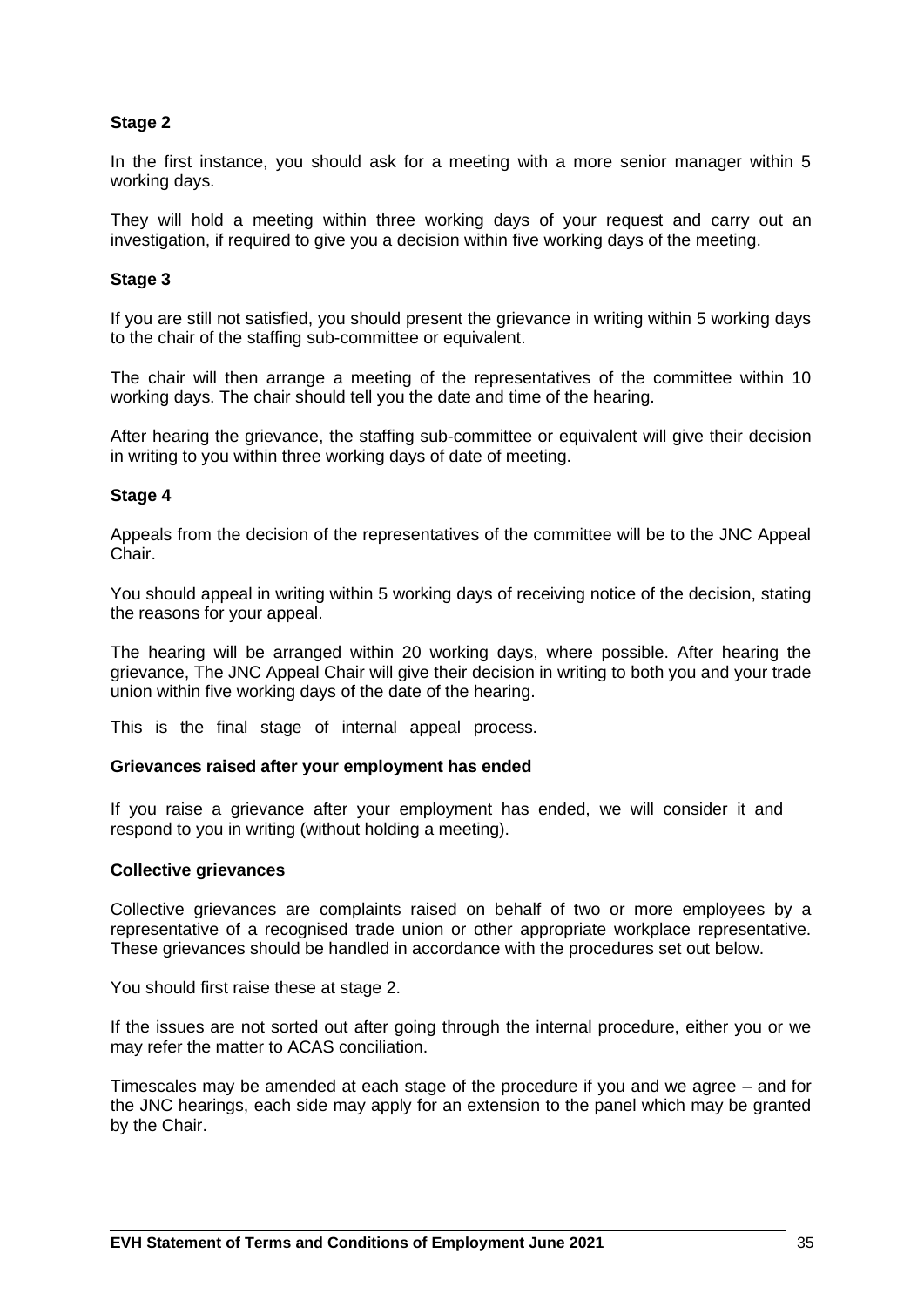#### **JNC appeal**

The JNC Appeal Chair is the final stage of the internal disciplinary and grievance procedure available. You should make your appeal within 5 working days of you receiving notice of the decision. Appeal hearings to the JNC Appeal Chair should be held within 20 working days (where possible).The Secretary to the JNC Appeal will send you a copy of the guidance notes following your appeal request. The Chair's decision is followed by a written report and sent to you and us.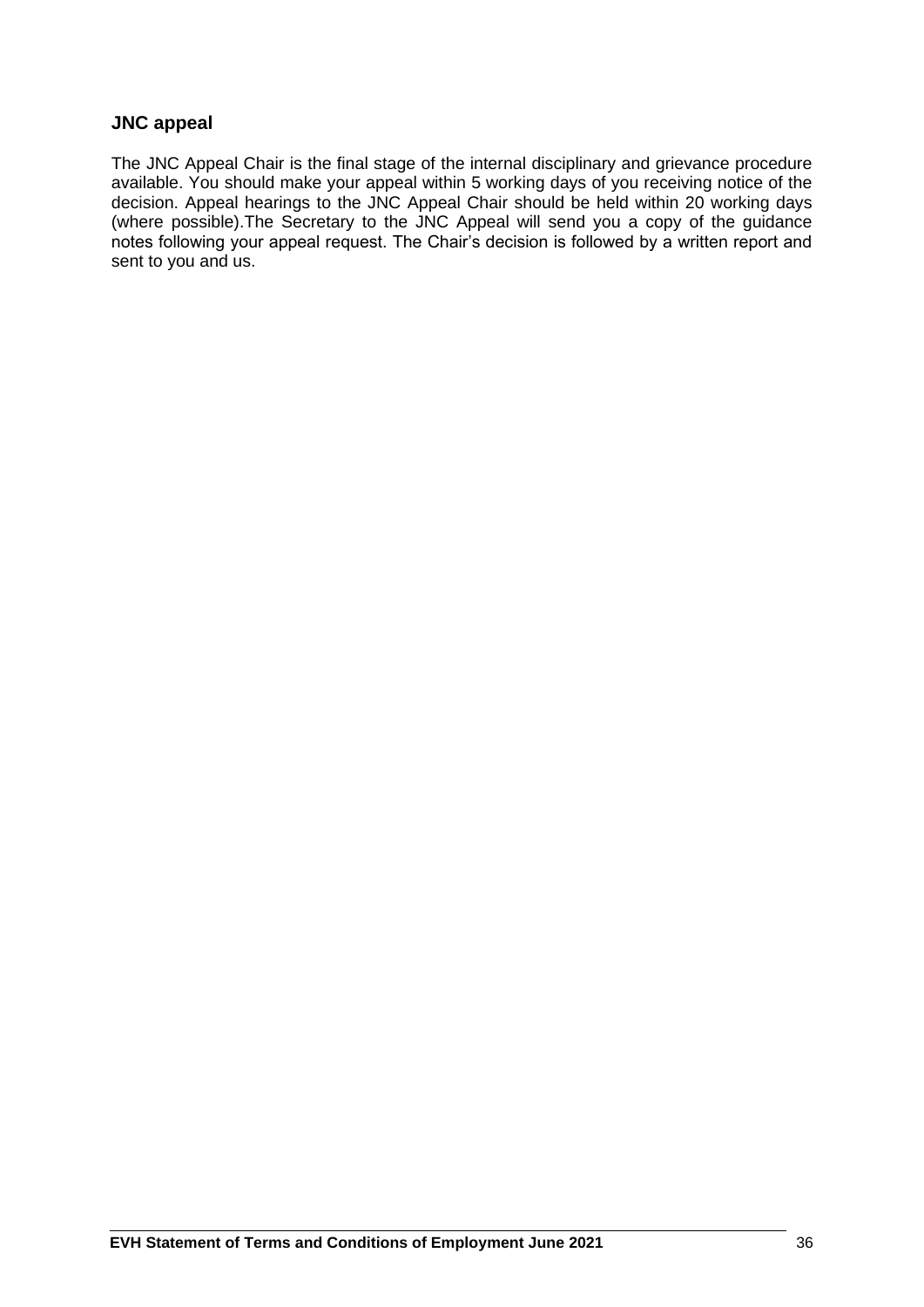### **Pensions**

We provide an occupational pension scheme for all staff. The only restriction on this will be if your salary falls under the limit or you fall outside the lower and upper age limits for entry set by the Government.

You will be automatically enrolled in the pension scheme we provide. You may opt out if you wish but if you do, we will enrol you again within three years time. You can get more details from your line manager.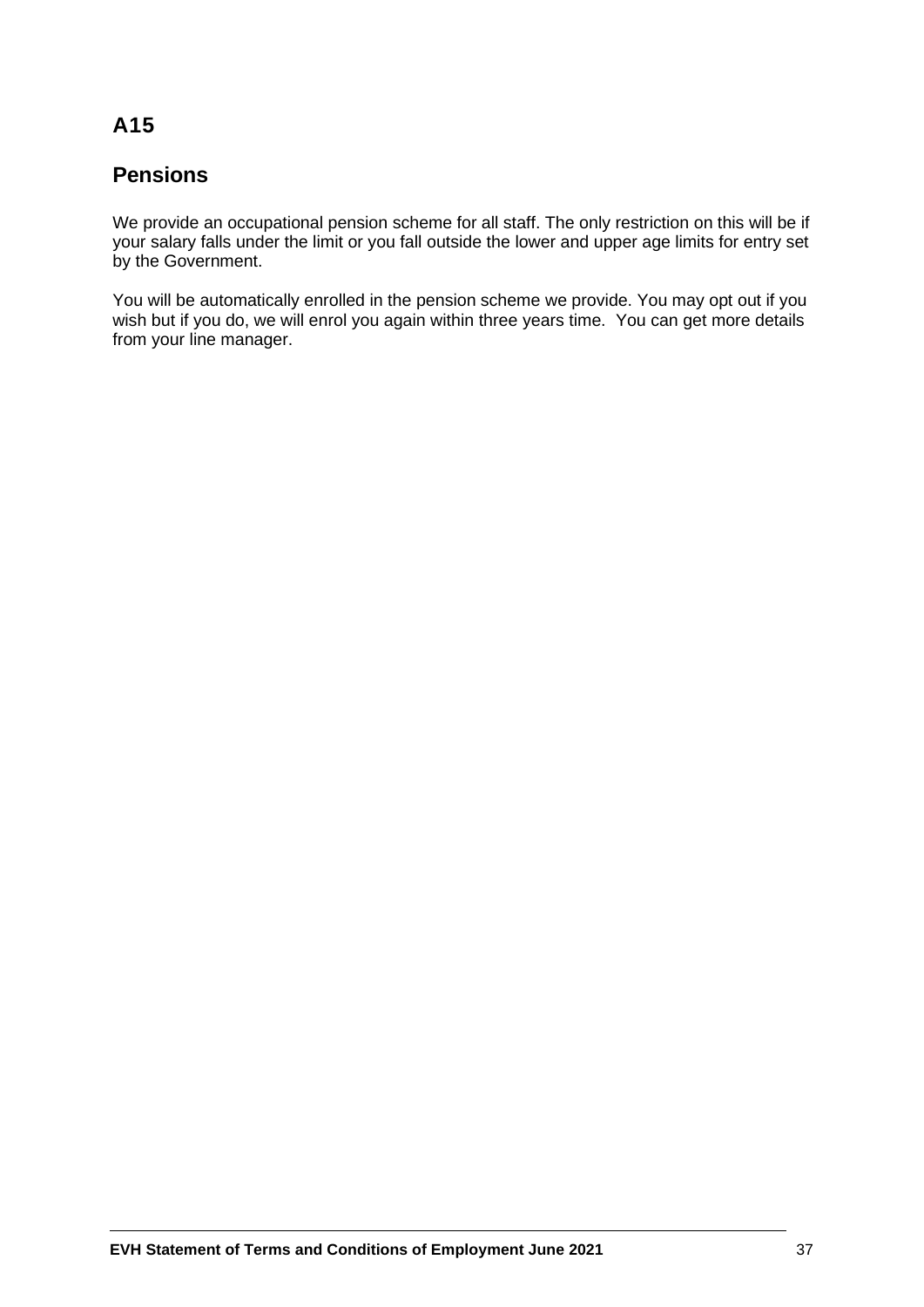### **Periods of notice**

The following are the minimum periods of notice to end your contract of employment.

- **1** You **4** weeks
- **2** Us
	- $>$  If you have continuous service under 4 years  $4$  weeks
	- $>$  If you have continuous service 4 years and over  $\frac{1}{4}$  weeks for first 4 years of service + 1 week for each additional complete year of service up to a maximum of 12 weeks (for example if the you have 8 years' service you will be entitled to 8 weeks' notice).

#### **Other conditions:**

- 1. We may give you a payment in lieu of notice.
- 2. If we dismiss you for gross misconduct, we will end your employment immediately without payment in lieu of notice.
- 3. If we make you redundant, the redundancy terms will apply. (See A16)
- 4. If you want to retire, you should write to the senior officer at least three months before your intended retirement date.
- 5. If you fail to give or serve the set period of notice, we may take an amount off any amounts due to you (including accrued holiday entitlement) to cover the period you have not served.
- 6. If the total annual leave you have already taken is more than you are entitled to when you leave, we will take off an amount from any final payment to you.
- 7. We may, at our discretion, require you not to attend work and/or not to undertake all or any of your duties during any period of notice (whether notice is given by you or by us). We shall continue to pay your salary [and benefits] while you remain our employee.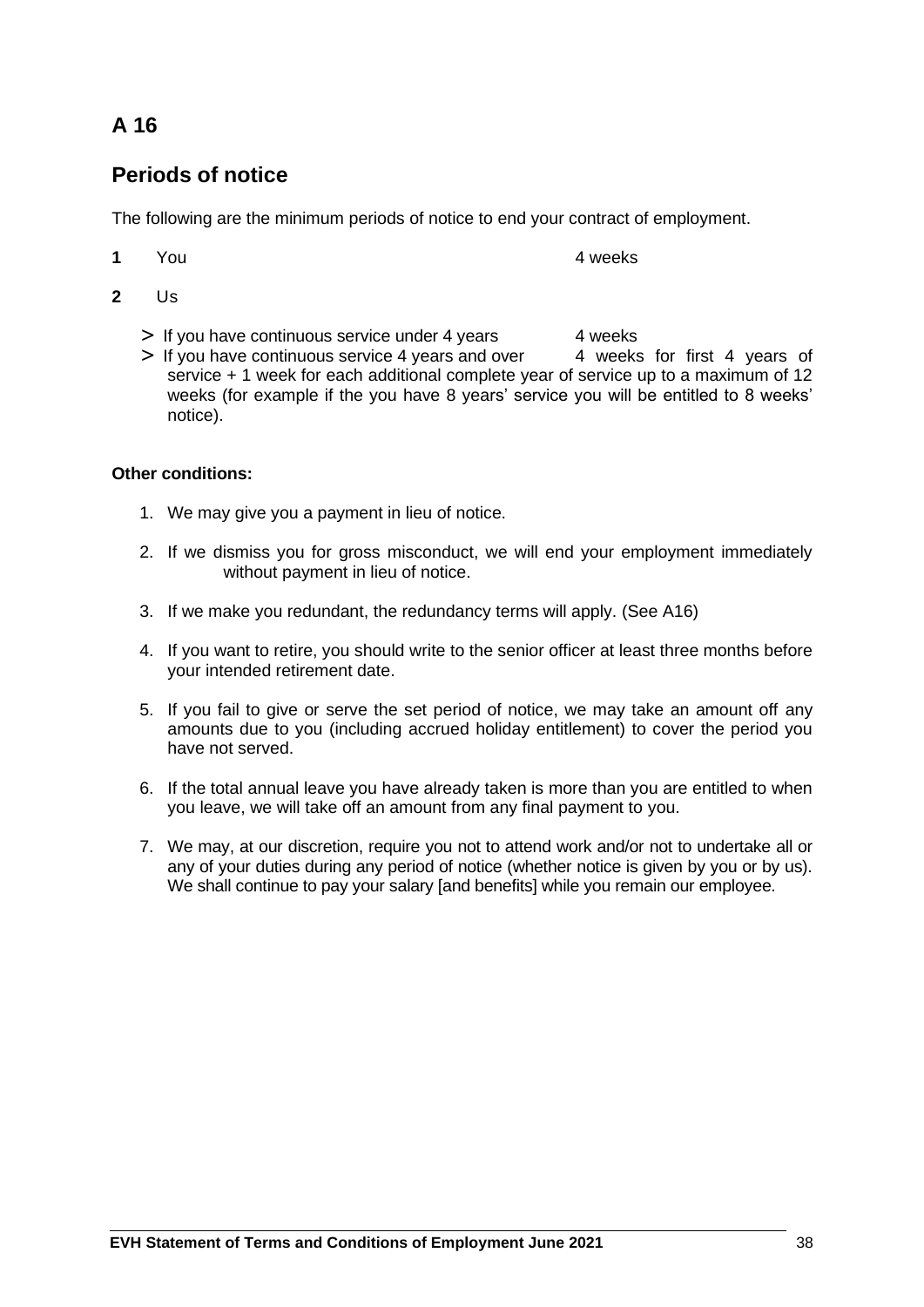### **Redundancy**

#### **1. General**

We try to reduce the need for redundancies as much as possible by forward planning and good management of staffing budgets. To avoid redundancies, we will:

- > not fill vacancies:
- > make best use of temporary transfers or secondments to other organisations;<br>> reduce the use of overtime working:
- reduce the use of overtime working;
- > reduce similar work carried out by outside consultants or agencies;<br>> retrain staff
- > retrain staff;<br>> introduce wo
- introduce work sharing; and
- > offer voluntary redundancy.

Whether we can do this will depend on the resources we have available. Redundancy implies a reduction in the requirement for employees to carry out work of a particular kind in the place they were employed.

If redundancy is unavoidable, we will contact Unite the Union as soon as possible so that consultation may begin. At the same time, we will tell EVH so we can get advice and guidance.

#### **2. Consultation**

The consultation process should start before any public announcement of redundancy or issuing notices of termination. We will ask for and listen to the staff and union's views before making any decisions. The minimum time periods needed for consultation are set by law if more than 20 employees are to be made redundant. (30 days for 20 or more employees and 45 days for 100 or more employees.)

However, we will observe the 30-day consultation period no matter how many employees we propose to make redundant. In other words, consultation will begin at least 30 days before the first dismissal takes effect. For the purposes of consultation, we will give the union written notice of:

- > the reasons why any posts have become redundant;
- > the numbers, descriptions and locations of the affected posts;
- > the total number of employees affected;
- > the proposed method of choosing the employees who may be dismissed;
- > the proposed method of carrying out the dismissals, including the period over which they are to take effect; and
- > the proposed method of calculating severance pay (if different to the contractual arrangement).

We will send this information to the trade union branch convener, the trade union district officer, and the Director of EVH. We will provide any other information which would be of use to the union in the consultation process (such as staff levels and structure), when they ask for it and in line with good industrial relations practice.

We will also consult individual employees who are expected to be affected by redundancies. They will also be allowed to make their comments.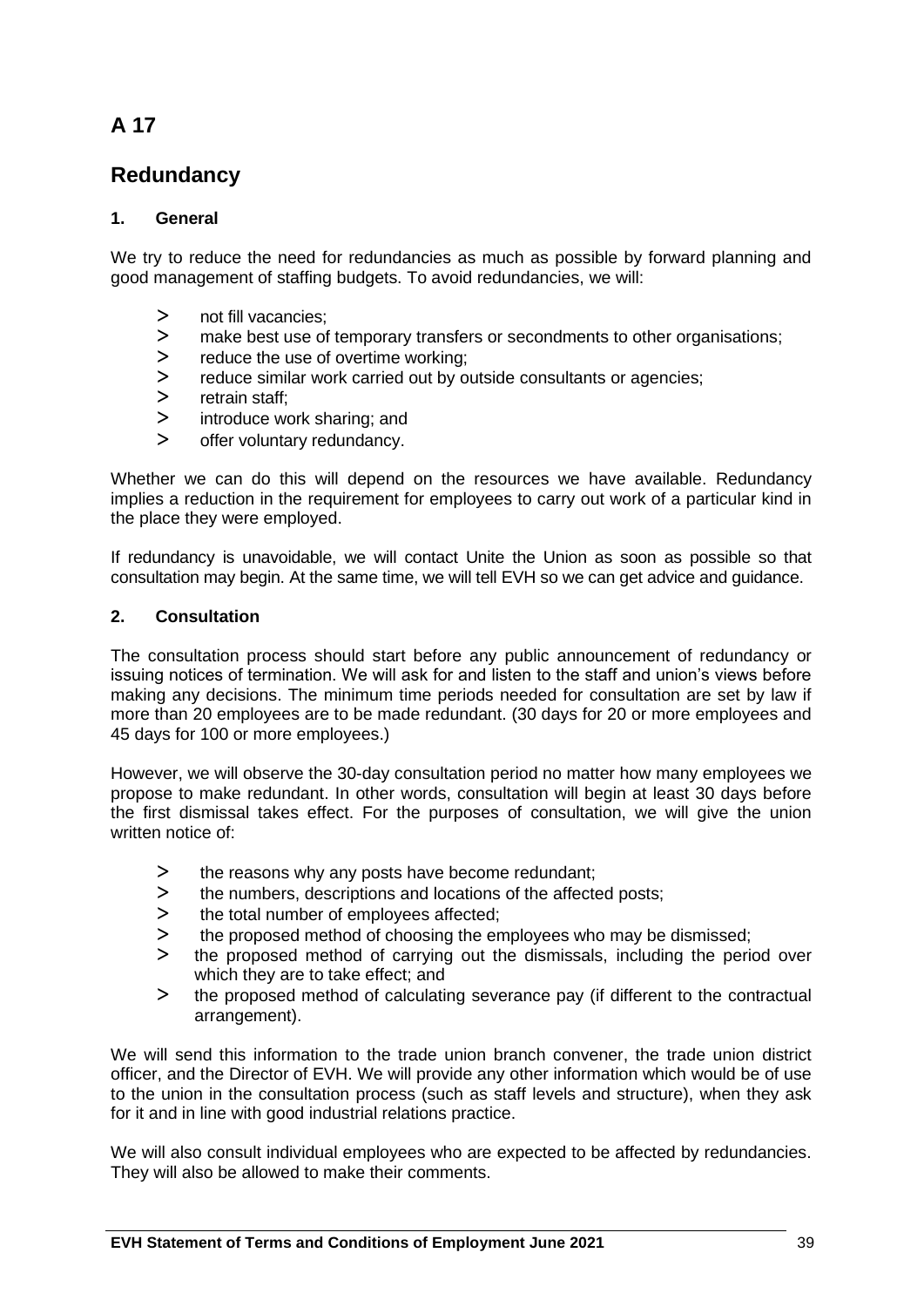The individual periods of notice for employees will only start once the consultation period has finished. However, we may make a payment in lieu of notice.

#### **3. Selection for redundancy**

The first method of selection will be to ask for volunteers for redundancy. If the volunteers come from an area where we have surplus capacity, we will consider this.

The second method will be to use fair and factual criteria we set, in consultation with the union. The main consideration here will be to keep a balanced workforce.

If the above cannot provide the number of candidates we need for redundancy, we will use conditions related to performance, attendance, conduct, and the last–in–first–out method. (Continuous service will include that with any other fully affiliated member organisation of EVH.)

If you want to appeal against redundancy, your rights will be explained at the formal meeting when redundancy notice is given, and again in the letter confirming the decision. (The annex below outlines the general procedure.)

#### **4. Alternative work and trial periods**

We may offer you a suitable alternative employment (if available) to avoid the need for redundancy. We will do this before the end of your original contract and it will apply within four weeks of the end of that contract. We will give you enough information to allow you to decide whether or not to accept the offer, and illustrate the differences between the new position and your original one.

If we offer you employment which involves a different type of work or different terms of employment, you will be entitled to a four-week trial period. If this involves training, we can extend this period by written agreement. The agreement will give the date on which the trial period will end and the terms and conditions that will apply after this. If during the trial period either we or you give notice to end the contract, we will treat you as having been made redundant. Notice should be given to end the trial period as follows.

- (1) You must give four weeks' notice or the rest of the trial period (whichever is shorter).
- (2) We must give four weeks' notice or the period of any outstanding contractual notice (whichever is longer).

If you refuse an offer of alternative employment, or resign during the trial period, you will lose your right to a redundancy payment unless we consider your refusal or resignation as reasonable for example**,** involving significant changes in travelling time, skills needed, or status.

If you accept redeployment at a lower grade, your employer will protect your current salary for a period of 3 years.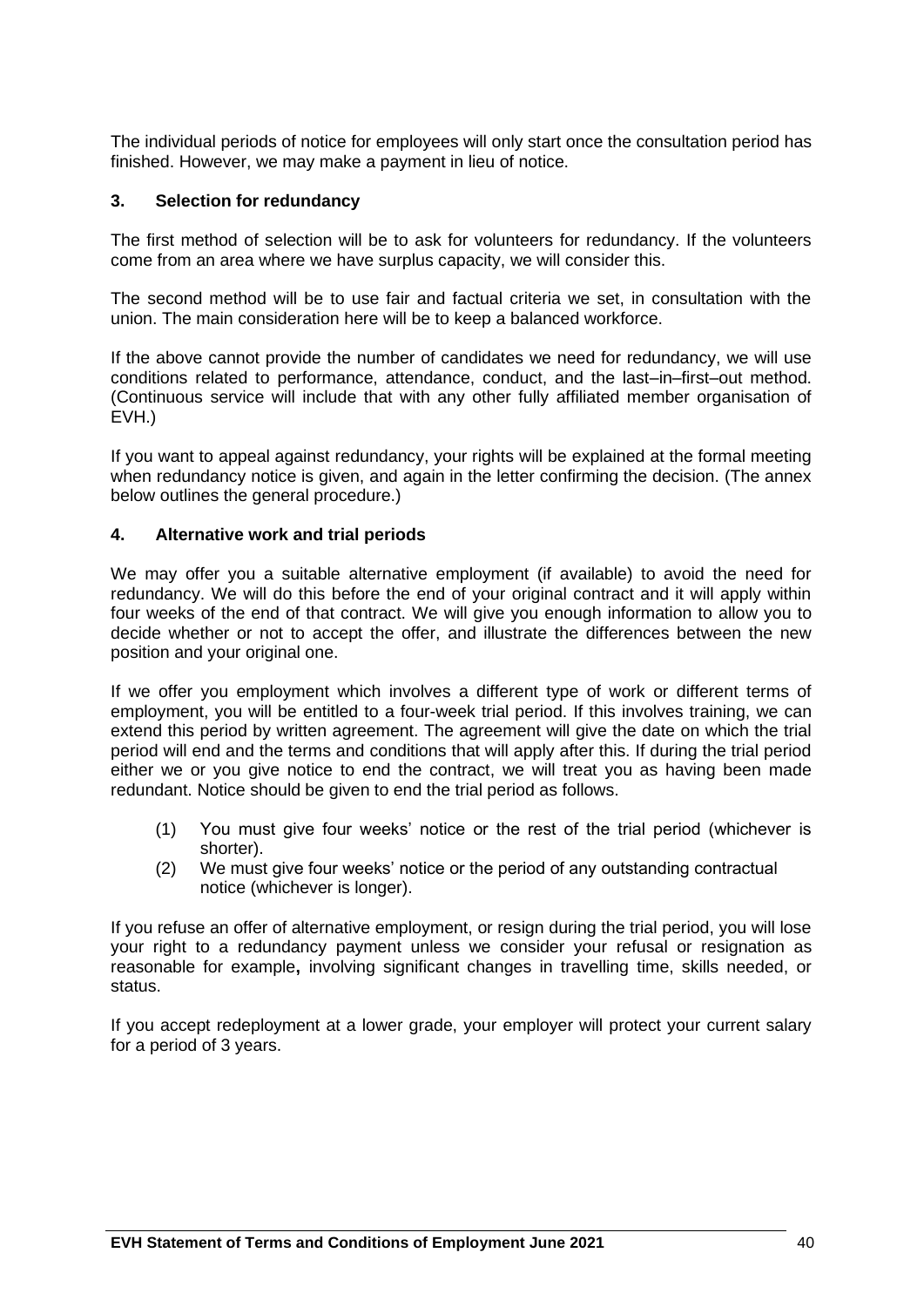#### **5. Help for employees**

If you are under a notice of redundancy, we will give you the following help to get training or future employment:

- > Reasonable paid time off during working hours to go to interviews or to make arrangements for future training or employment.
- > Access to secretarial and photocopying facilities to help you prepare a CV, application forms and so on.
- > Written notice to other local employers giving details of your skills.<br>> If you ask, we will give you information on the EVH temporary regis
- If you ask, we will give you information on the EVH temporary register and details of how to register for the EVH weekly jobs bulletin.

#### **6. Redundancy payments**

All redundant staff with at least 2 years service will receive redundancy pay. Payments are based on your length of service (in complete years up to 20 years), and age at the date your employment ends. The following table shows the calculation.

| Age         | Number of weeks pay per complete year of service (up to<br>20) |
|-------------|----------------------------------------------------------------|
| Up to 21    | week                                                           |
| $22 - 40$   | 1.5 weeks                                                      |
| 41 and over | 2 weeks                                                        |

A week's pay for this calculation refers to basic contractual pay.

We will give redundancy pay as well as any payments which may be made to end your contract in–lieu–of–notice. You are entitled to a notice period (as in A16). If we agree that you do not have to work this notice, we may make a payment–in–lieu of notice for all or part of the period.

If you leave voluntarily during your contractual notice period, you will not lose your entitlement to redundancy pay as long as you leave with our permission. We will allow you to take up alternative employment or training during that time.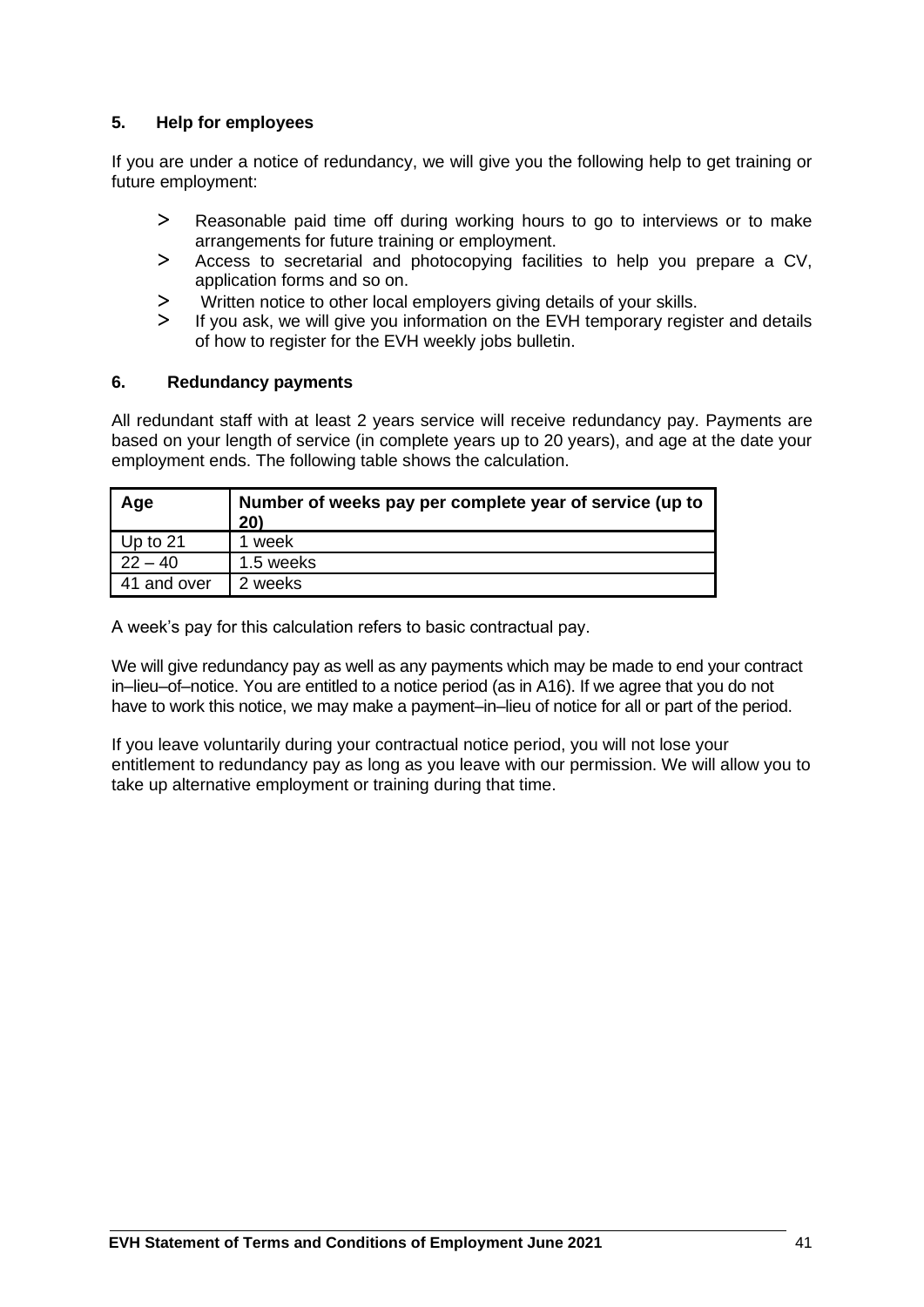### **Annex to the redundancy agreement**

#### **Appeals**

If you do not believe you should have been selected for redundancy, you can appeal.

Appeals will be heard by a sub-committee of the management committee, which will not take part in the selection of those to be made redundant.)

#### **Procedures for hearing appeals**

- 1. We will tell you about your right to appeal at the formal meeting when your redundancy notice is given and in the letter confirming the decision.
- 2. You must send your appeal in writing to the secretary of the management committee within two working days of your letter of redundancy.
- 3. The letter of appeal must clearly state why you want to appeal against your selection for redundancy.
- 4. Appeal hearings will be heard without delay, and no later than five working days after receiving your appeal. We will give you two working days' notice of the time and place, and reasonable time off to meet with your trade-union representative.
- 5. At the appeal hearing, you have the right to be accompanied by either a union representative, or a workplace colleague or ex-colleague.
- 6. The Appeal Committee will consider the issue in private and make a decision as soon as possible, and no later than two working days after the hearing. If your appeal is unsuccessful, we will give you and your representative documented reasons for your selection to prove that we followed the agreed criteria.
- 7. You can make a final appeal to the Joint Secretaries of the Negotiating Committee within three working days of receiving the result of the internal appeal. The procedure will be as in 4, 5, 6 and 7 above. The JNC Chair will make a decision as soon as possible, and no later than two working days after the hearing. This decision will be final.

#### **JNC appeals**

The JNC Appeal Chair is the final stage of the internal disciplinary and grievance procedure available. The Chair's decision is followed by a written report. The Secretary to the JNC Appeal will send you a copy of these guidance notes if you make a valid request for an appeal.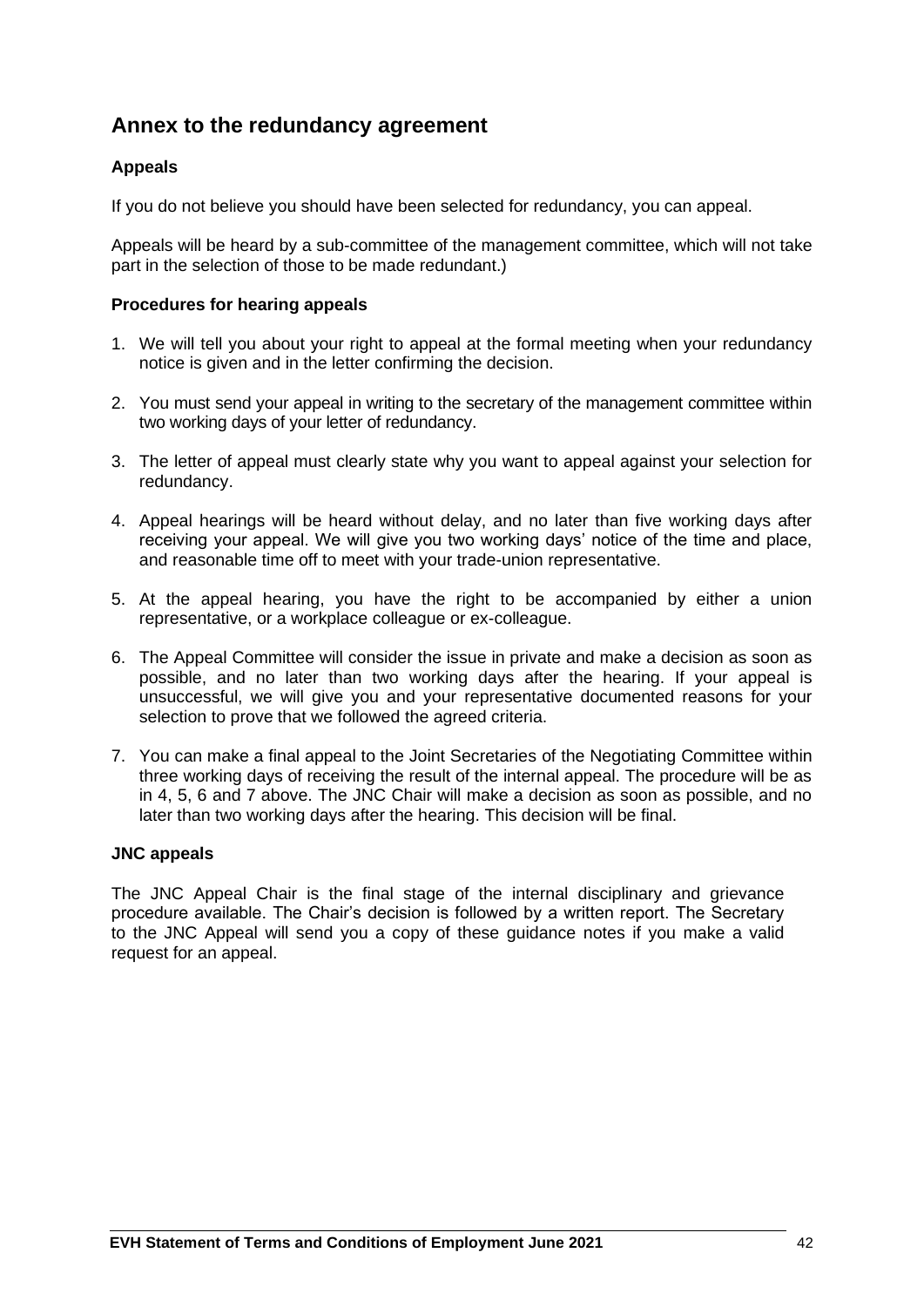### **B 1**

### **Health and safety**

Health and safety law imposes duties and responsibilities on both employers and employees. So that we can meet ours, we will make sure that:

- > we carry out our responsibilities for safety and health at all levels of the organisation;
- > we take all practical steps to manage the health, safety and welfare of all employees; and
- > we carry out our business so that we make sure that the health and safety of visitors, to any premises under our control, are not put at risk.

We will give you any instruction, training, and supervision as is necessary to your job role or any other expected duties to be performed to make sure your health and safety is protected within your workplace.

You must read the full policy statement which is displayed on the staff notice board. You can also refer to the Health & Safety Manual which is held in the offices.

#### **Your responsibilities**

You must make sure that:

- > you take reasonable steps to protect the health and safety of yourself and anyone else who may be affected by your actions or failure to act at work; and
- > you co–operate with the management committee to the best of your abilities to make sure you comply with any duty or requirement placed on you, or any other person, by law.

If you do not do this, we may take disciplinary action against you, which may include dismissal.

#### **General information**

#### **1. Accidents**

Any accident at work should be reported at once as shown in the procedures in the Health and Safety Manual.

You should report details of any accident to the senior officer if:

- > you will be off work or your performance is likely to be affected; or
- > the accident is alleged to be due to the negligence of some other person.

#### **2. Protective clothing**

If we provide protective clothing, you must wear it and are responsible for looking after it and making sure it remains effective.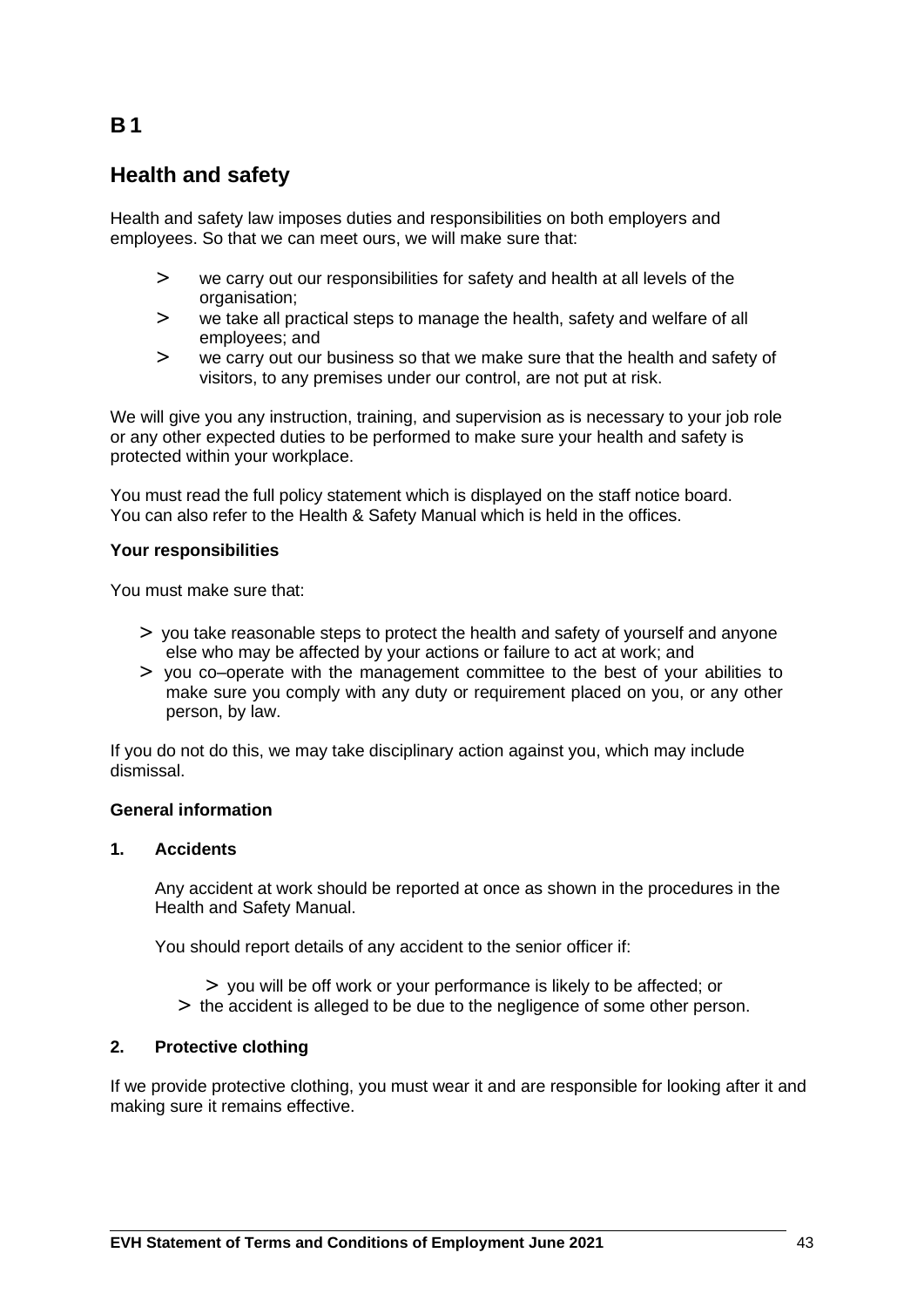#### **3. First-aid allowances**

We will normally have an employee trained to carry out a first-aid role. We will give the name of the first-aider on the notice board alongside the safety policy statement together with a list showing where all the first-aid boxes are. We also aim to have a second employee trained as back up to cover any absence of the first-aider. The employee will need to hold a current approved certificate in first aid and will be paid the appropriate first-aid allowance. This amount will be shown in the current agreement on salaries.

The relevant certificates are those approved by the Health & Safety Executive for the purposes of the Health & Safety (First–Aid) Regulations 1981 (for example, St Andrews Ambulance Association). A refresher course will have to be taken at required intervals.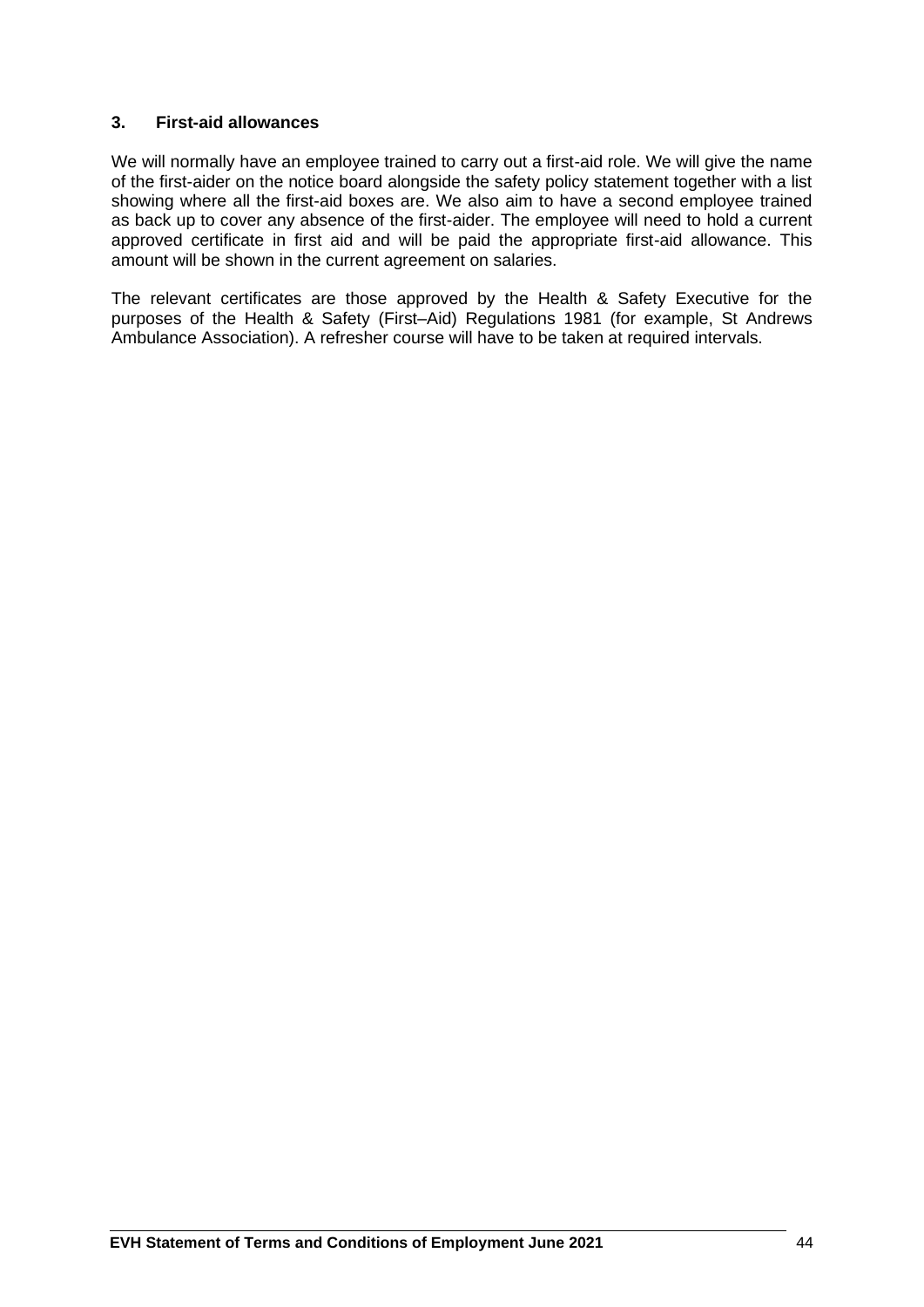### **B 2**

### **Equal opportunities**

We are fully committed to the principles of equal opportunities in employment, as stated in the Equality Act 2010.

You should read the full policy statement which is displayed on the staff notice board.

#### **Main points**

- > We will not discriminate against anyone for any reason.
- > The policy also lists our responsibilities and the procedures we will follow to make sure discrimination does not happen in employment–related decisions.
- > As far as is reasonably possible we will make sure that we give employees any instruction, training and supervision needed to meet the requirements of our equal opportunities policy.

#### **Your responsibilities**

You must accept personal responsibility by law and in relation to the policy for following the principle of equal opportunities.

- **1.** You must:
	- a. not discriminate against anyone connected to your employment in the course of your employment with us;
	- b. tell management about any apparent instances of discrimination; and
	- c. tell management about any perceived problem relating to this policy.
- **2.** If there is evidence to substantiate that you are guilty of discrimination, we will take

disciplinary action against you, up to and including dismissal.

- **3.** If you feel you are being discriminated against you should speak to your line manager or use the grievance procedure (or do both).
- **4.** If you feel that you are being harassed, you should raise the issue, in confidence, and in line with our policy on dignity at work (B3).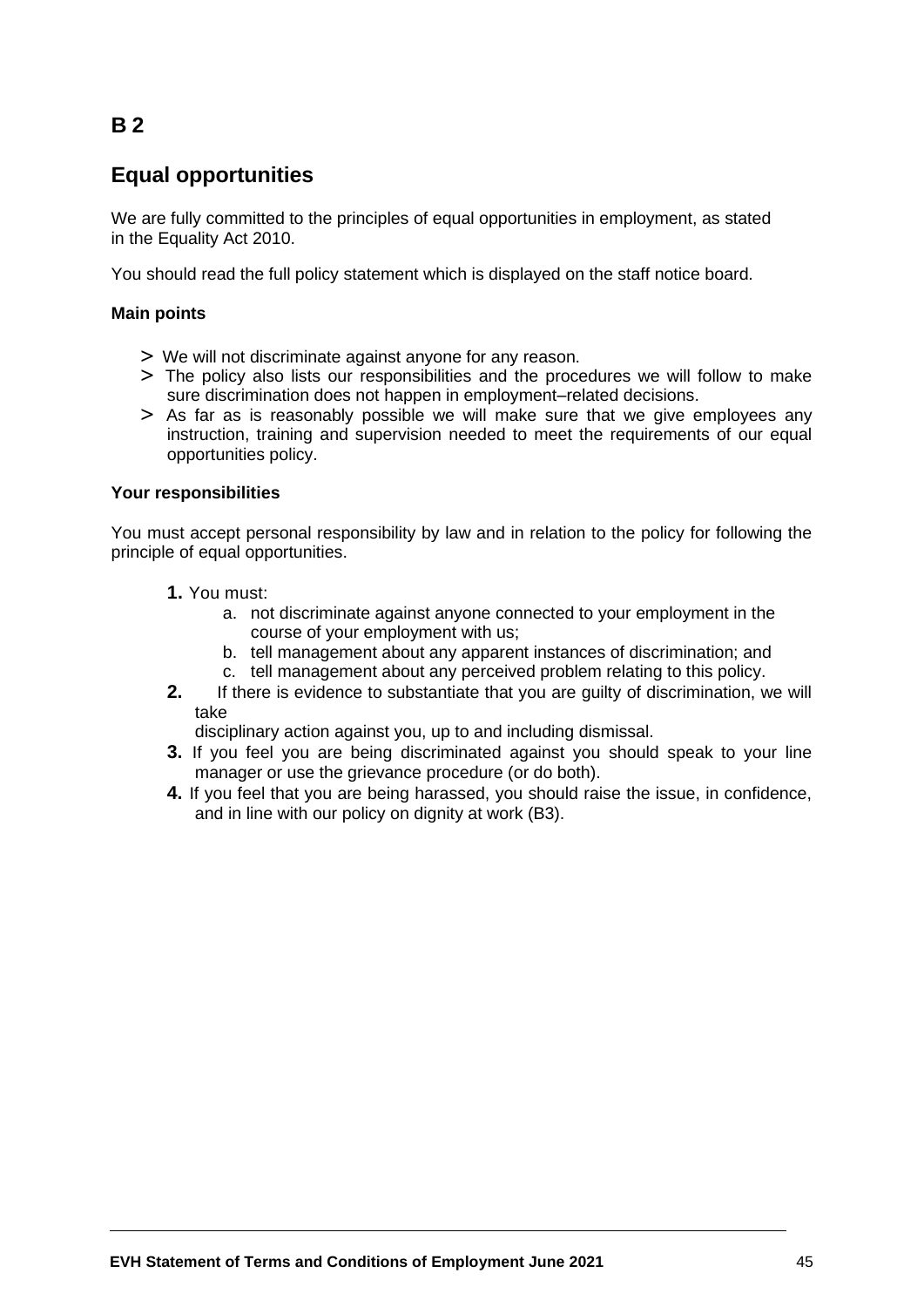## **Dignity at work**

We are committed to providing a working environment where everyone is treated with dignity and respect.

You should read the full dignity at work policy statement which can be accessed from XXXX.

#### **Main points:**

- > The policy aims to make sure that all employees are treated with dignity at work.
- > The policy lists our responsibilities and the procedures we will follow to make sure that harassment does not take place.

#### **Your responsibilities**

- **1** You:
	- > must accept personal responsibility by law and in relation to the policy to make sure harassment does not take place;
	- > must make sure that your behaviour does not cause offence, or discriminate against fellow colleagues, contractors, job applicants, clients or customers in the course of your employment with us;
	- > must offer support to anyone suffering harassment
	- > must tell management about any apparent instances of harassment; and
	- > must not indirectly support the person committing the harassment by ignoring an incident.
- 2. If there is evidence to substantiate that you have committed discrimination or harassment, we will take disciplinary action against you, up to an including dismissal.
- 3. If you feel you have been harassed, you should raise the issue, in confidence, in line with procedure in our dignity at work policy.

#### **EVH Statement of Terms and Conditions of Employment June 2021** 46

#### **B3**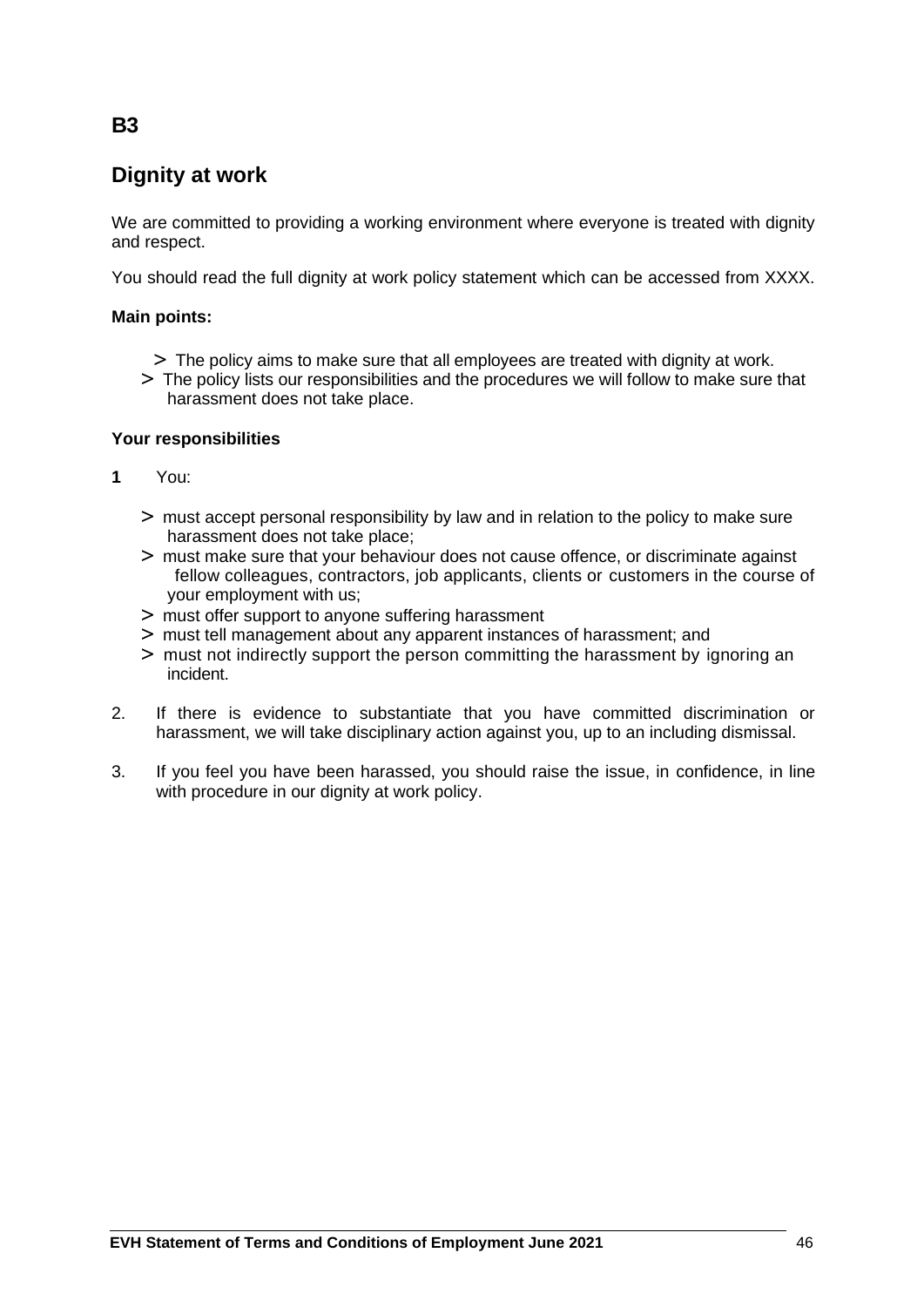### **B4**

### **Training and development**

#### **1. General**

We are fully committed to developing all of our employees. Through the regular appraisals, you will be aware of how your work as an individual contributes to the organisation achieving our overall aims. We will encourage you to carry out training which relates directly to your work and career so you can improve your job performance and the service we provide.

You should read the full policy statement displayed on the staff notice board.

#### **2. Vocational training and qualifications**

If you want to take part-time vocational courses directly relevant to your career, you can discuss this with your line manager and see what help we can provide.

**2.1** For appropriate courses (such as those leading to technical or professional qualifications), we can provide up to 100% of the cost or fees. We will pay the fees directly to the educational organisation or institution.

Rules which apply to this funding:

We treat the fees paid as a loan. We will write off the loan 12 months after finishing the relevant course or examination**.** We will ask you to refund the full or part of the cost of fees (as outlined in the undertaking attached to this policy) if you voluntarily leave your employment within those 12 months, if you or the training institution prematurely ends your course or if you are dismissed during that period.

If you withdraw from a course, you will have to repay the fees on the basis of 2.1.1 above, unless:

- > you give us written justification and we agree that you withdraw from the course; and
- > you have had to withdraw due to long-term sickness, maternity leave or redundancy.

**2.2** We will give you paid leave to sit examinations for courses approved by the management committee. This leave with pay will include the previous half-day (if the examination lasts half a day) or the previous day (if the examination is over a full day).

If you ask to take annual leave around the time of examinations, we will give this priority and consider your request sympathetically.

#### **3. Professional membership fees**

We may refund annual fees you pay for membership of professional institutions depending on the following conditions.

- > Your membership must be directly relevant to your job
- > We will only refund one set of fees if you are a member of more than one institution.
- > You will need to give us receipts for the fees.
- > We will make payments after tax.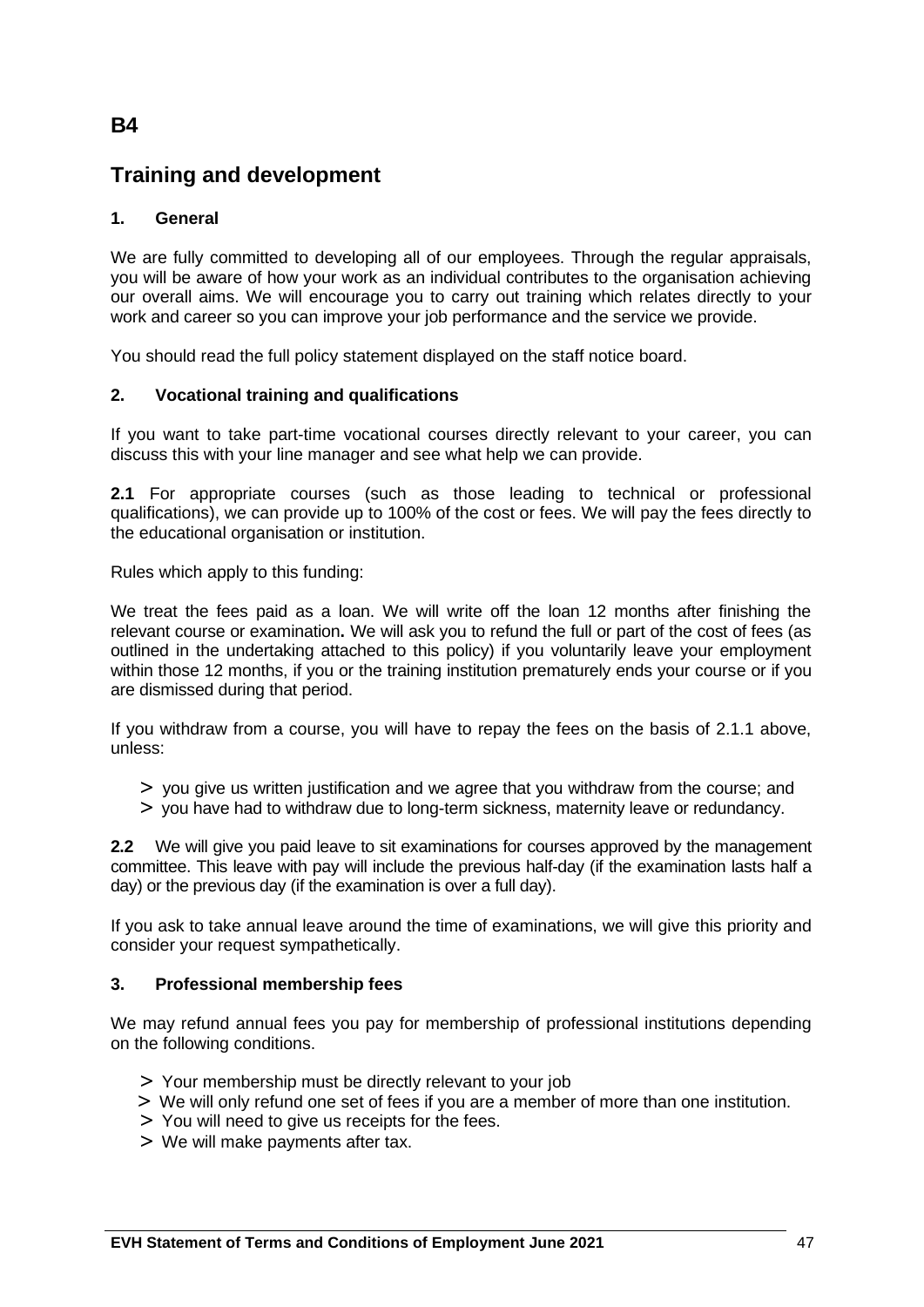#### **Undertaking to repay a loan for professional or vocational training fees**

I,....................................... , agree that I will continue working for you,............., for 12 months after completing any course you have paid the fees for.

If I leave your employment or am dismissed before the end of 12 months after completing the course or if I leave the course (or the institution makes me leave), I will refund you an amount to cover the period of service I would be due to work. This will be worked out using all money loaned to me for the course of studies.

I agree that you may take any amount I owe from my salary or other payments due to me under my contract of employment.

Signed.................................................. Date .....................................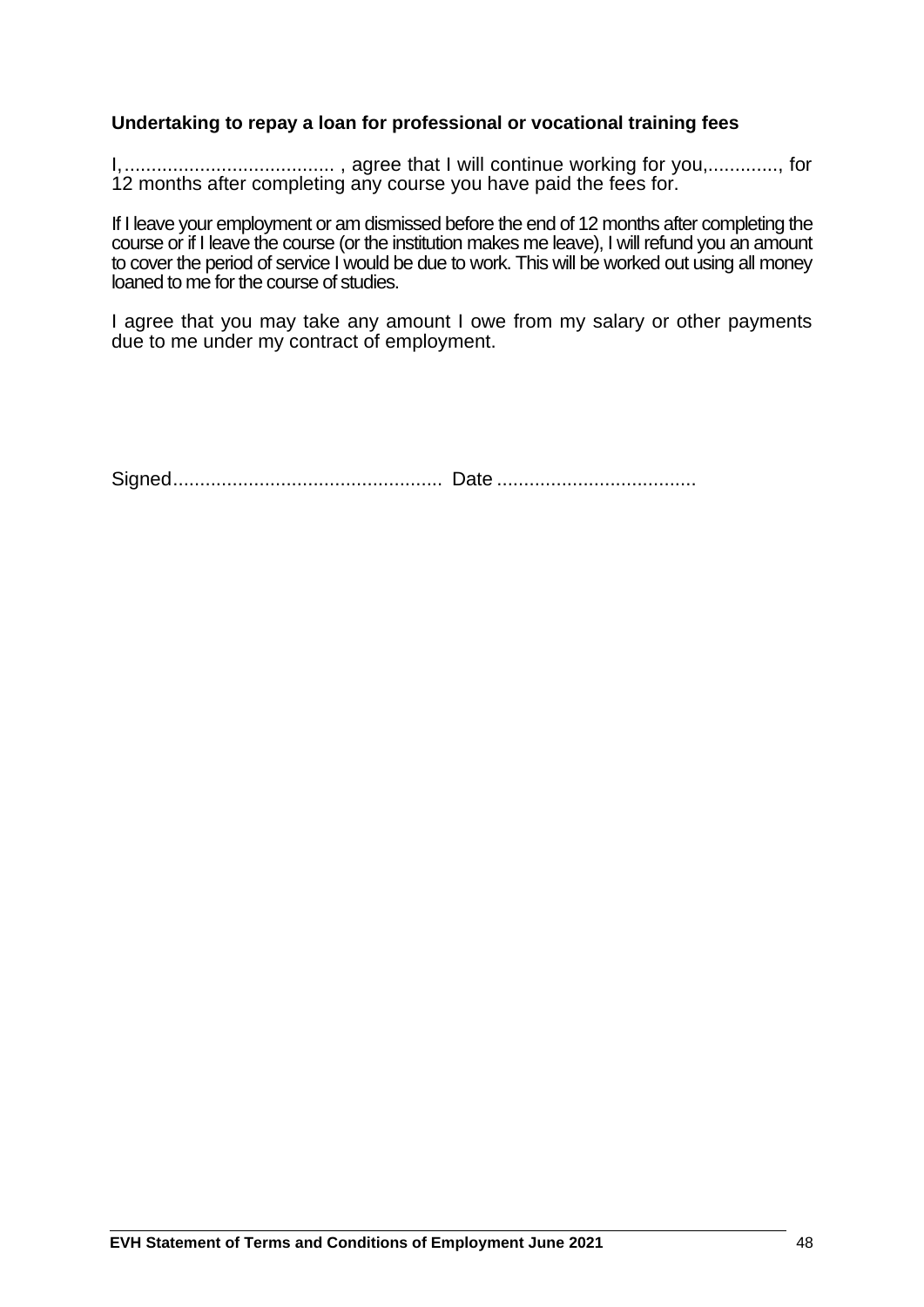### **B5**

### **Travel and subsistence**

#### **1. Normal travel to work**

You will travel to and from your normal place of work in your own time and at your own expense. If we need you to make extra travel in connection with your work, we will refund reasonable costs you incur as a result of our request.

#### **2. Business travel**

- **2.1** If you are travelling on authorised business for us, you will be entitled to reclaim fares for public transport. We will refund rail travel at second-class rates only.
- **2.2** You should only use taxis in line with our policy.
- **2.3** You may use your private car when travelling on business only when authorised to do so by your line manager.

Before receiving this authorisation, you will need to have your vehicle comprehensively insured for business as well as private purposes. The senior or health & safety officer will also make sure that the car owner has completed a certificate declaring that they have valid insurance and that this has been kept in a designated file. The certificate should state the following.

**I confirm that I have examined the insurance policy for my private car, registration number.........................., and the car is comprehensively insured for business purposes. I will renew the policy while the car is in my possession and insure any future vehicle which I will use for business travel.**

We will not accept responsibility for damage to your car or for injury to the people in it while the car is being used for business purposes.

Authorised car users will be able to claim allowances for business travel authorised by their line managers. The scale of allowances will be in line with the current EVH and Unite agreed rates. These are added to the current set of salary scales, which are reviewed every year.

#### **3. Subsistence allowances**

#### **3.1 Eligibility**

The rates of allowance are based on your time away on business so you need to give us details of the start and finish times of these instances when claiming subsistence allowance.

#### **3.2 Rates**

The rates are reviewed on 1 April each year as part of annual pay negotiations, and you can find up-to-date amounts by referring to the most recent wage agreement.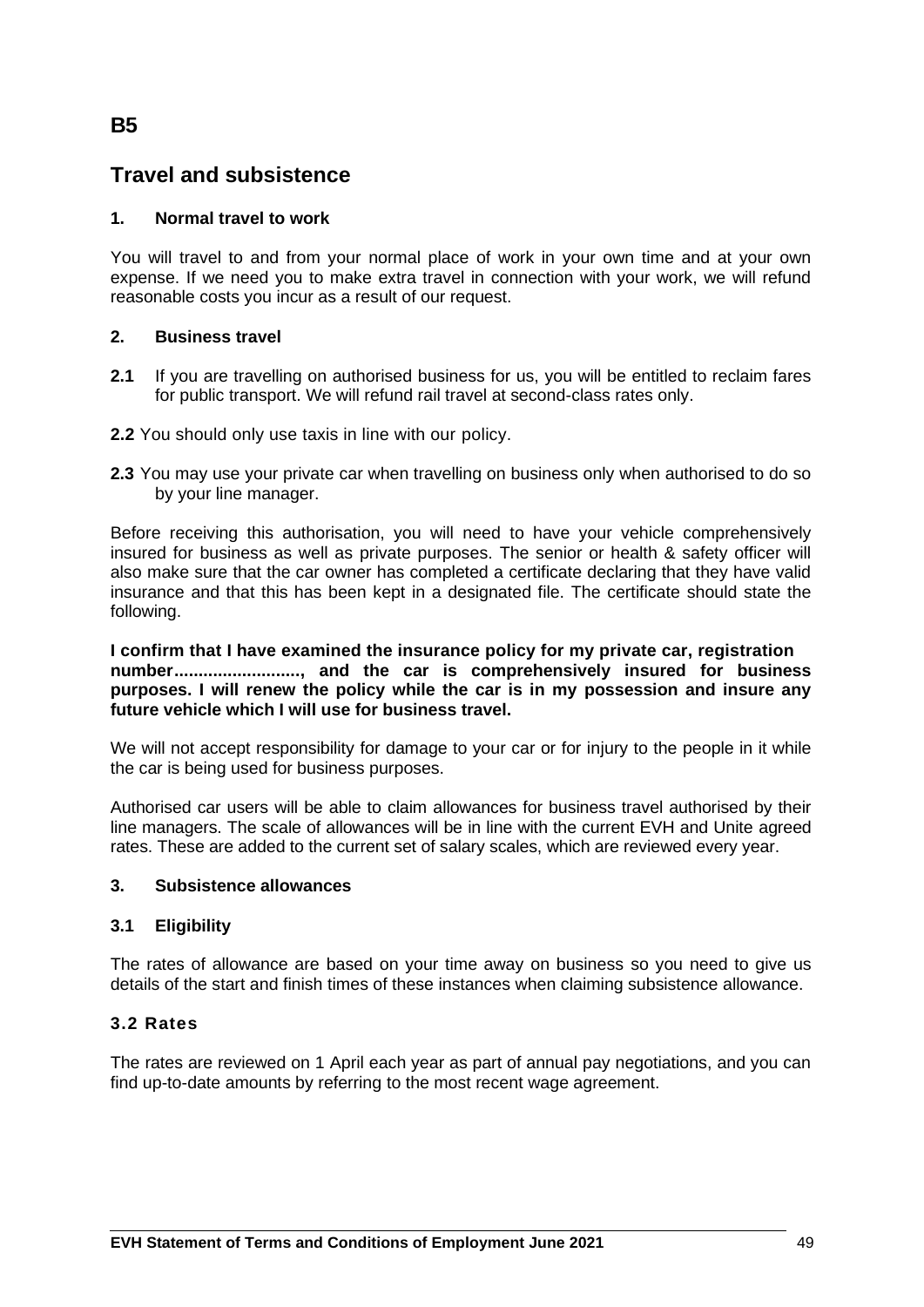We can pay two levels of subsistence rates.

- > If you need to be on approved or official duty for more than 10 hours, in any one day.
- > For official duties of between 5 and 10 hours in any one day out with our geographical area of activity.

#### **3.3 Overnight**

If you are on official duty and away from home overnight, we will pay reasonable expenses as long as you produce receipts.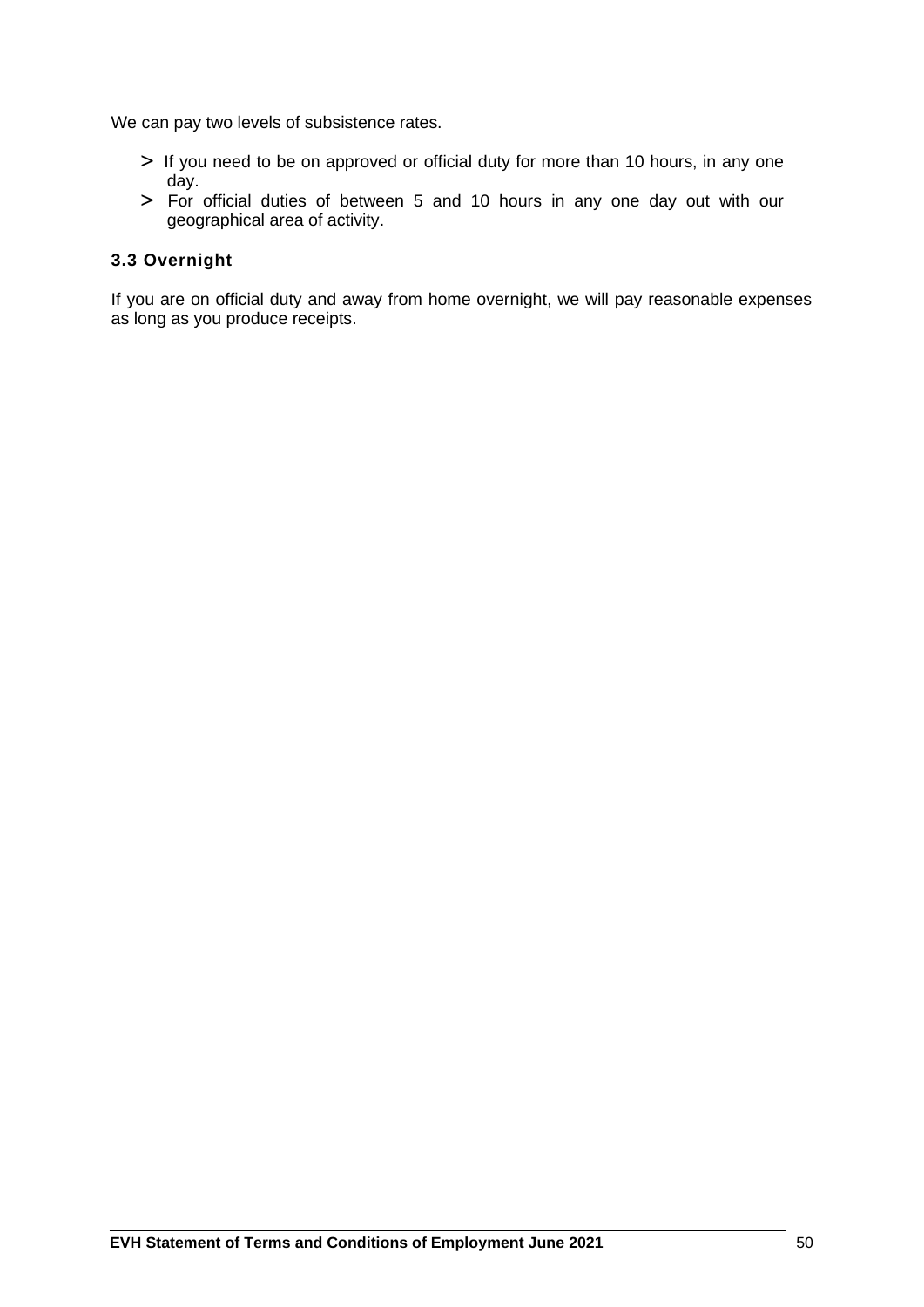### **B6**

### **Trade union membership**

#### **1. General**

We believe it is in your best interests to become a member of an appropriate trade union.

You may apply to be elected as a union representative and hold office within that union.

If suitable accommodation is available, we will provide facilities for meetings of trade-union members. Senior officers should be notified of trade union meetings taking place at the workplace.

#### **2. Time off for trade-union activities**

**2.1** Branch meetings (and the travel to and from) should take place out with normal working hours. However, meetings of union representatives or the Joint Negotiating Committee may be held within working hours.

**2.2** We will give you leave of absence with pay if you are a shop steward so you can go to one meeting each calendar month.

**2.3** If you are a union branch official (e.g. a branch secretary, negotiating secretary, or treasurer), we will allow you time off with pay so you can carry out your duties. We will limit this to up to four hours in any one week. You cannot carry this time forward.

**2.4** If you want to go to an official conference of your trade union or association, you should ask your manager for time off, giving reasonable notice and providing the relevant details (in writing). We will normally give you leave of absence without pay if this is possible.

**2.5** To qualify for paid time off as a union learning representative, you must be trained to carry out duties as a learning representative. Your trade union would need to confirm this to us in writing and it will be valid for six months from the training date.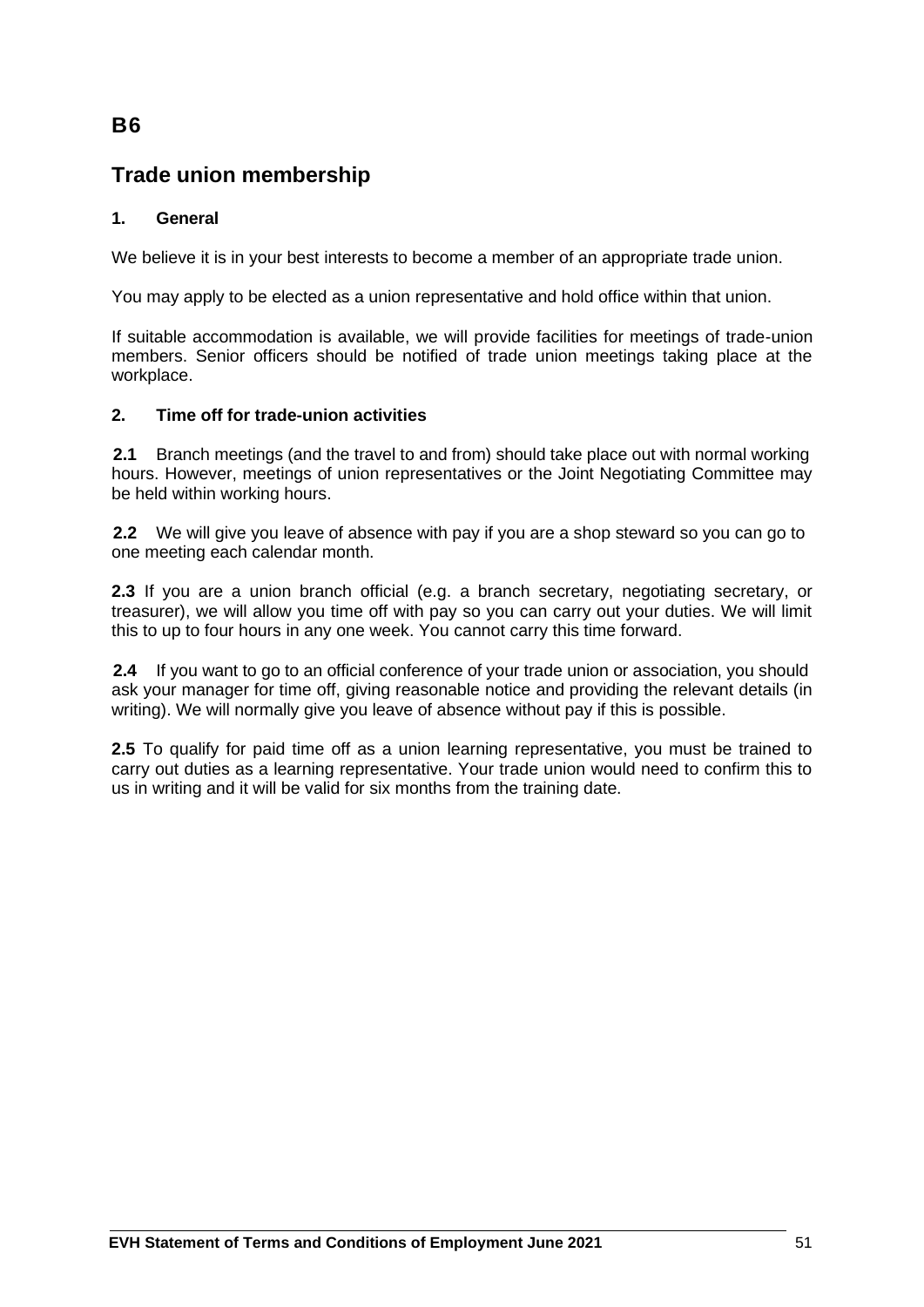### **C 1**

### **Code of conduct**

Please make yourself familiar with the full Code of Conduct policy available from XXX.

You must keep to the following rules during the course of your employment. If you do not, we may take disciplinary action against you.

#### **1. Handling information**

In the course of your employment you may have access to confidential information about our organisation, employees, customers, partners and anyone else in relation to our business. You must not reveal this information to anyone unless you are authorised to do so by a senior officer or the management committee.

You also need the permission of the senior officer before you remove confidential correspondence or documents from the work premises. If you are authorised to remove information from the work premises this should be handled in line with the data protection guidelines.

#### **7. Social networking**

We respect your right to a private life and that includes joining any social sites you want. However, information posted on these sites is classed as public and not private. As a result, you are not allowed to reveal confidential information relating to us, our customers, partners, suppliers, board members, employees and so on. You are also not allowed to post any comments on people and events connected to us, or make any remarks which could possibly bring us into disrepute. Any actions could result in disciplinary action, including dismissal.

#### **2. Interest in contracts and appointments**

You must, as soon as possible, tell your line manager in writing, if you discover:

- > we have, or plan to enter into, a contract or an appointment; and
- > you have a financial or private interest in that contract or appointment. This interest can be direct or indirect (which includes some situations where you are not a party to it but your relatives or friends are).

#### **3. Publications and lectures**

You may not publish any material or deliver any lecture relating specifically to us or our business without getting approval beforehand. You should ask for this approval in writing from the senior manager or management committee.

#### **4. Using official premises**

You may not use official premises for unofficial purposes at any time without getting the approval of the senior manager beforehand.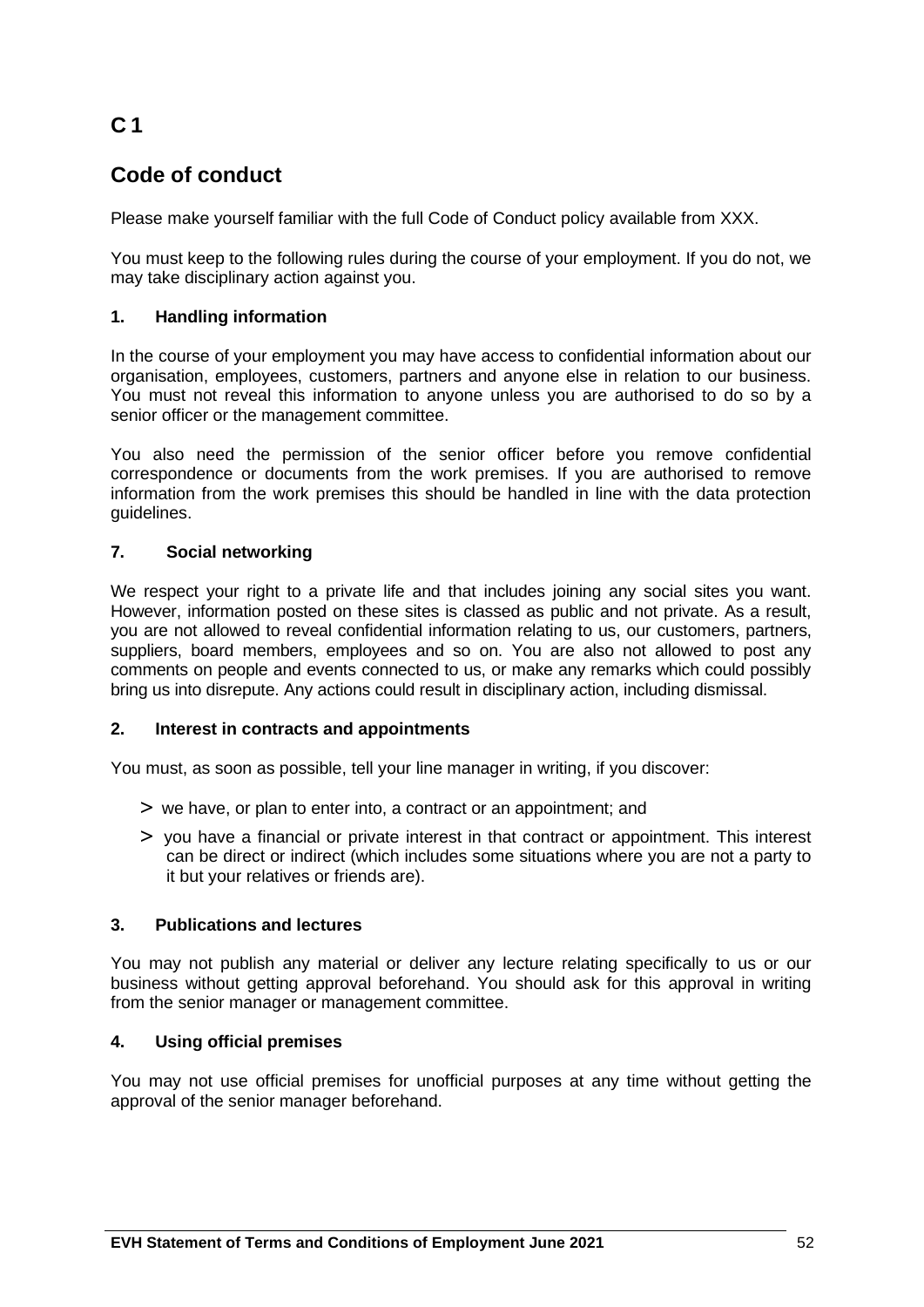#### **6. Other employment and volunteering activities**

You may not accept a post or carry out any occupation or activity which would:

- > mean you need to take time off during your contracted hours; or
- > affect your performance at work.

In exceptional circumstances, we may grant permission for these extra activities. You should ask for this permission beforehand. If you are in any doubt as to whether this condition would apply, please ask your line manager.

#### **7. Private calls and faxes**

You can use the work phone for private purposes within reason.

You must tell us about all non-local calls beforehand and pay us when we receive an itemised phone bill.

#### **8. Gifts and hospitality.**

You should not accept any gift, favour or hospitality which is intended as, or might be seen by others as an inducement. It is normally clear whether an offer of hospitality and so on might be considered excessive or unreasonable. However, if you are in any doubt, speak to your line manager.

#### **8. Bribery**

We do not allow any form of bribery. You are not allowed to accept or give bribes from or to anyone we do business with. You must also report any instances of suspected bribery within either the organisation or any of our business partners. Accepting or giving bribes will result in disciplinary action including dismissal and can also result in criminal prosecution and imprisonment of up to 10 years for individuals found guilty of these acts. You must immediately report any act of attempted, suspected or detected fraud, theft, bribery and corruption. You can do this in a confidential way to an appropriate person, for example, a senior officer, the chair, a board member, the audit committee or the company solicitor.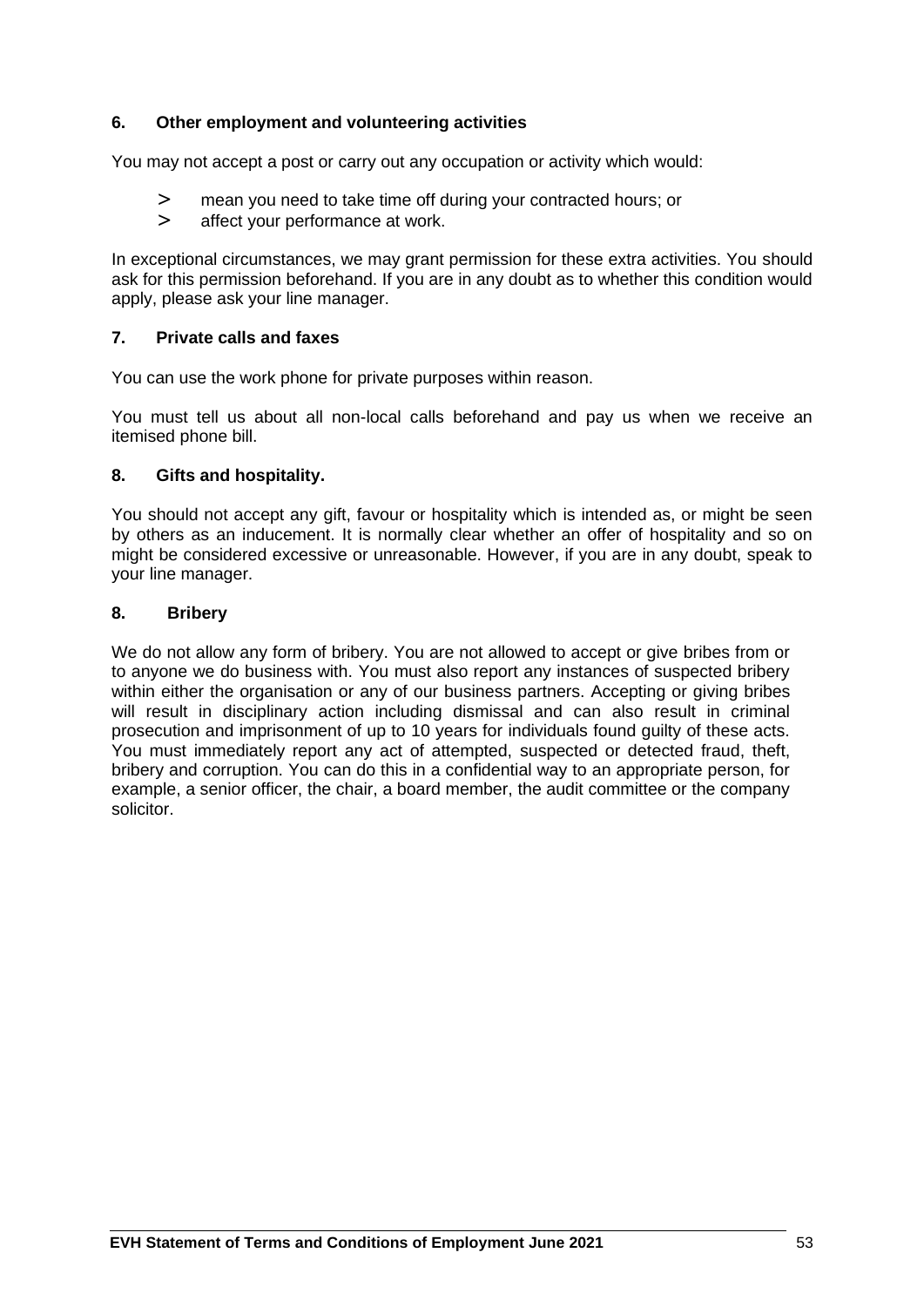### **C2**

### **Personal information**

#### **1. Personal details**

We will treat your personal data in line with our obligations under the current data protection regulations and our own policy. Information regarding how your data will be used and the basis for processing your data will be provided to you in an employee privacy notice.

We ask that you give us up-to-date and accurate information relating to:

- > your home address;
- > your phone number;
- > your next of kin;
- > details of a person to be contacted in an emergency and how this can be done; and
- > details of any allergies or medical conditions which be important in an emergency or which could compromise your safety in the workplace.

We require your personal information to allow us to fulfil our roles as your employer, in particular so that we can take appropriate action in any emergency situations.

If any of the above details change or require updating during the course of your employment with us it is your responsibility to tell us.

#### **2. Confidentiality**

At all times we will respect your confidentiality. We will not give your personal information to anyone without your approval.

(This does not apply if we have a legal duty to provide the information.)

Your personal details will be retained in line with the data protection policy.

We will give you access to your own personal file if you ask your line manager.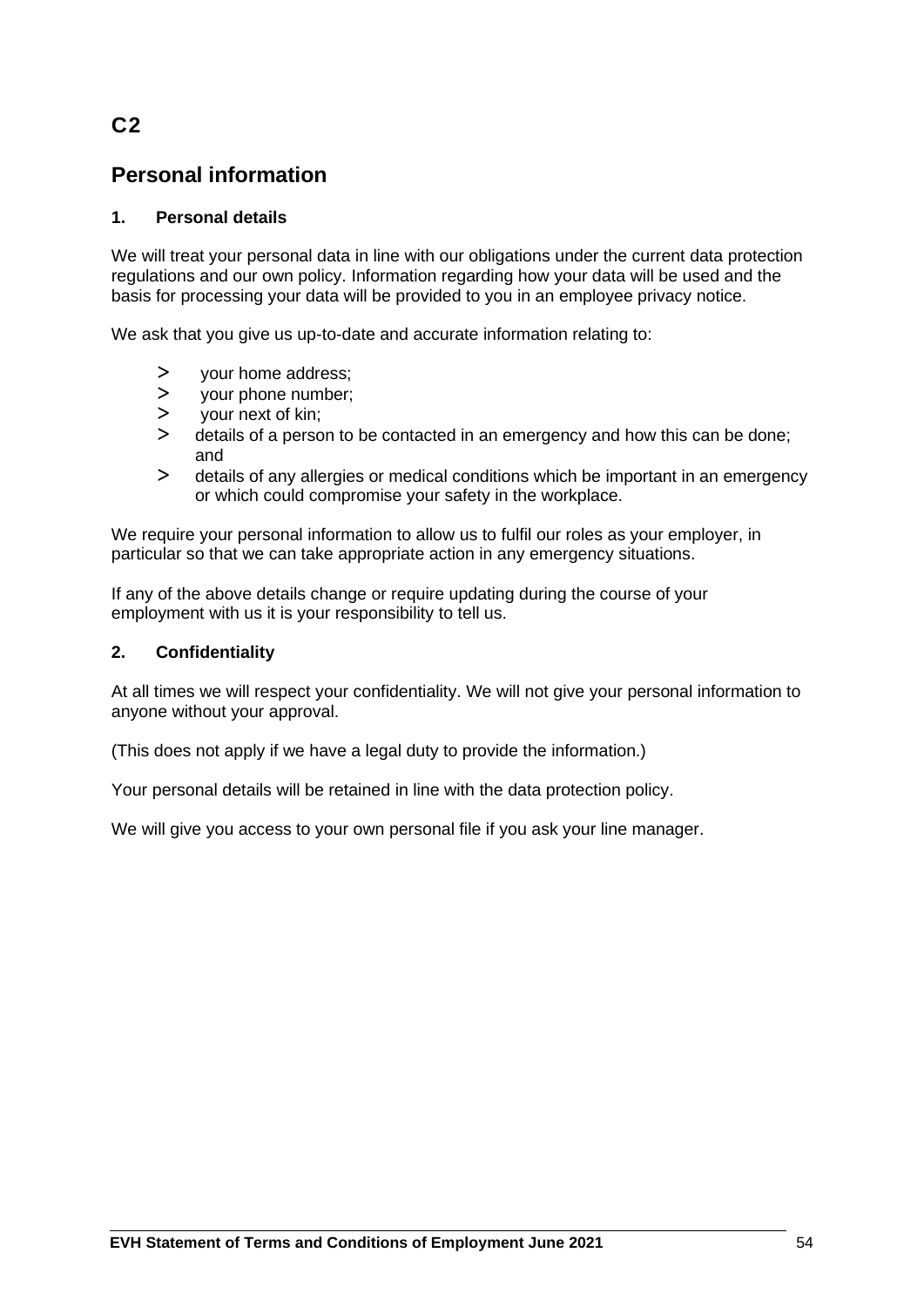### **C3**

### **Personal property**

We will not accept any responsibility for your personal property while it is on our premises, even if you are using it for official purposes. You should make sure you protect your property at all times. We will give you a lockable drawer if you ask.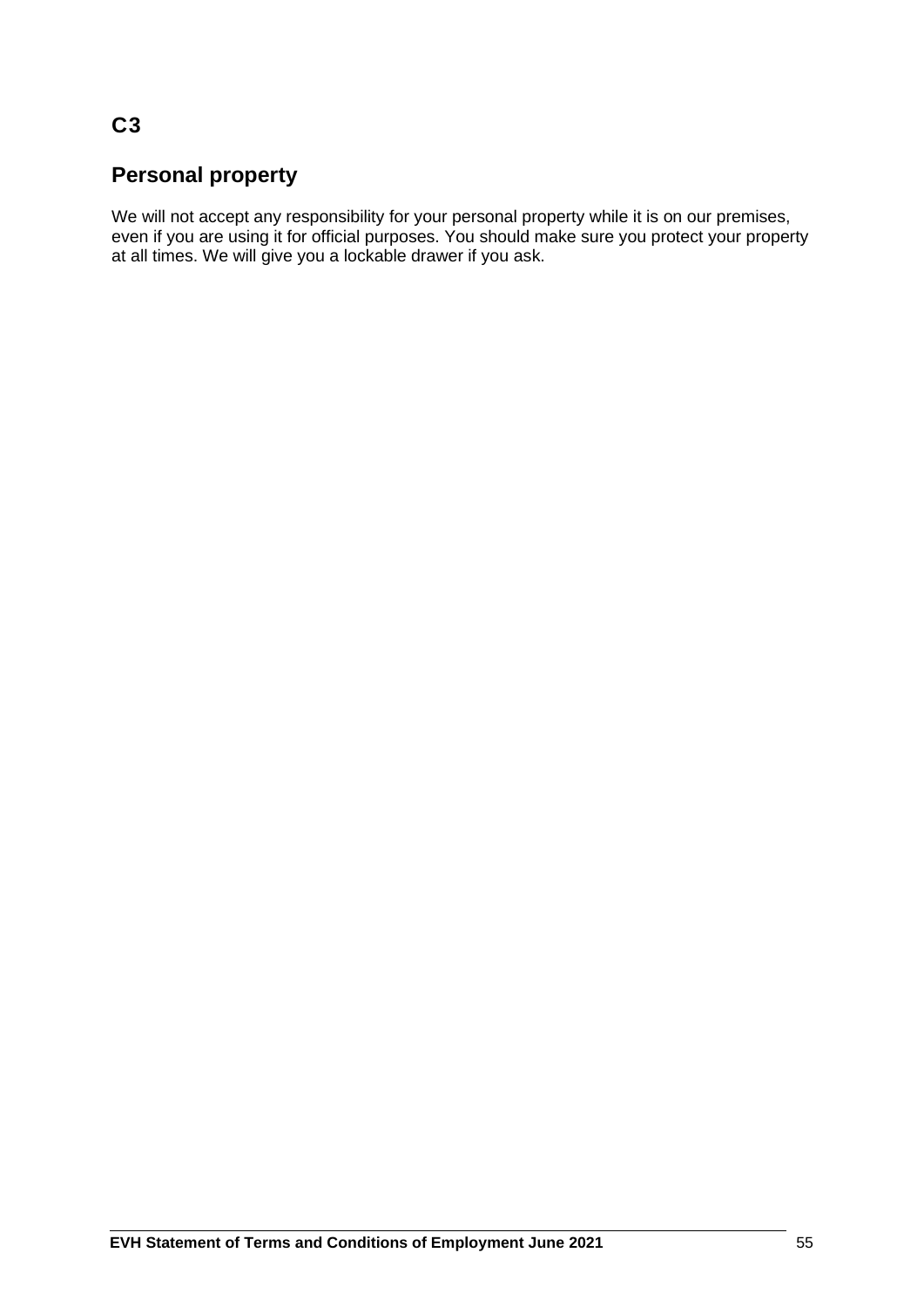#### Self-certification form

Please fill this form in as soon as you return to work after all unplanned absences (whether for sickness or any other reason) which have not been planned and authorised (see A4). You must fill in sections A and C in all cases. You should also fill in section B if your absence is due to sickness or injury.

| Reason for absence: [ ] a. Own sickness or illness - fill in sections B and C below<br>[] b. Other reason - give brief reason for absence then<br>(tick box) fill in section C below. |                                                                                                                                       |     |               |        |  |
|---------------------------------------------------------------------------------------------------------------------------------------------------------------------------------------|---------------------------------------------------------------------------------------------------------------------------------------|-----|---------------|--------|--|
|                                                                                                                                                                                       |                                                                                                                                       |     |               |        |  |
|                                                                                                                                                                                       | <b>Sickness</b>                                                                                                                       |     |               |        |  |
| 1.                                                                                                                                                                                    | Day and date sickness started: ______________ day                                                                                     |     | $\frac{1}{2}$ | (date) |  |
|                                                                                                                                                                                       | First day of absence from work:                                                                                                       | day | $\frac{1}{2}$ | (date) |  |
|                                                                                                                                                                                       | Date you returned to work:                                                                                                            | day | $\frac{1}{2}$ | (date) |  |
| 2.                                                                                                                                                                                    | Brief description of illness, sickness or reason for not being at work:                                                               |     |               |        |  |
|                                                                                                                                                                                       |                                                                                                                                       |     |               |        |  |
|                                                                                                                                                                                       |                                                                                                                                       |     |               |        |  |
|                                                                                                                                                                                       |                                                                                                                                       |     |               |        |  |
|                                                                                                                                                                                       |                                                                                                                                       |     |               |        |  |
|                                                                                                                                                                                       |                                                                                                                                       |     |               |        |  |
|                                                                                                                                                                                       | Did you visit the doctor or hospital? Yes / No If 'yes' when?                                                                         |     |               |        |  |
|                                                                                                                                                                                       |                                                                                                                                       |     |               |        |  |
|                                                                                                                                                                                       |                                                                                                                                       |     |               |        |  |
|                                                                                                                                                                                       | Was a medical certificate supplied? Yes / No                                                                                          |     |               |        |  |
|                                                                                                                                                                                       | Name and address of doctor or hospital you visited:                                                                                   |     |               |        |  |
|                                                                                                                                                                                       |                                                                                                                                       |     |               |        |  |
|                                                                                                                                                                                       |                                                                                                                                       |     |               |        |  |
|                                                                                                                                                                                       |                                                                                                                                       |     |               |        |  |
| 3.                                                                                                                                                                                    | Was the sickness the result of an injury at work? Yes / No If 'yes' was<br>the accident reported? (Give details of when and to whom.) |     |               |        |  |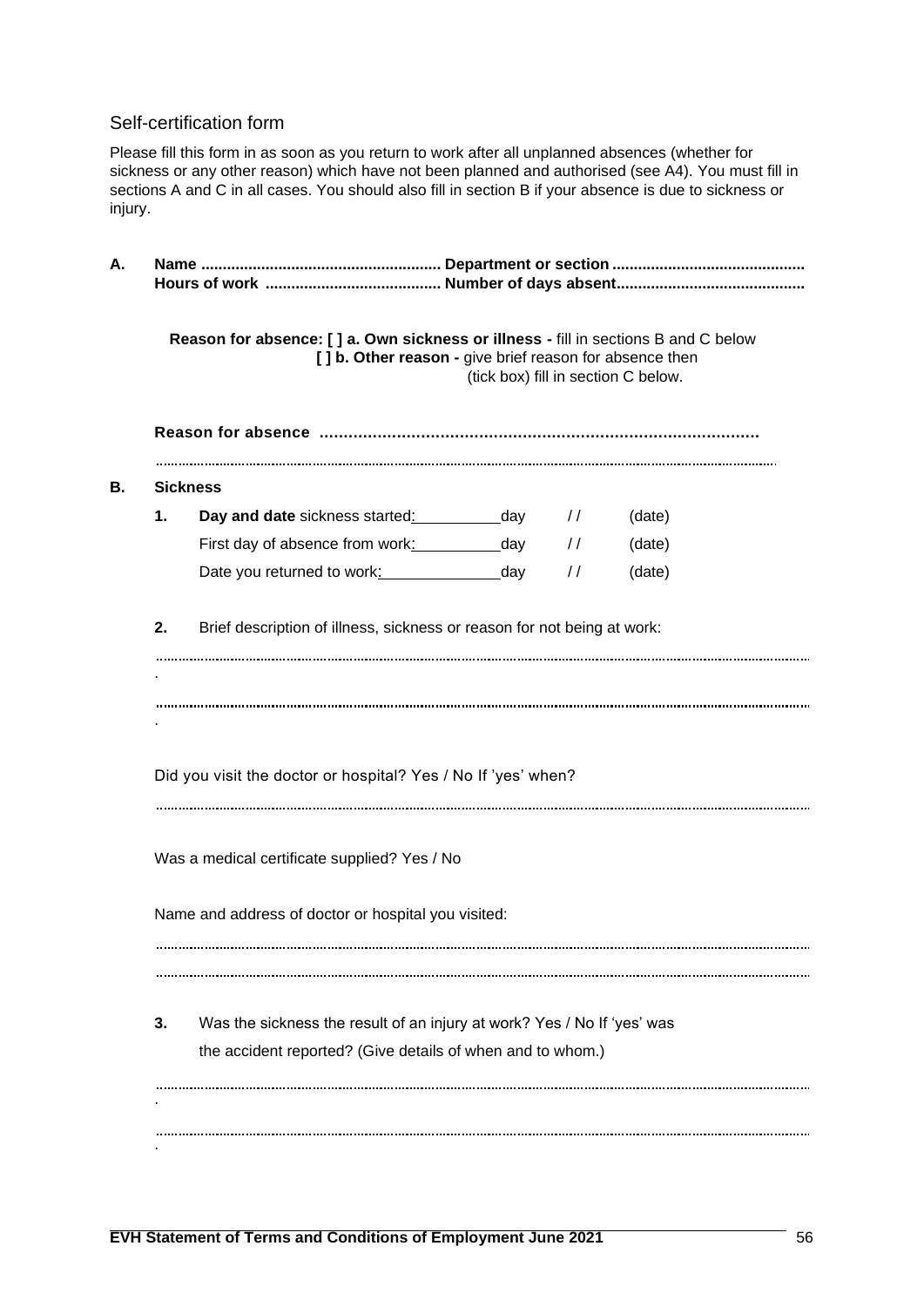**4.** Did the sickness or injury arise out of, or in the course of , doing another occupation or sport as a profession? Yes /No

Were you carrying out any other paid work during your sickness? Yes / No

#### **C. Declaration**

I declare that, as far as I know, the information on this form is accurate. I understand that providing false or misleading information will be treated as serious misconduct which could result in disciplinary action being taken against me.

**Signed (employee).............................................................. Date ...........................**

**Signed (manager) ............................................................... Date ...........................**